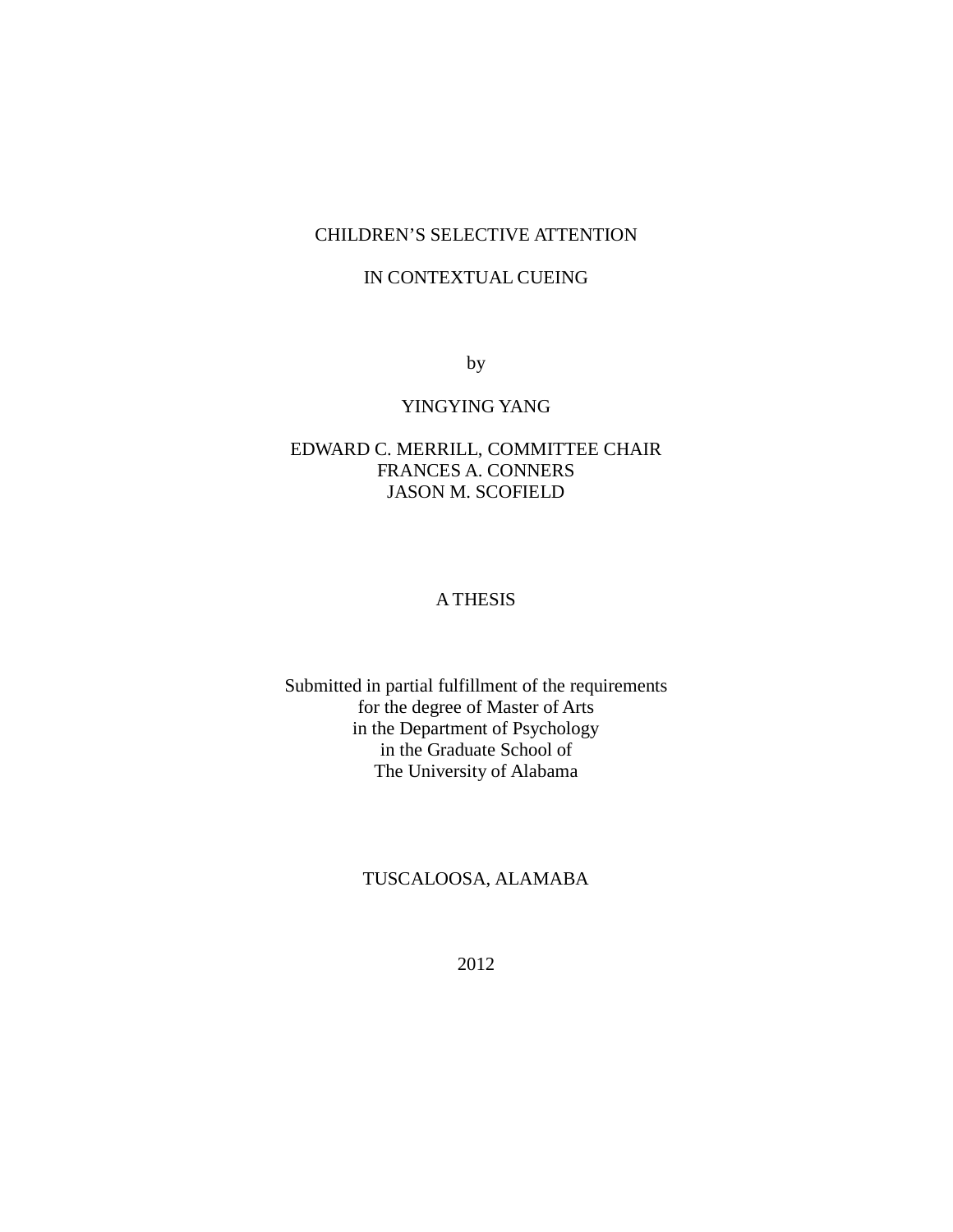Copyright Yingying Yang 2012 ALL RIGHTS RESERVED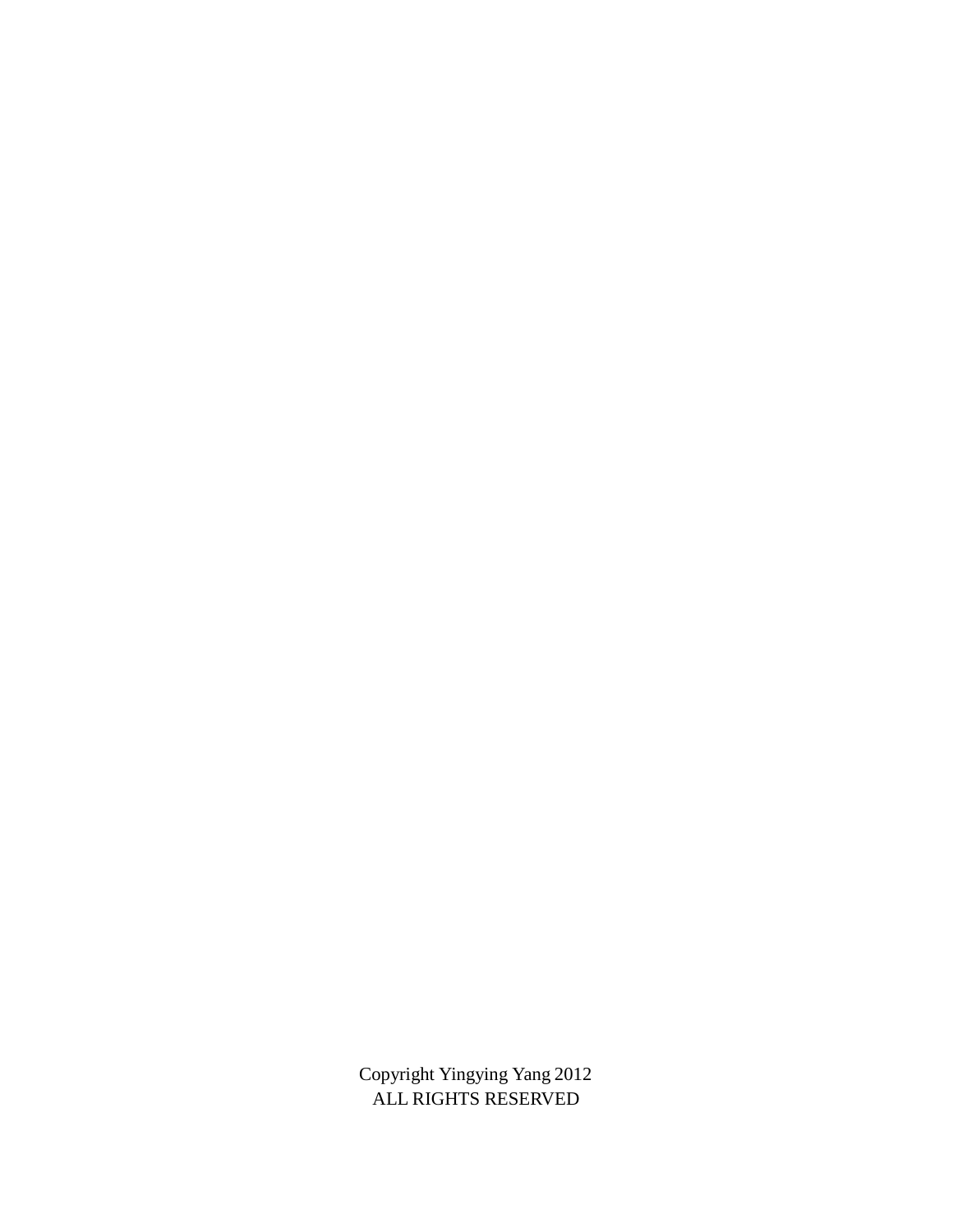### ABSTRACT

In this thesis, 20 younger children (6–7 years old), 20 older children (9–10 years old) and 20 young adults (18–21 years old) were tested using a modified contextual cueing procedure. They located one particular cartoon character (target) among two sets of other cartoon characters (distracters). The main purpose was to investigate how age interacts with selective attention in contextual cueing. Selective attention was manipulated by varying the degree of similarity between two sets of distracters. Specifically, two levels were used: low heterogeneity (distracters were similar to each other), and high heterogeneity (distracters were different from each other). The results suggested that the younger children exhibited impaired implicit learning in the low heterogeneity condition yet intact implicit learning in the high heterogeneity condition. In contrast, the adults demonstrated robust implicit learning in both conditions. The older children performed at an intermediate level, exhibiting intact implicit learning in both conditions yet at a slower acquisition rate in the low heterogeneity condition than the adults. Therefore a clear transition pattern was observed indicating a developmental difference in selective attention in the acquisition of contextual cueing effects. Older children and adults were more capable of exhibiting contextual cueing effects in the absence of a salient feature difference between distracter sets, suggesting an effective selective attention mechanism based on expectancy. Younger children relied more on salient features than spatial co-occurrences in visual search, suggesting a deficit in the selective attention mechanism. This deficit might be related with factors such as difficulty in perceptual grouping, immature selective attention competence, and limited perceptual and working memory capacities.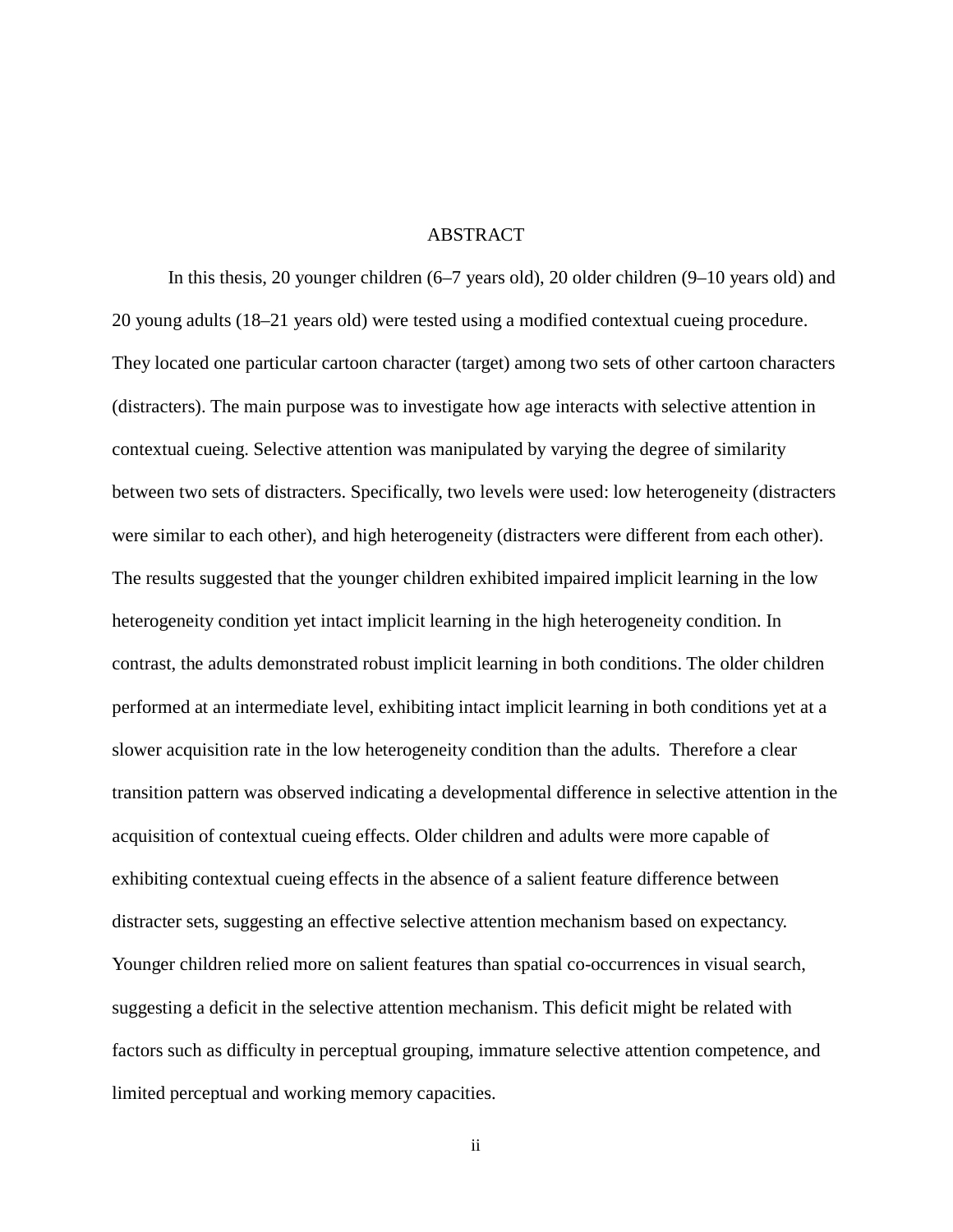# LIST OF ABBREVIATIONS AND SYMBOLS

| HH               | High Heterogeneity condition                                                       |
|------------------|------------------------------------------------------------------------------------|
| LH               | Low Heterogeneity condition                                                        |
| POF              | Proportion of Facilitation                                                         |
| <b>RT</b>        | Response time                                                                      |
| <b>ADHD</b>      | Attention deficit hyperactivity disorder                                           |
| <u>MD</u>        | Mean Difference                                                                    |
| <u>SD</u>        | <b>Standard Deviation</b>                                                          |
| ns               | Not significant                                                                    |
| $\eta_p^2$       | Partial eta squared: Measure of effect size for use in ANOVA                       |
| $\overline{d}$   | Cohen's d: Measure of effect size for use with t-tests or ANOVA                    |
| $\overline{F}$   | Fisher's F ratio: a ratio of two variances                                         |
| $\underline{M}$  | Mean: the sum of a set of measurements divided by the number of measurements       |
|                  | in the set                                                                         |
| $\boldsymbol{p}$ | Probability associated with the occurrence under the null hypothesis of a value as |
|                  | extreme as or more extreme than the observed value                                 |
| t                | Computed value of $t$ test                                                         |
| $\,<$            | Less than                                                                          |
| $=$              | Equal to                                                                           |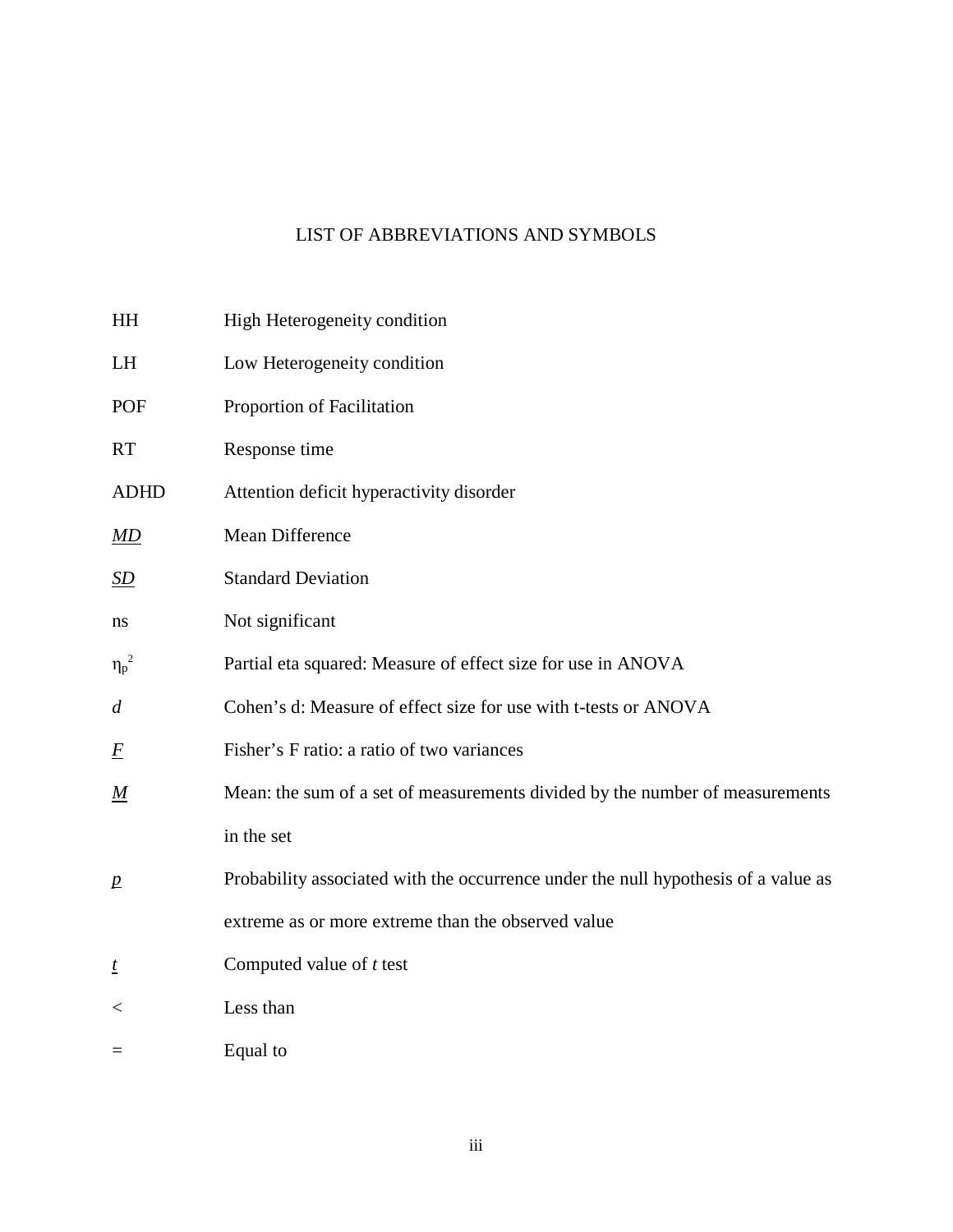#### ACKNOWLEDGMENTS

First I want to thank my advisor and chairperson, Dr. Edward Merrill. I have always been a happy graduate student mentored by Dr. Merrill. His knowledge, sharpness, and great patience lead me into the wonderful field of cognitive development. The dedication he shows in mentoring his students is a great inspiration for me to pursue my academic dreams. I also want to give my deepest and sincerest thank to Dr. Fran Conners and Dr. Jason Scofield, who both are so helpful providing me invaluable suggestions and expanding my thoughts regarding my thesis. I also want to thank all the children and parents from local churches and homeschool programs that participated in this study. Without their kind help to a desperate graduate student who could not find child participants anywhere else, this thesis could not have been possible. Finally, I want to thank my dear parents and dear brother who are in China now for their support and encouragement when it was most needed.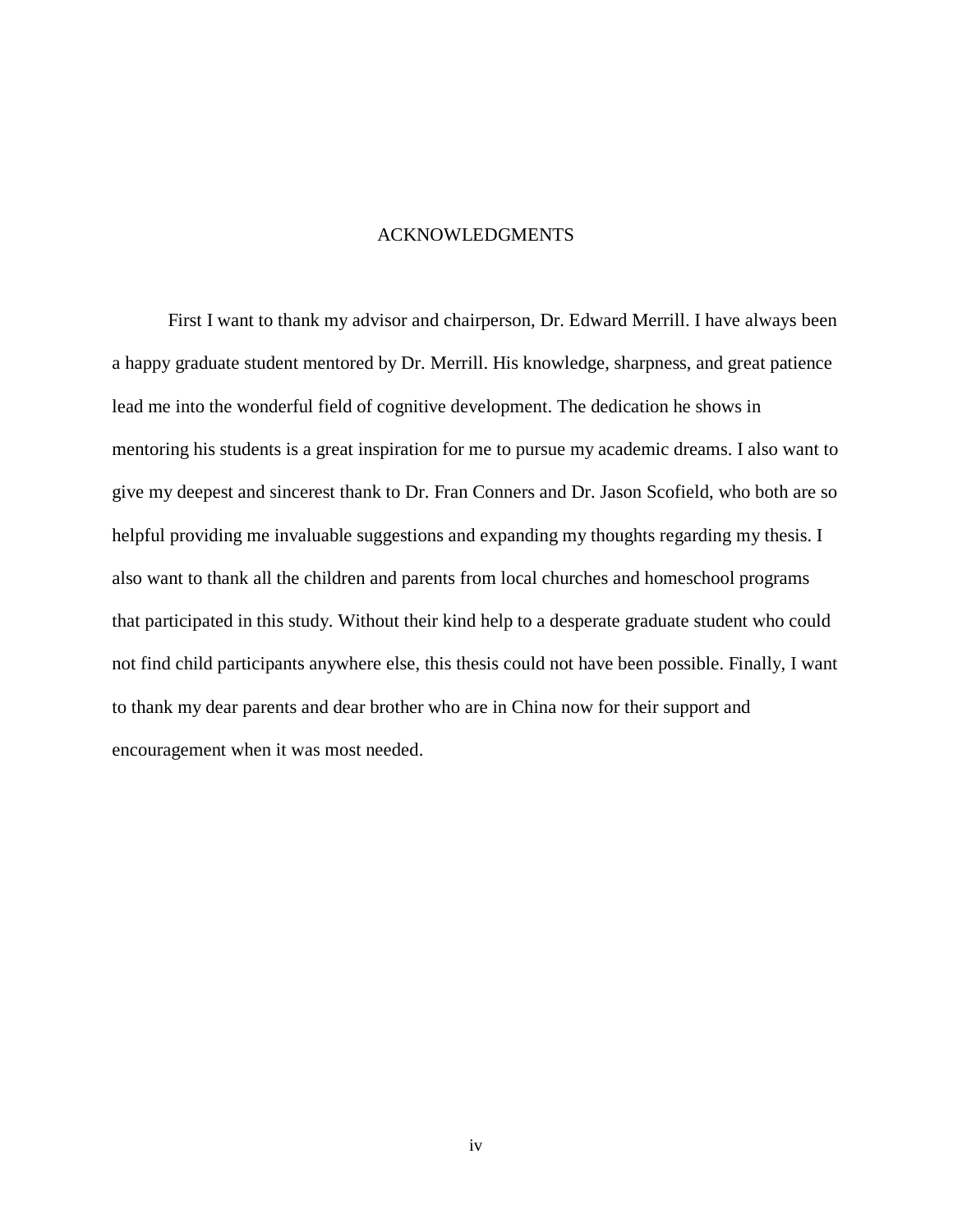# **CONTENTS**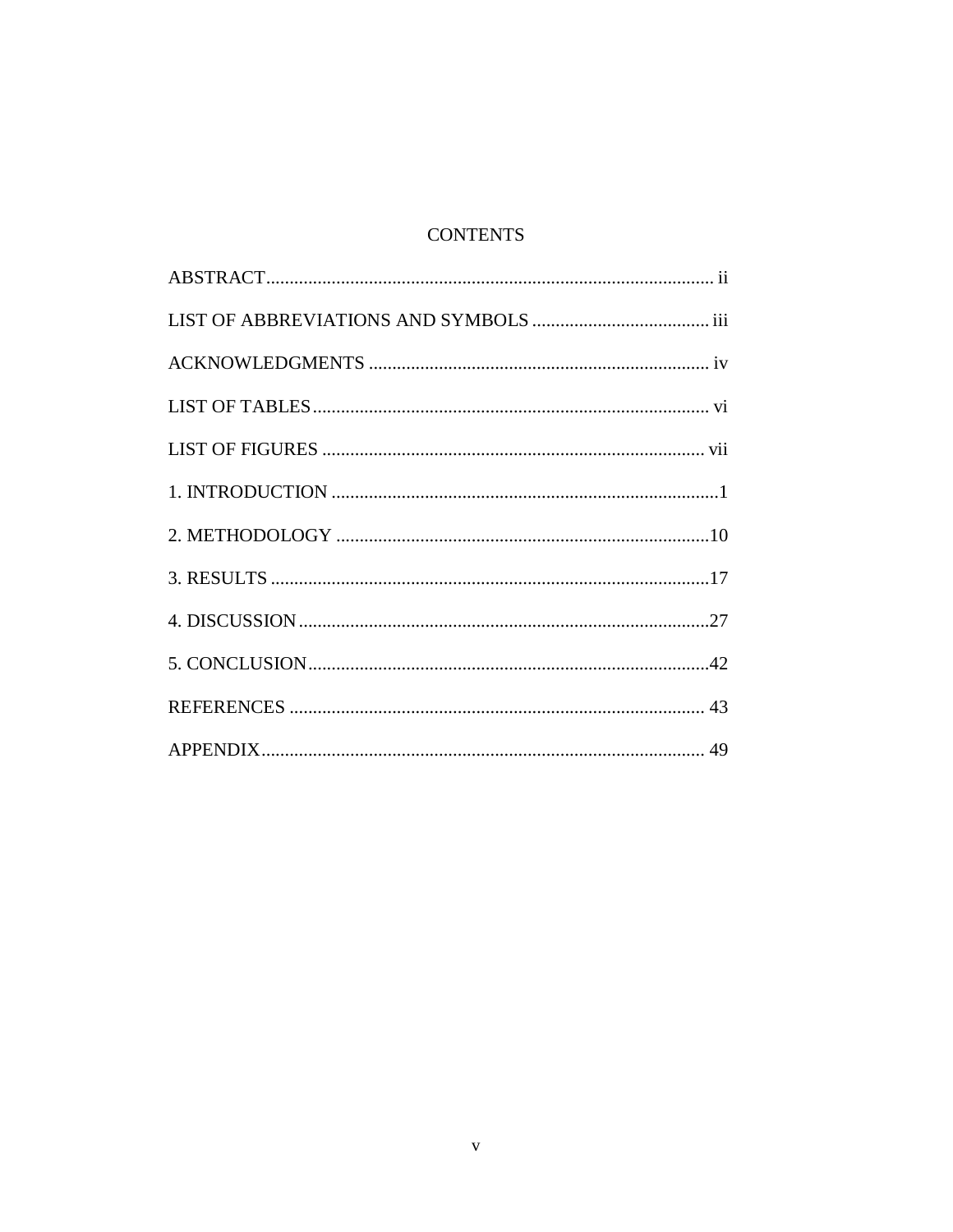# LIST OF TABLES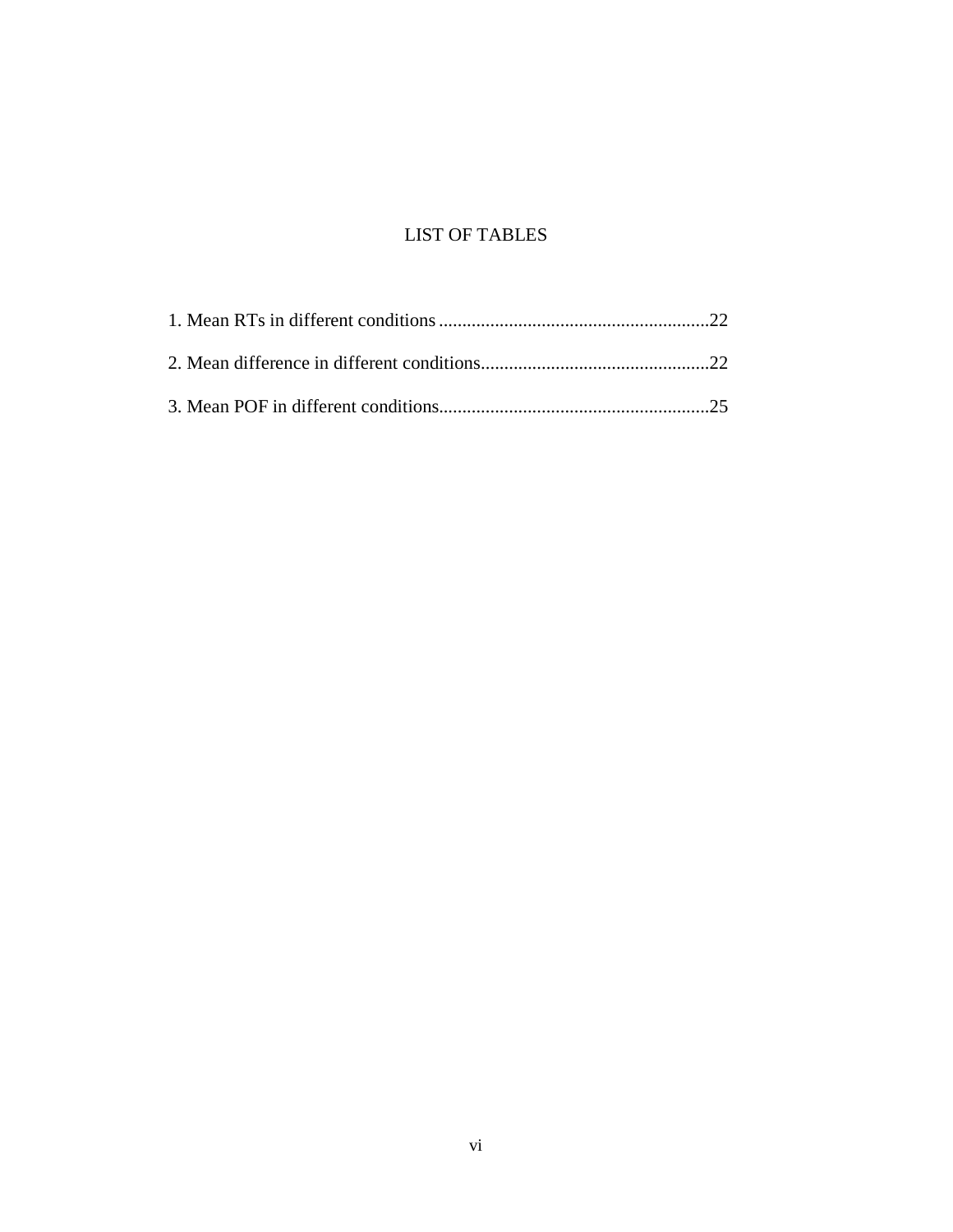# LIST OF FIGURES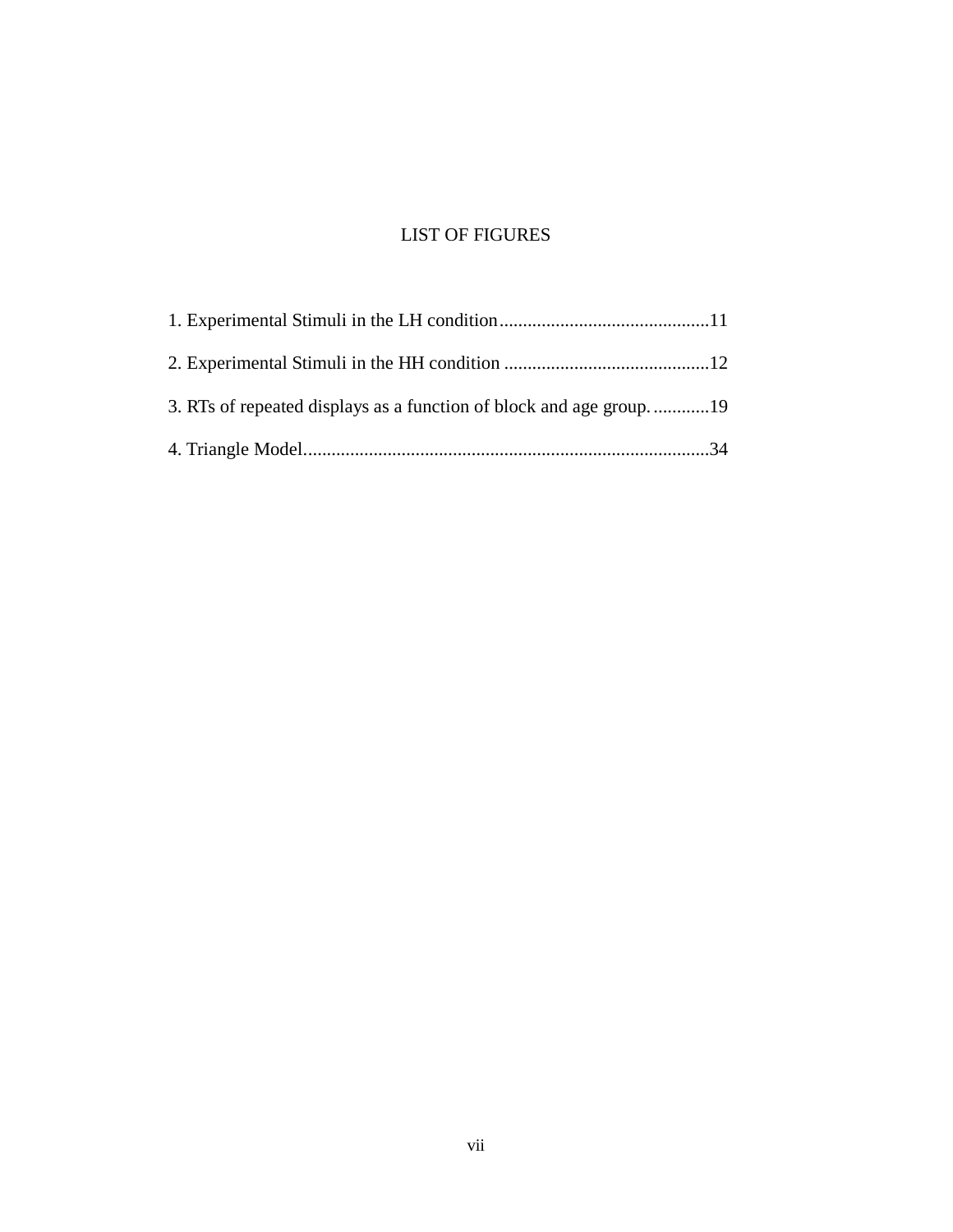### **INTRODUCTION**

Imagine you get off work late and have to do some quick grocery shopping for bread. You enter the grocery store, go straight to the aisle where the bread is, grab the brand that you like, pay for it and leave. During this common scenario, I am interested in how you could find the bread aisle so quickly without any hesitation and how you also quickly find the brand you like even if it is mixed with other brands. The first question might be because the bread aisle is always next to the vegetable aisle, which is always very easy to see. You may have implicitly learned this spatial covariance and know that when you see the vegetable aisle the bread aisle is just around the corner. This phenomenon might involve a cognitive behavior called contextual cueing (Chun & Jiang, 1998), which refers to the learning of spatial configurations that can be used to guide attention toward the location of a goal object. The answer to the second question might be that you selectively attend to only the important information related to that particular brand of bread (unique color, size, package, etc) and ignore the irrelevant information that is unrelated to your goal. Therefore it might involve another cognitive activity called selective attention.

These two phenomena are not always independent of each other. Selective attention and contextual cueing actually interact with each other to optimize human cognitive processing (Jiang & Chun, 2001). Adults are very good at selecting the more relevant information in the context and using it to "cue" the location of the goal. Efficient attentional guidance and spatial learning would be valuable for young children as well. Children also need to effectively locate objects in their environment by virtue of selecting the more relevant information in the context.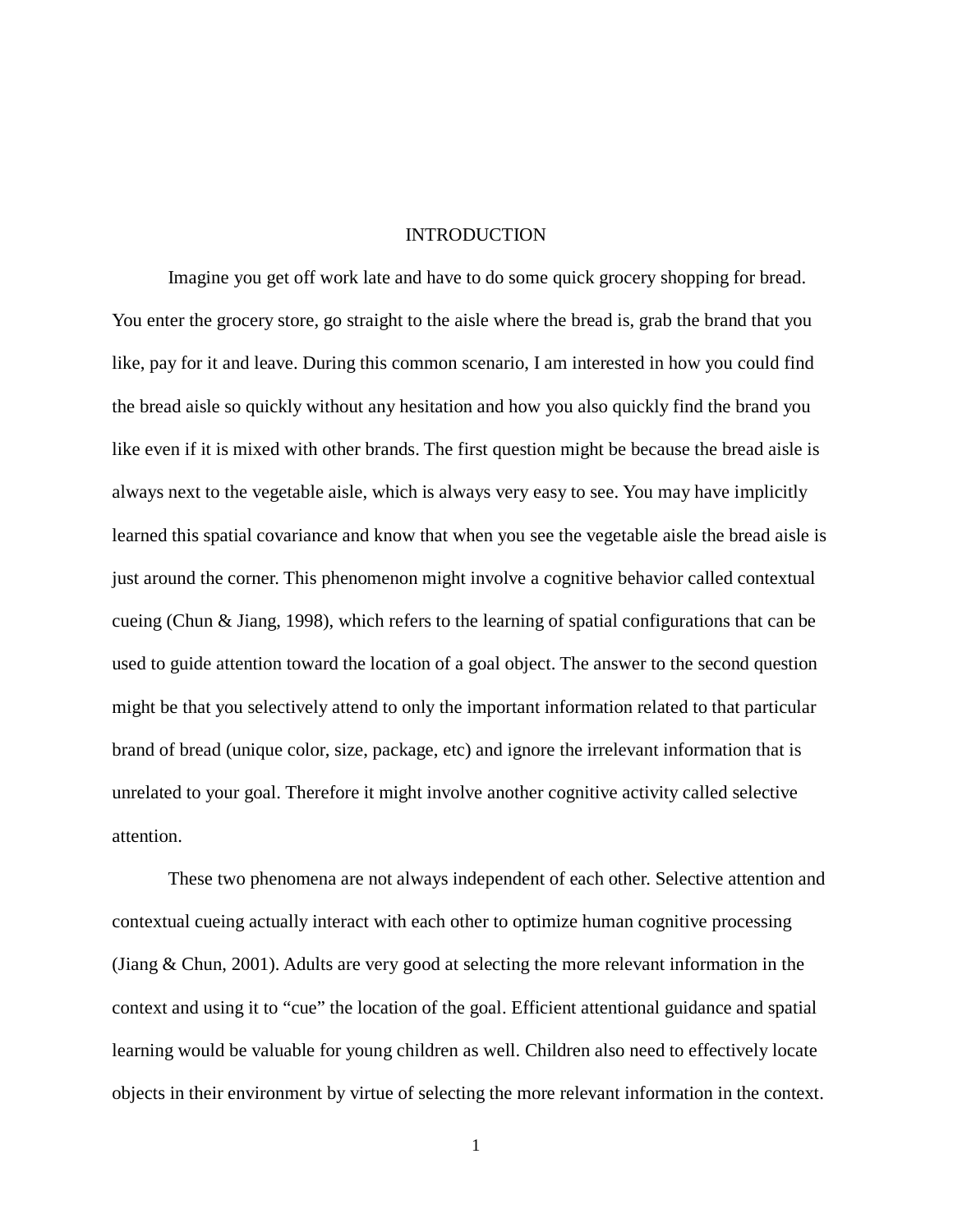My thesis was designed to compare how selective attention functions in contextual cueing for children and adults.

# *Contextual Cueing*

Contextual cueing refers to a form of attentional guidance where individuals are drawn to the location of a target object that has been consistently associated with the locations of the non– target objects in the visual environment. Chun and Jiang (1998) developed the first paradigm to study contextual cueing. In their study, participants were shown displays containing a target (the letter T rotated 90 degrees) and several distracters (the letter L rotated 90 degrees). They were required to identify which direction the target T was pointing. Unbeknownst to the participants, some of the configurations of the distracters were consistently associated with the target location across trials and thus always predicted the location of the target (predictable condition). In contrast, some configurations of the distracters were random from trial to trial (unpredictable condition). After some exposure to the displays, response times were much faster in the predictable than unpredictable condition. Recognition tests conducted after the experiments indicated that the participants could not distinguish between the predictable and unpredictable configurations, thus demonstrating that contextual cueing was implicit in nature.

Some perceptual factors can impact contextual cueing. For example, Olson and Chun (2002) suggested that physical proximity was such a factor and simply learning half of the whole configuration was enough for contextual cueing (see also Jiang &Wagner, 2004). Furthermore, Brady and Chun (2007) used a mathematical model to illustrate that as few as two distracters that were close enough to the target could elicit contextual cueing. Other factors that affect contextual cueing were object identity (Endo & Takeda, 2004), good continuation (Fuggetta, Campana, & Casco, 2007), spatial arrangement of color (Huang, 2006), and semantic properties of distracters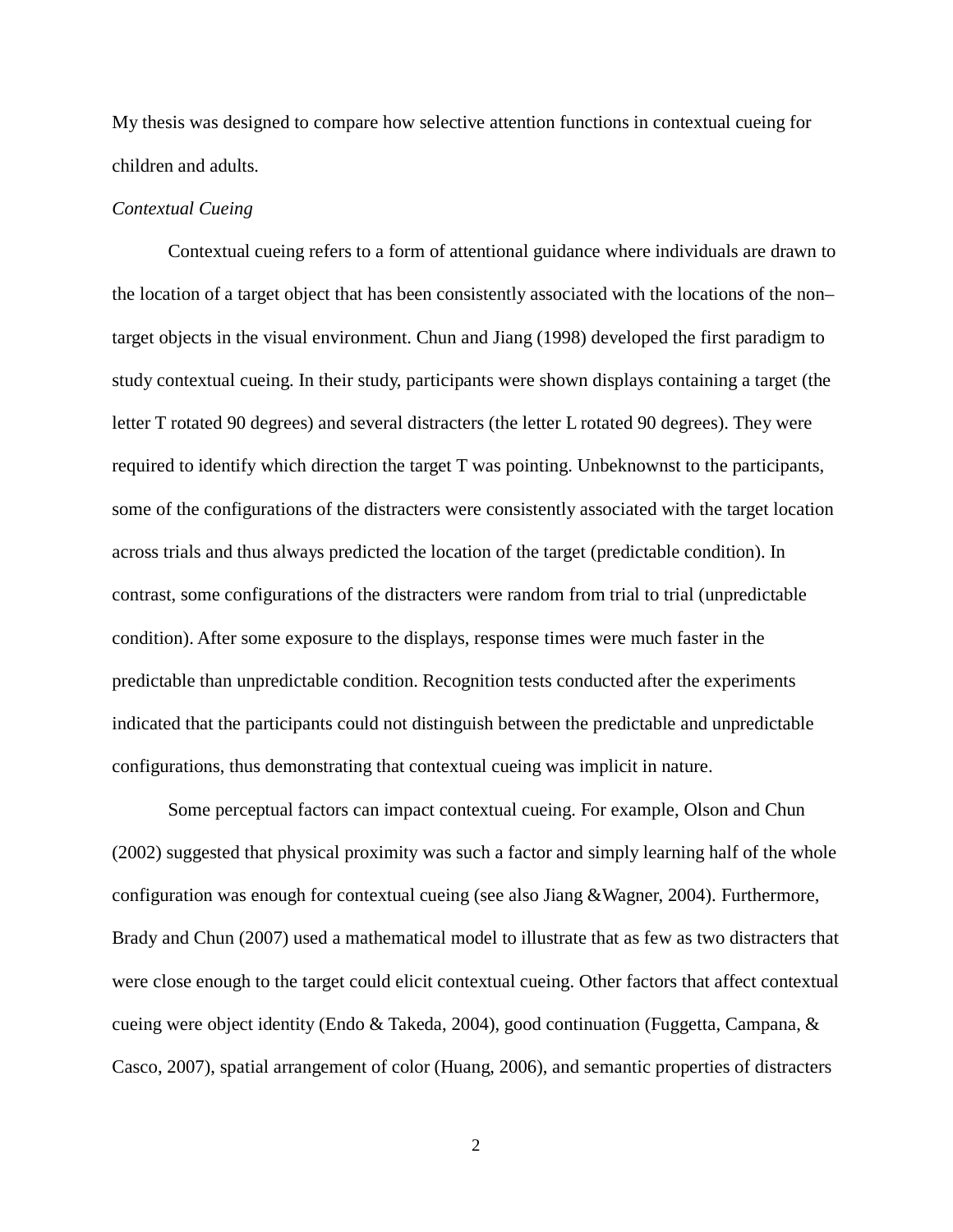(Goujon, Didierjean, & Mareche, 2007). Hence, contextual cueing is the product of robust implicit learning and can be elicited by a variety of visual characteristics that have predictive power on the location of the target.

# *Contextual Cueing and Attention*

Attention and contextual cueing are integrally related. In one sense, contextual cueing guides attention. That is, attention is directed to the target on the basis of memory for invariant spatial configurations. On the other hand, attention is necessary for implicit learning to take place. Individuals must selectively attend to and learn the invariant aspects of the spatial environment for contextual cueing to be evidenced. Hence, the relation between contextual cueing and attention is inherently bidirectional.

Jiang and Chun (2001) indicated that selective attention could be directed to some distracters in a display but not others. They presented half of the distracters in the same color as the target (i.e., red) and half in a different color (i.e., green). Participants were also given the clear instruction to attend only to the relevant ones (i.e., red) instead of all the items. Results indicated that participants displayed significant contextual cueing when both the red and green distracters predicted the red target (both-old condition), when only the red distracters predicted the red target and the green distracters were random (attended-old condition) and when only the green distracters predicted the red target and the red distracters were random (ignored-old condition). They then made the L distracters look more similar to the target T assuming that it would take more attention to locate and identify the target thereby leave less attention to process the ignored distracters. In contrast to the previous easy condition, the contextual cueing in the ignored–old condition disappeared in the difficult condition. Yet a robust contextual cueing still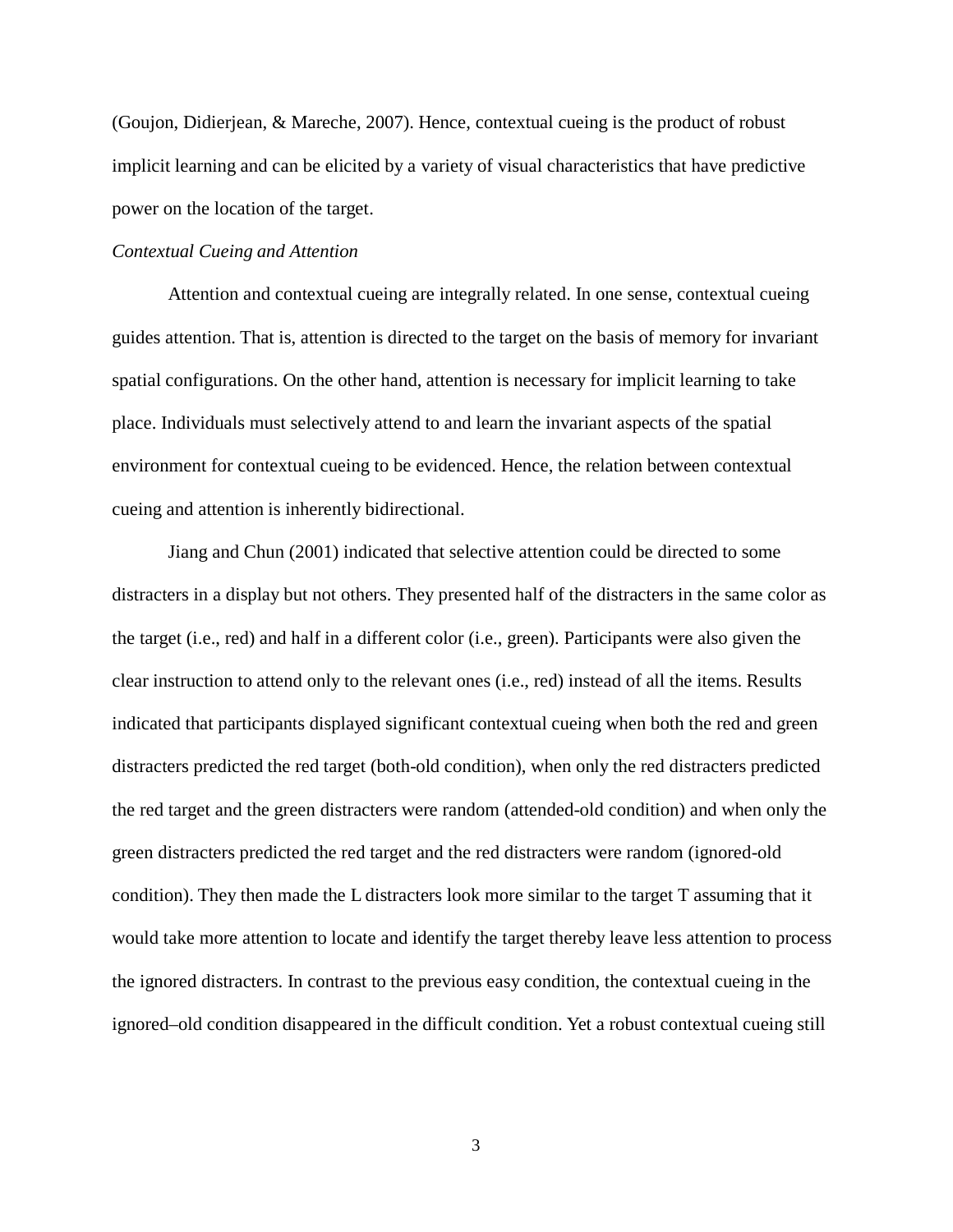existed in the attended-old condition. Therefore this research demonstrates a key role selective attention plays in contextual cueing (see also Geyer, Shi, & Müller, 2010).

# *Contextual Cueing and Development*

As a form of implicit spatial learning, contextual cueing has important ecological importance. We may not recall the spatial layouts of our familiar environment exactly but it is much easier to find things in familiar than strange environment. This skill is also important for children. However, the extant research regarding whether children can display contextual cueing is equivocal.

Vaidya and her colleagues (2007) compared school-aged children (6–13 years old) with college students using the classic paradigm (Chun  $\&$  Jiang, 1998). Unlike the adults, the children did not display contextual cueing. The researchers considered the possibility that the classic paradigm might be so difficult that it impeded the expression of implicit learning in children. They reasoned that the more difficult the task was, the less likely the participants were to show implicit learning. However, the adults still exhibited contextual cueing even when they had very slow RT baselines as the children had in the initial experiment. Hence the level of difficulty alone could not explain why children did not display contextual cueing. Vaidya and her colleagues concluded that children's immaturity of medial temporal lobes might account for their deficiency in contextual cueing (see also Couperus, 2004).

Contrary to the previous study, Dixon and his colleagues (2010) found intact contextual cueing in school-aged children (5–9 years old). They suggested that the previous experiments had not been engaging and interesting to the children. Therefore, they designed an ageappropriate version of the contextual cueing task. Children were asked to touch a red cartoon fish (the target) among a set of red and blue cartoon fish (the distracters). The researchers reasoned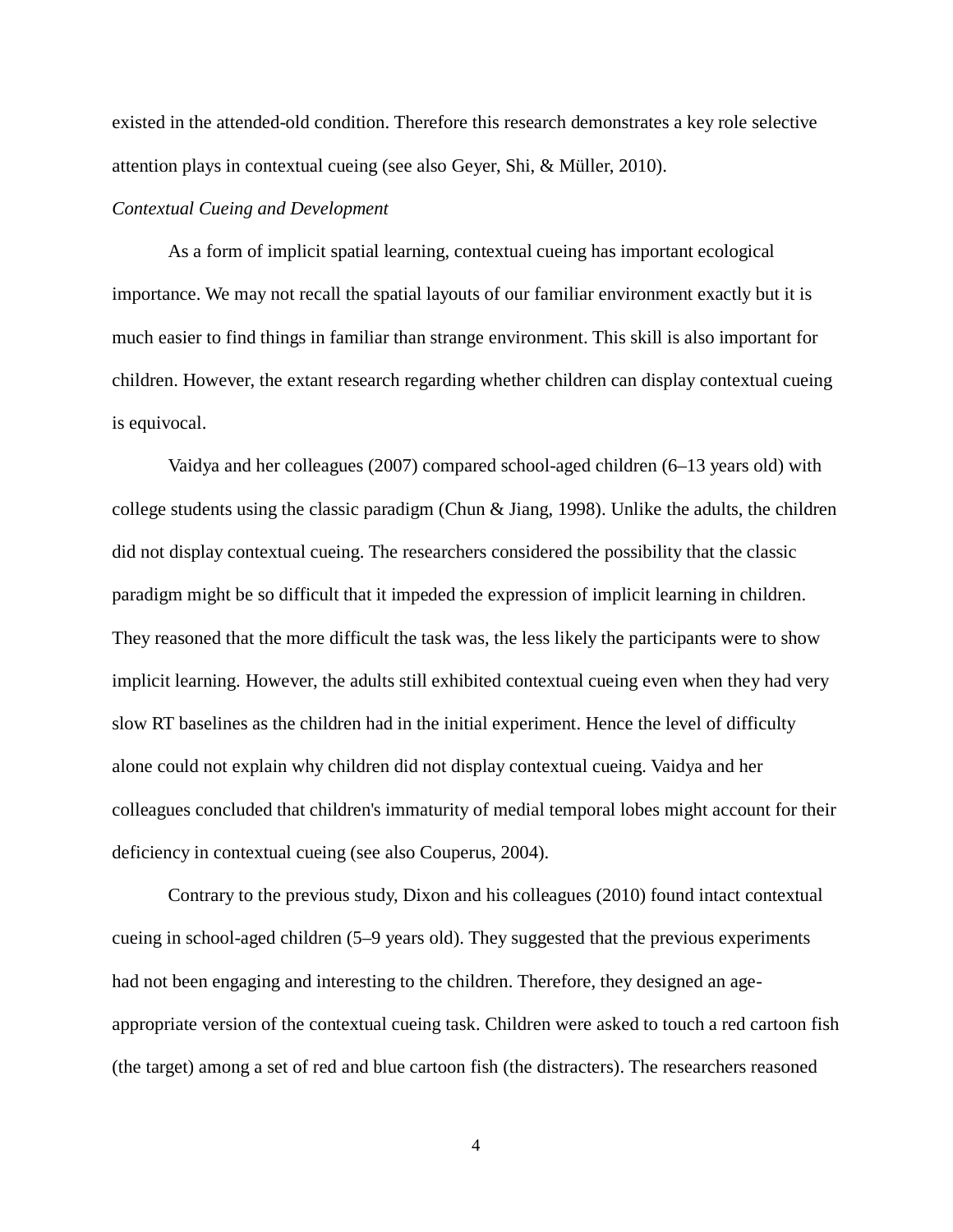that the action of touching would help the children pay more attention to the spatial relations relative to the classic paradigm. Moreover, contextual cueing was still considered to be implicit because the children could not recognize the predictable displays in the recognition test. Merrill et al. (2010) found similar results after implementing a different modification of the contextual cueing task. They also suggested that implicit learning was relatively stable across children, young adults and older adults. Barnes and colleagues (2008, 2010) reported that even children with ADHD and autistic-spectrum disorder (ASD) could exhibit contextual cueing effects. *Statement of Problem*

The purpose of my thesis was to address how selective attention modulates contextual cueing in children and adults. Specifically: what happens when only some of the distracters in the display predict the location of the target? How do participants determine which distracters are relevant to the target location? I hypothesize that two different selective attentional processes function in contextual cueing: "feature-based" selective attention and "expectancy-based" selective attention. Feature-based selective attention occurs when attention is directed to the relevant distracters that share salient features with the target. Expectancy-based selective attention occurs when, with repeated exposure, distracters that are initially perceived as similar are differentially attended due to some distracters predicting the location of the target and others not predicting it.

For "feature-based selective attention," participants direct their attention on the basis of salient features prior to the establishment of contextual cueing. These features facilitate visual search because the participants can rely on them to limit their attention to the distracters that are perceptually similar to and even sharing defining attributes with the target. The subset of the relevant distracters is therefore regarded as a "pool" of the target candidates. Some very basic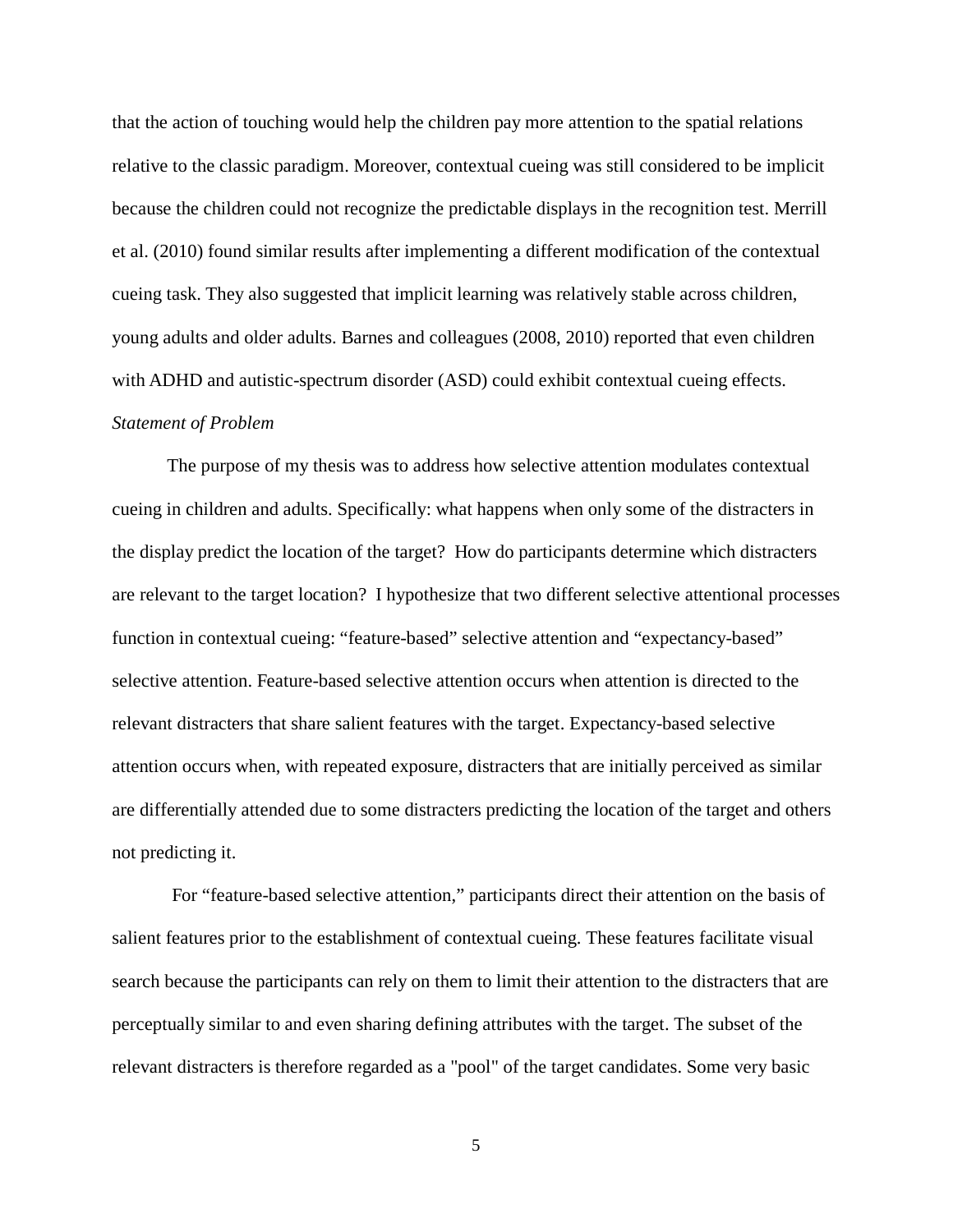perceptual features such as color, size and shape can elicit feature-based selective attention that undergoes an explicit top-down process. The classic paradigm (Jiang & Chun, 2001) is an example of research based on this attentional process, wherein the subjects consciously knew to search among the relevant items (i.e., red) and ignore the irrelevant items (i.e., green) to locate the target (red) faster. Thus, feature-based selective attention is used to process basic features of objects at an early stage of processing and it is explicitly directed to the relevant features of the distracters.

In contrast to the above mechanism, what I am calling "expectancy-based selective attention" requires participants to direct their attention on the basis of the spatial co-occurrence of the target and a subset of distracters. A group of distracters (not necessarily all) are consistently paired with the location of target. As an implicit top-down process, the expectancybased selective attentional process is presumed to identify predictable information within the context and generate an expectation of where the target will be. Attention is guided on the basis of developing such an expectation. Whereas feature-based selection occurs at an early stage, expectancy-based selection can only occur after participants have been exposed to repeated configurations for a number of trials. Hence, expectancy-based selective attention does not come into play until contextual cueing is established. This selective attentional process is also very robust in that a small amount of information can be enough to guide attention. For example, Brady & Chun (2002) found that just two predictive distracters close to the target could cue implicit spatial learning.

One specific purpose of the research proposed here was to study whether feature-based selective attention enhances expectancy-based selective attention to different degrees in children and adults. Feature-based selective attention can facilitate expectancy-based selective attention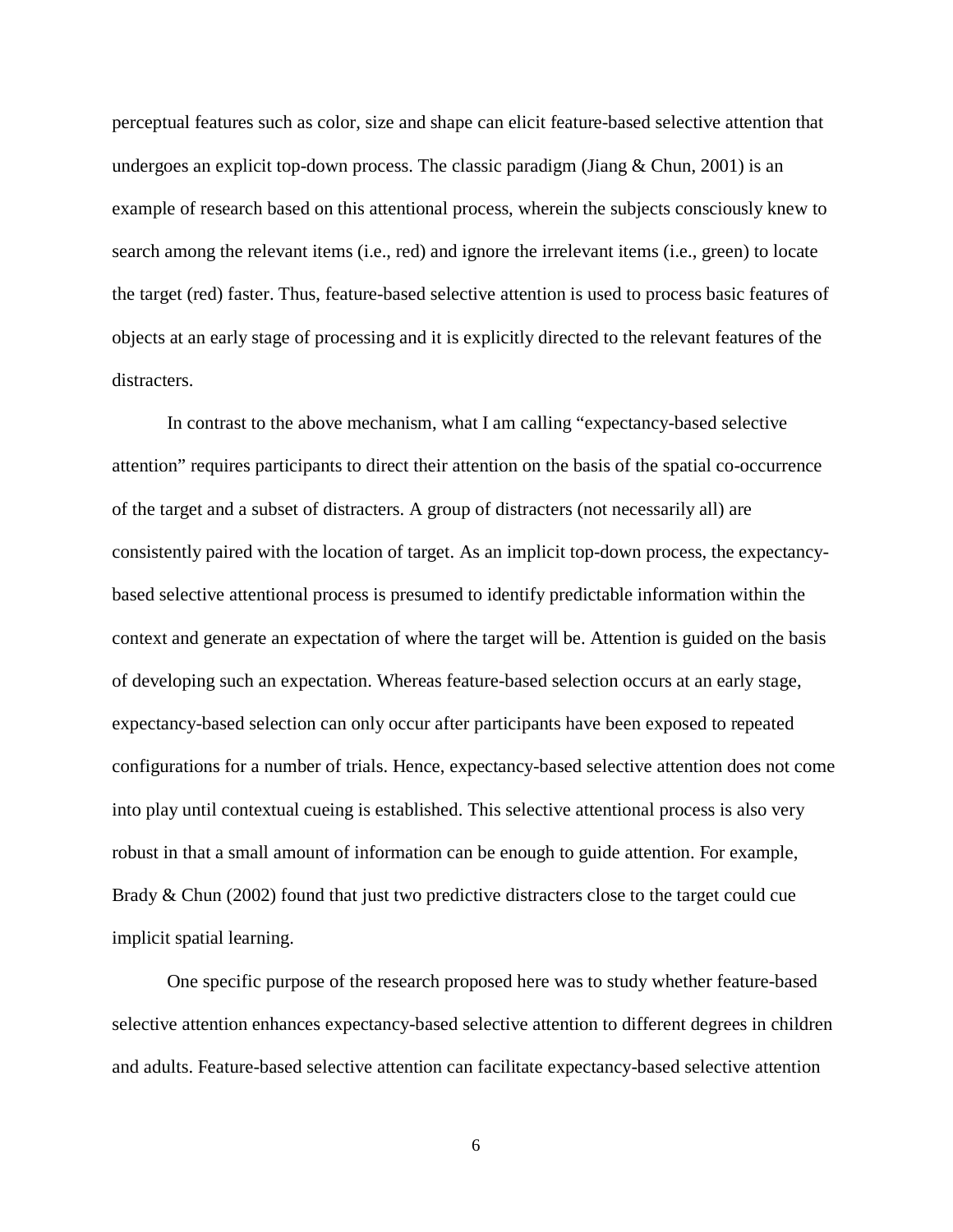when the distracters that share the defining features with the target also predict the target location. For instance, participants could exhibit manifest contextual cueing effects when the distracters that attract feature-based selective attention (being red) also captivate expectancybased selective attention (predicting the target location) (Jiang& Chun, 2001). It is reasonable to expect that contextual cueing would be faster when there are salient features to identify the distracters that co-vary with the target as opposed to when there are not. However, the impact of salient features may be more prevalent for children than adults. Hence, there should be little difference between children and adults when feature-based selective attention is easily accessible. Children, like adults, know consciously that they should find the target faster if they search among the distracters that are similar to the target. However, when feature-based selective attention is not available, children may require more exposure to the repeated configurations to exhibit contextual cueing if they exhibit it at all. It may be harder for children to find pure spatial correlations without any notable features. Hence, a deficiency in expectancy-based selective attention may result in children's heavy dependence on feature-based selective attention in order to exhibit contextual cueing.

I also tested two groups of children. One group included 6–7 year old children and the other group included 9–10 year old children. Research has shown that children between these ages undergo dramatic changes in attention and perception. For example, Korkman, Kemp, and Kirk (2001) assessed attention and executive functions, language, sensorimotor functions, visuospatial functions, and memory and learning for 800 children aged 5 to12 years old. With respect to attention and executive functions, the authors found that developmental changes were greatest between 5 and 8 years old and slowed rather dramatically between 9 and 12 years old. Therefore it seems that major features of attentional control might be achieved by 9 years old.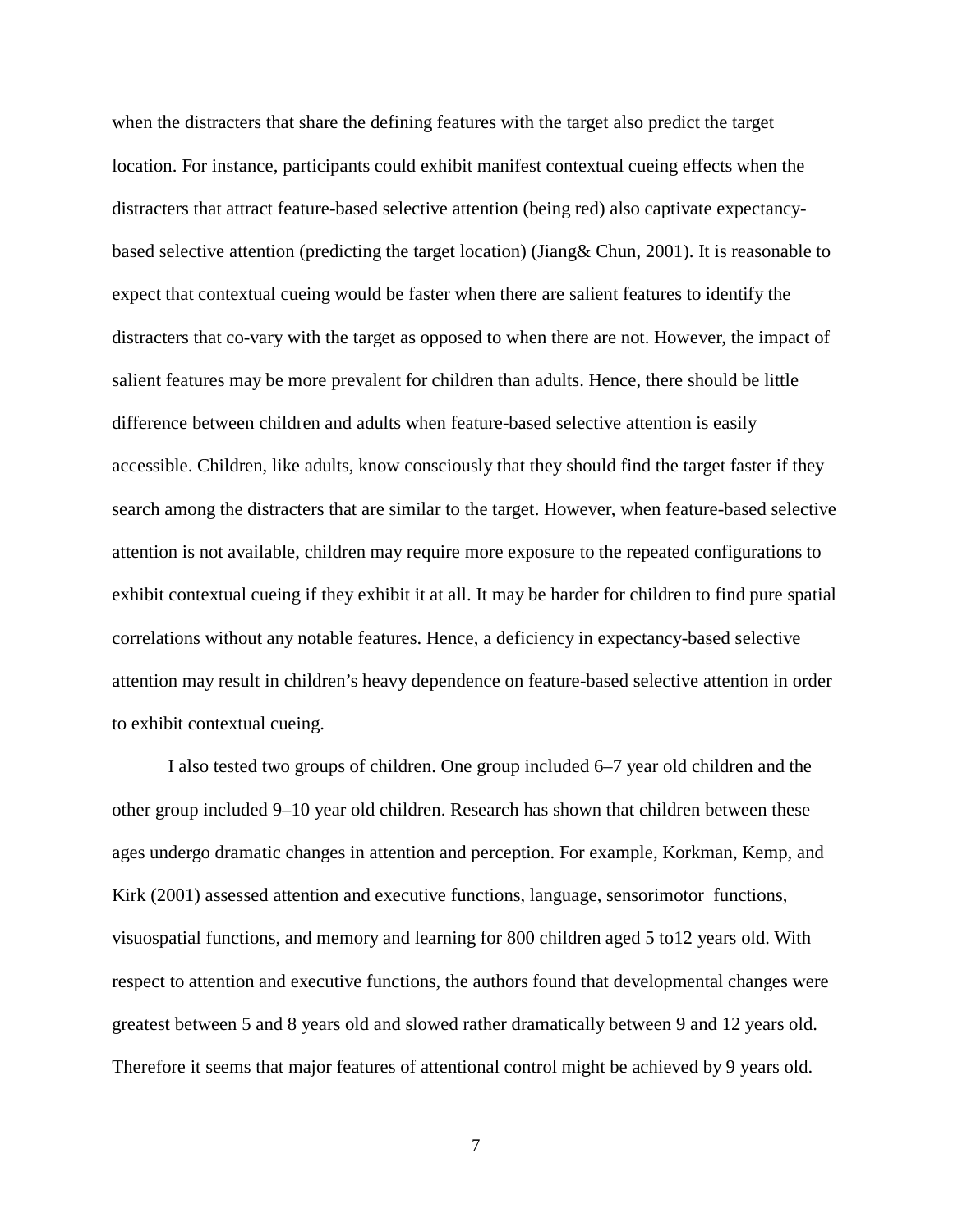Trick and Enns (1998) also indicated that a large portion of the developmental change in visual search occurred between the ages of 6 and 10. In a conjunction search task, mean RT slope for target present trials were 32 ms per item for 6 year olds, who were significantly less effective than 10 year olds (13 ms per item) who were very similar to the 22 year olds (9 ms per item). With respect to contextual cueing, Couperus (2011) suggested that 10-year-old children are able to employ selective attention in the acquisition of contextual cueing effects using the classic paradigm. Even though Dixon et al. (2010) did find intact contextual cueing in children as young as 5 to 9 years old, their task did not require the efficient use of selective attention. Hence, it is still not known whether children younger than 10 years old are also able to employ selective attention in contextual cueing tasks. The current study was designed to focus on this issue. I further expected that the choice of 6–7 and 9–10 year old children as participants would allow me to observe age related differences in performance during a period in which changes are highly likely to occur.

My experiment was also designed to evaluate the relation between age and feature vs. expectancy-based attentional mechanisms in the acquisition of contextual cueing. For this study, the ability to use feature- and expectancy-based attention was manipulated by the degree of similarity between two sets of distracters (with two conditions: high heterogeneity vs. low heterogeneity). Both conditions actually resembled the attended-old condition in Jiang and Chun's classic paradigm (2001) in that only one subset of distracters predicted the target. In the high heterogeneity (HH) condition, the two subsets of distracters were very different to each other. One subset was more similar to the target than the other subset. Hence, there were strong and useful explicit cues available and participants should easily and effectively deploy their attention to the distracters that are more similar to the target (these distracters also predict the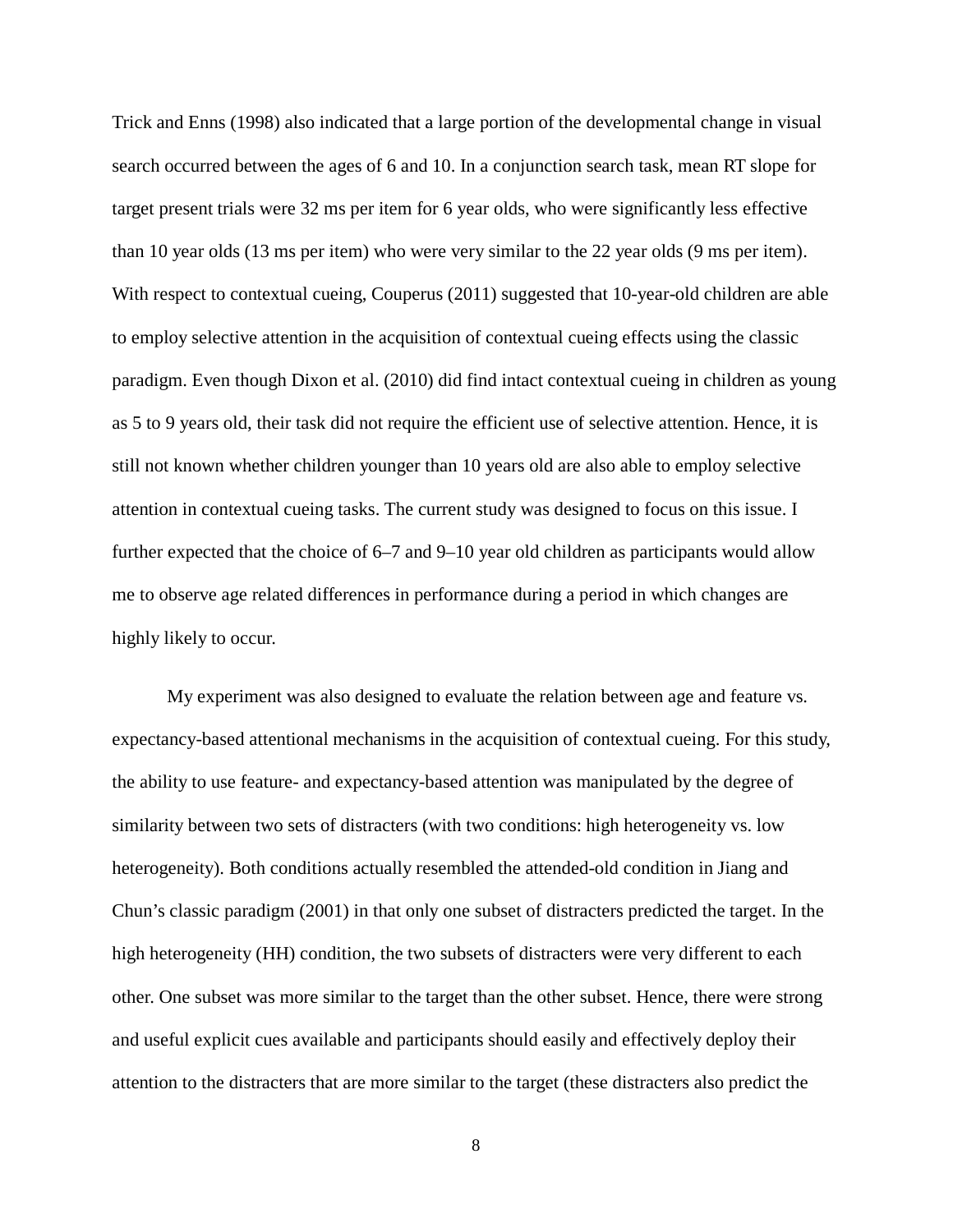target). In the HH condition, both feature-based and expectancy-based selective attention should be able to facilitate visual search. In the low heterogeneity (LH) condition, the two subsets of distracters were very similar to each other and very similar to the target. Although participants can group all distracters into the two subsets, they cannot direct attention to one particular subset at first glance. Hence, in this condition only expectancy-based selective attention is available. To summarize, the magnitude of explicit cues that can elicit feature-based selective attention decreased from the HH to LH conditions. Meanwhile the implicit cues that can elicit expectancybased selective attention did not differ across the two conditions.

I expected that contextual cueing effects would be acquired more easily in the HH condition than in the LH condition for all participants. To the extent that this was the case, I expected to see a greater difference between the repeated and control conditions for the HH relative to the LH displays. This could occur in either or both of two ways. Participants might exhibit larger contextual cueing effects overall for the HH condition or they might exhibit contextual cueing effects at a faster rate for the HH condition. With respect to development, I expected to see a larger developmental difference in the LH condition that in the HH condition. More specifically, I expected that adults would show the same magnitude of contextual cueing in both HH and LH conditions. In contrast, I expected both the younger and older children would show relatively intact contextual cueing in the HH condition, and perhaps not differ from adults. However, especially the younger children were expected to exhibit a deficiency in contextual cueing in the LH condition and perform significantly worse than the older children and the adults.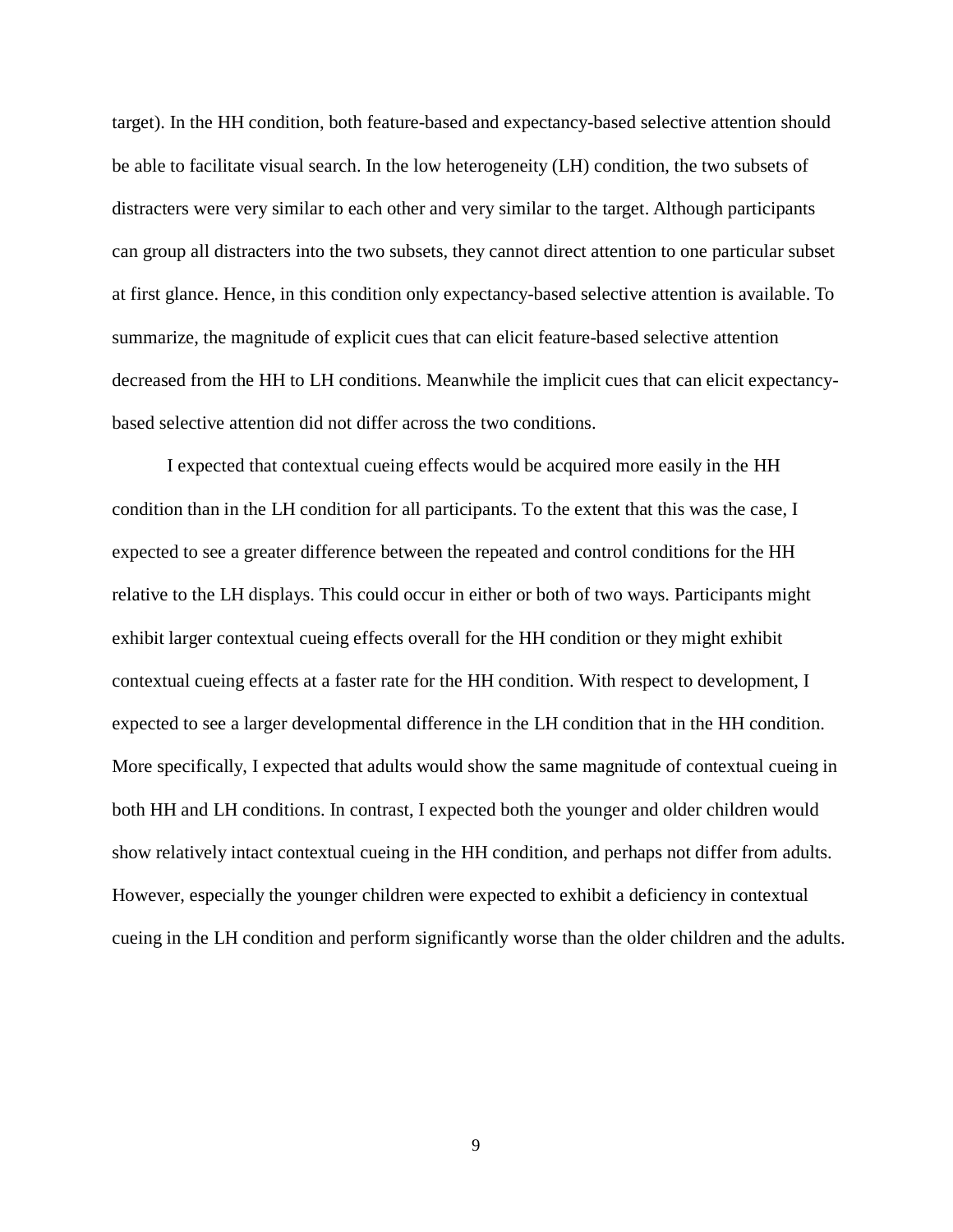### METHODOLOGY

#### *Participants*

Twenty-one college students were recruited from Introductory Psychology Classes at the University of Alabama. One male participant had an error rate of more than 5% and his data were not included in the analyses. Child participants were recruited from local churches and home school programs. Twenty-two younger children (6–7 years old) and 20 older children (9–10 years old) were enrolled in the study. However, two of the younger children did not complete the task. They could not find where the target was or/and were not able to differentiate which response corresponded to which direction the target Mickey was facing. The remaining sample included 20 participants in each of the three groups. The younger children (6 males and 14 females) had a mean age of 6.86 years old (*SD*=0.64). The older children (10 males and 10 females) had a mean age of 9.77 years old (*SD*=0.56). The college students (4 males and 16 females) were approximately 18–21 years old. All child participants were given two \$5 gift cards to compensate for their time and cooperation. College students received course credit for participating. Informed consents from the parents of the children as well as assents from the children and college students were obtained. All the recruiting procedures followed the guidelines of the University of Alabama Institutional Review Board.

#### *Material*

Experimental materials were displays of cartoon characters presented on a computer monitor. Each display included nine characters (one target and eight distracters). The locations of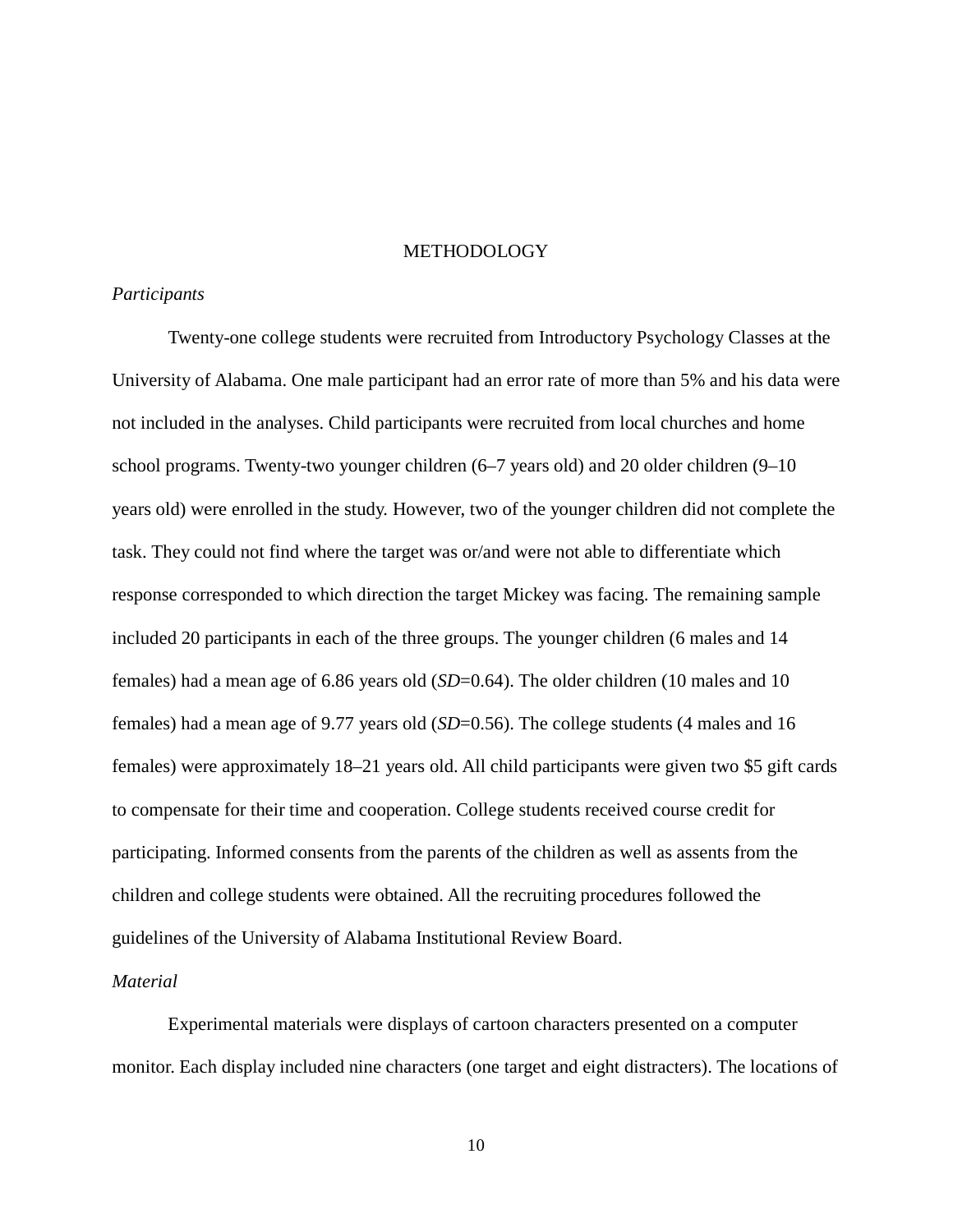all the distracters were randomly selected from an invisible 4×4 matrix. Each cartoon character, including the target, faced either left or right. In the LH condition, all of the cartoon characters were pictures of Mickey Mouse. Mickey Mouse designated as the target had both hands behind his back. There were four distracters of Mickey Mouse with a pointing finger and four distracters of Mickey Mouse with a fist. Hence, both subsets of distracters looked similar to the target in the LH condition (see Figure 1 (A) and Figure 1 (B)). In the HH condition, the displays included the same target Mickey, four Mickey distracters (with the fist), and four pictures of "Jerry" that served as distracters (see Figure 2 (A) and Figure 2 (B)). Therefore in the HH condition, one subset of distracters was similar to the target and the other was not.

- (B). Control displays:
- (A). Repeated displays: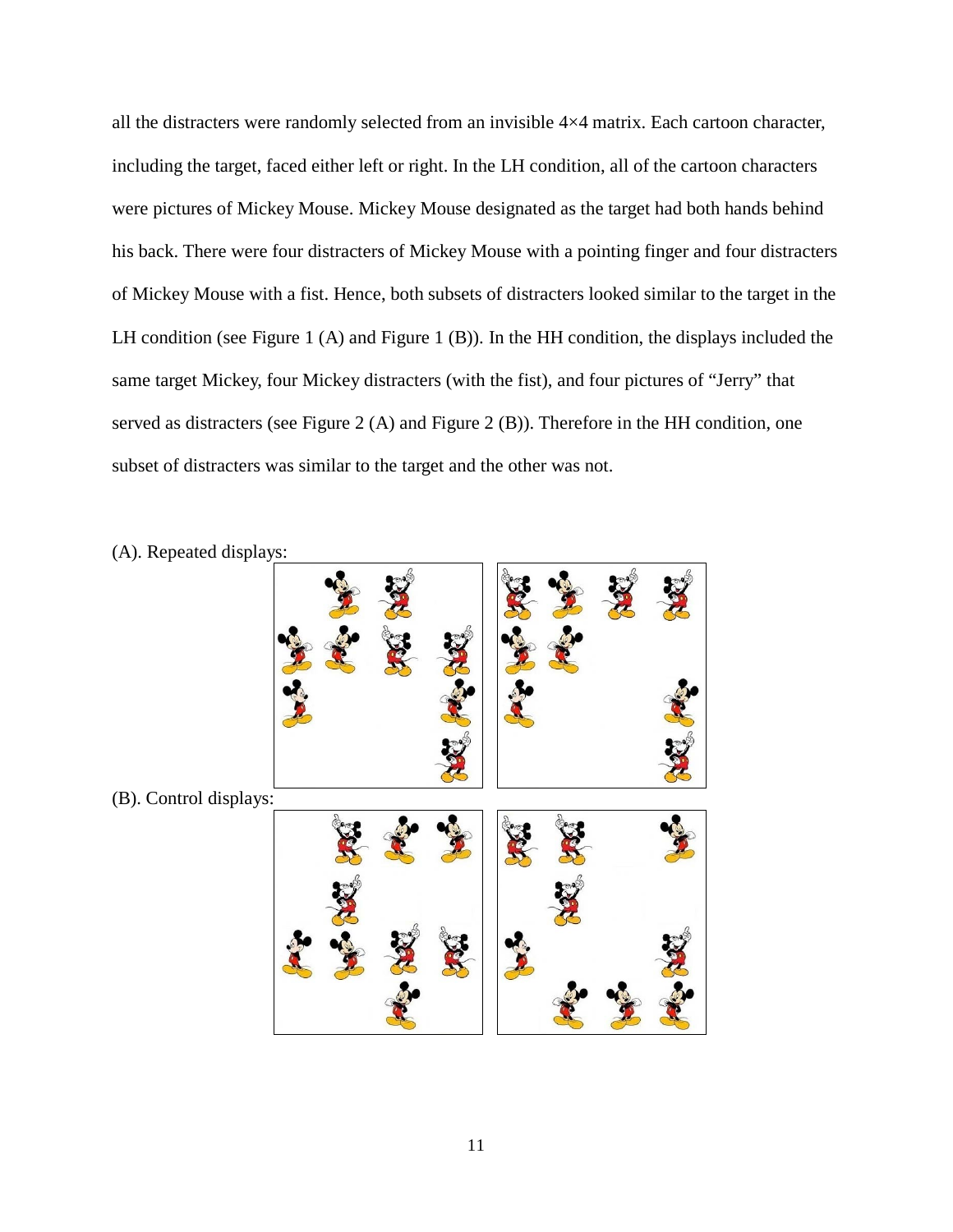(C). Recognition test display:



*Figure 1.* Experimental Stimuli in the low heterogeneity (LH) condition. The target is Mickey with both hands behind his back. (A) In the repeated displays, both the locations of the target and the Mickey cartoons with a fist were repeated while the locations of Mickey pointing up were random. (B) In the control displays, the locations of all the distracters varied from trial to trial while the target location remained the same. Here in the examples, both the control displays and the repeated displays have the same target locations. (C) In the recognition test displays, only the locations of Mickey with the fist in the repeated displays were presented. Here in the examples, the repeated displays and the recognition test display have the same spatial layouts of the predictive subset of Mickey.

(A). Repeated displays:

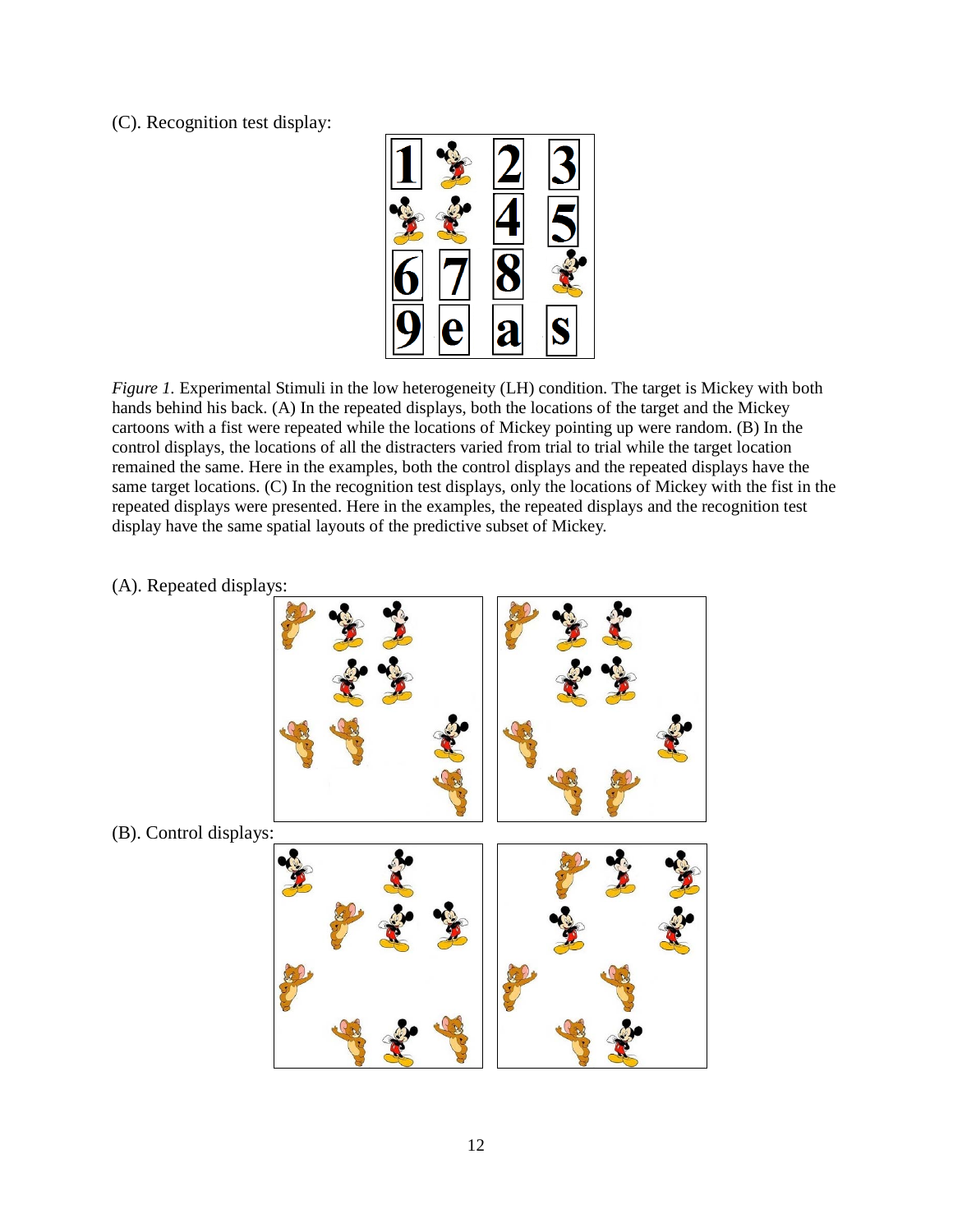(C). Recognition test display:



*Figure 2.* Experimental stimuli in the high heterogeneity (HH) condition. The examples here are presented in the same manner as the ones in Figure 1.

For each distracter condition four different displays were constructed for use as repeated displays at the beginning of the experiment. Each of these repeated displays was consistently paired with one target location and the target locations in these four repeated displays were evenly arranged in four quadrants. The repeated displays, however, did not predict the response in that the target Mickey in each repeated display could be facing either left or right. In each repeated display of both distracter conditions, the locations of one set of distracters (Mickey pointing) were invariant (predictive subset), but the locations of the other set of distracters (Mickey with a fist or Jerry) varied from trial to trial (unpredictive subset). I produced 160 total repeated displays such that 40 displays included each of the four configurations of the predictive distracters, with the unpredictive distracters being in random locations across the 40 displays. There were two kinds of new displays constructed for each distracter condition. In what I call new-location displays, all distracters varied their locations from trial to trial and the targets were in different locations than the targets in the repeated displays. There were 12 different possible target locations in the 48 displays that were produced. The purpose of the new-location displays was to prevent participants from developing the strategy of only memorizing and checking the 4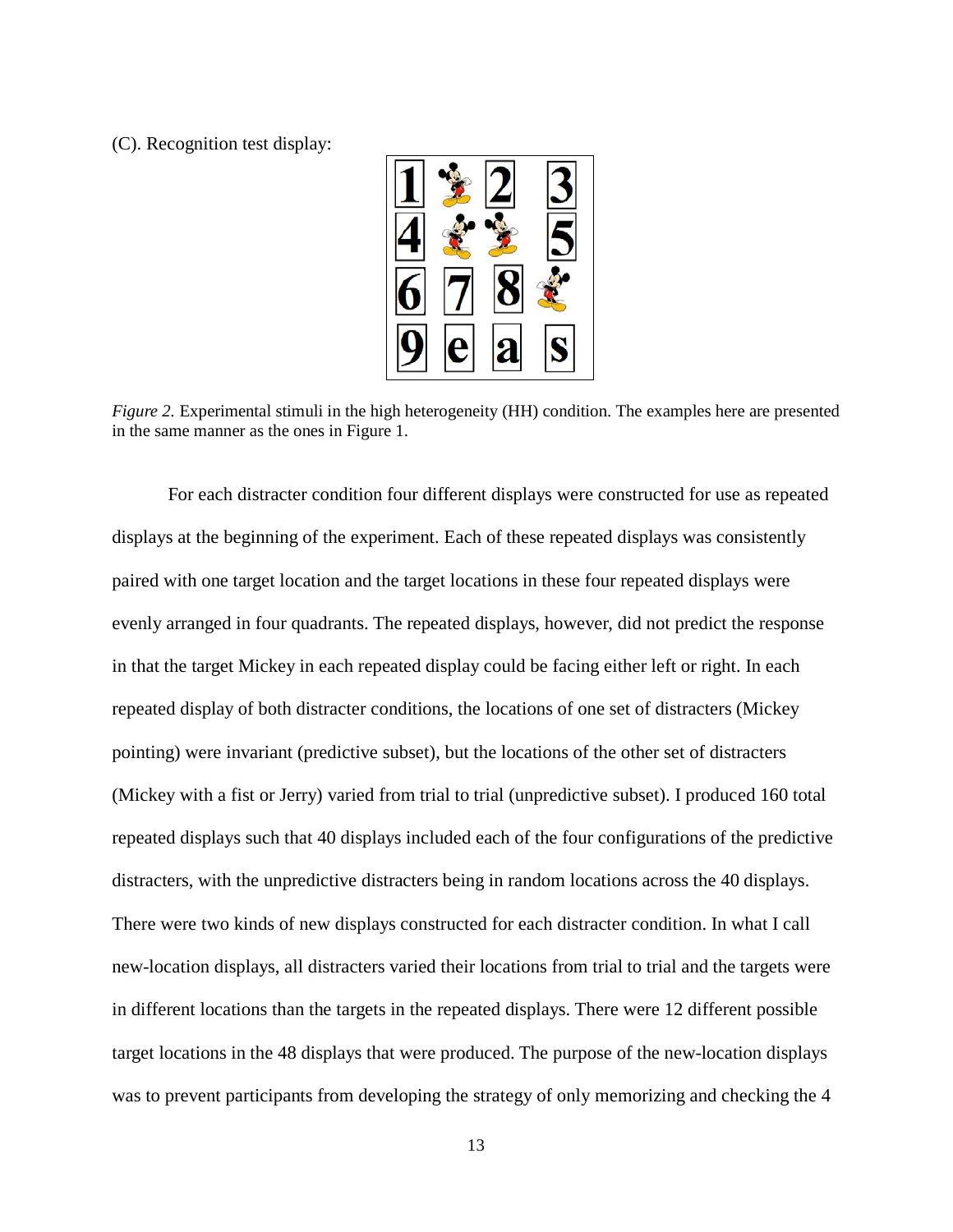possible target locations associated with the repeated displays. In what I call control displays, all the distracters varied their locations from trial to trial but the targets were in the same locations as the targets in the repeated displays. There were also 48 displays of this type. Therefore any difference between the control and repeated displays would not be attributable to differences between target locations in the repeated and control displays.

#### *Design & Procedure*

The independent variables in the experiment were Age (younger children, older children and adults), Predictability (repeated and control), Distracter condition (HH and LH), and Presentation block (1 through 10). Predictability, distracter condition, and presentation block were manipulated within subjects. The dependent variable was response time to identifying which direction the target was facing. All participants completed both distracter conditions. Each condition was comprised of 10 blocks. Blocks 1–4 and 6–9 were considered learning phases for each distracter condition. In each block of the learning phases, there were 20 trials that included 16 trials of repeated displays and 4 trials of new-location displays. Within the 16 repeated displays, the four original repeated configurations were presented 4 times. For the new-location displays the target locations were both different from the locations in the repeated displays and from each other. The fifth and tenth blocks were test blocks. For each test block there were 52 trials that included 24 repeated displays, 24 control displays and 4 new-location displays. The control displays had the same target locations as the repeated displays. All trials were randomized within each block. For each type of display (repeated, control and new-location), there were always equal numbers of left and right responses within each block. Participants finished 264 trials in total for each distracter condition.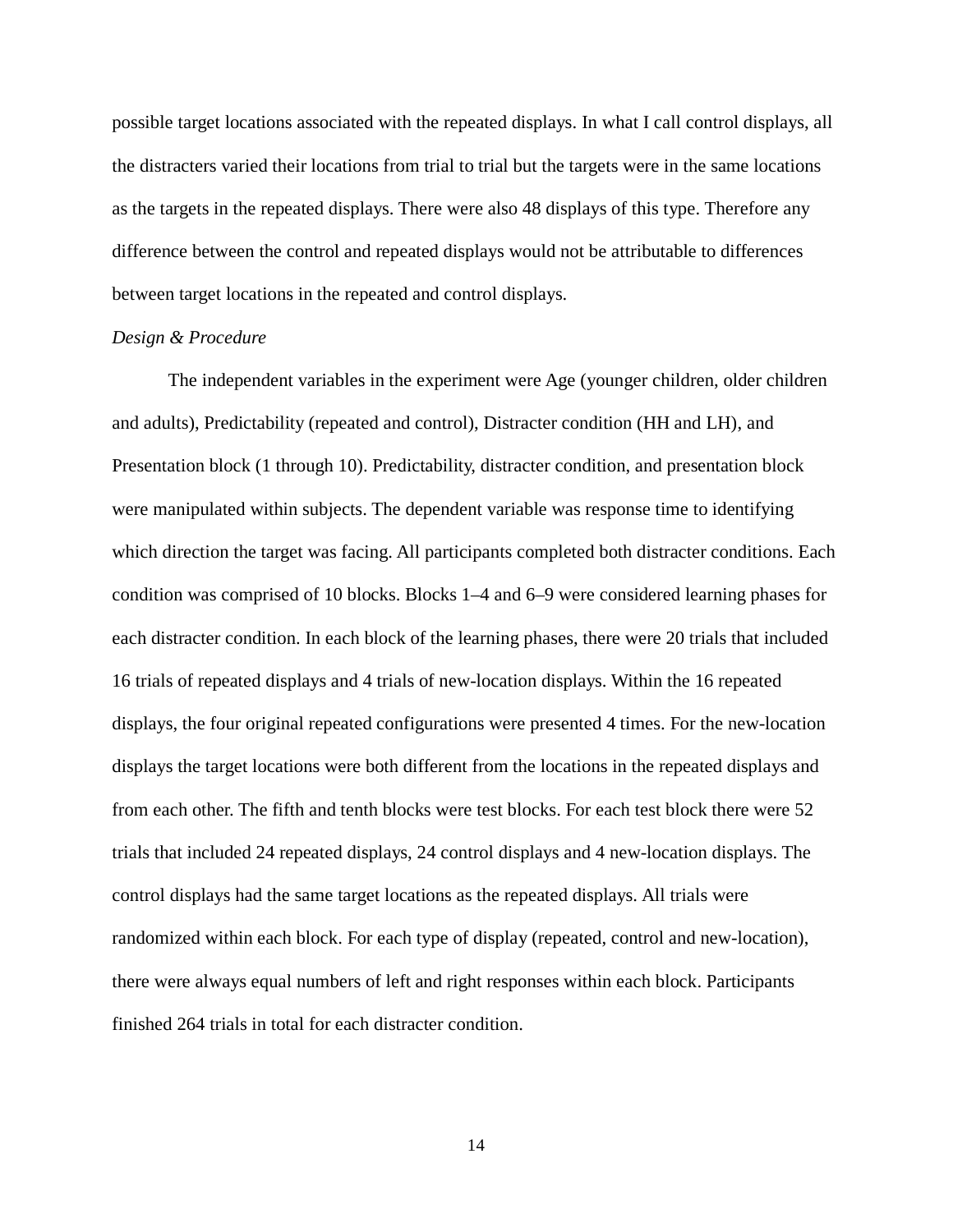Participants were tested individually. All experiments were programmed using Superlab 4.5.2 Software. Response times and errors were recorded automatically. Prior to the start of each condition the participants were shown one model display and given instructions to find the target Mickey. They were told to press "S" using the left hand if the target Mickey was facing left and press "L" using the right hand if the target was facing right. Participants had no trouble complying with instructions. Speed and accuracy were emphasized. To finish both conditions, adults required about 25 minutes, older children 40–50 minutes and younger children 50–60 minutes. Breaks were included for the children to minimize issues with fatigue. The presentation order of two distracter conditions was counterbalanced within each age group.

Each trial started with the fixation cross which lasted for 1000 ms, followed by the target display. Each trial ended when the participant made a response. The next trial began automatically 1000 ms later. If participants made an error or did not respond within 10 seconds, a short beep was heard indicating an error was made. At the end of each block, there was a 10 second mandatory break (participants could take longer if they desired), after which participants could press any key to continue. There was also an optional longer break of up to 5 minutes after the completion of the first distracter condition. The children were given a \$5 gift card each time they finished a distracter condition.

A memory test followed the completions of both distracter conditions for a sample of adult and older child participants. The purpose of the memory test was to evaluate explicit memory for the target locations. Eighteen adult participants and eight older children finished the recognition memory test. Two adult participants did not complete the memory test due to a technical failure. I assumed that if adults could not explicitly remember the repeated displays, children could not either. However, to evaluate this assumption, I still conducted the recognition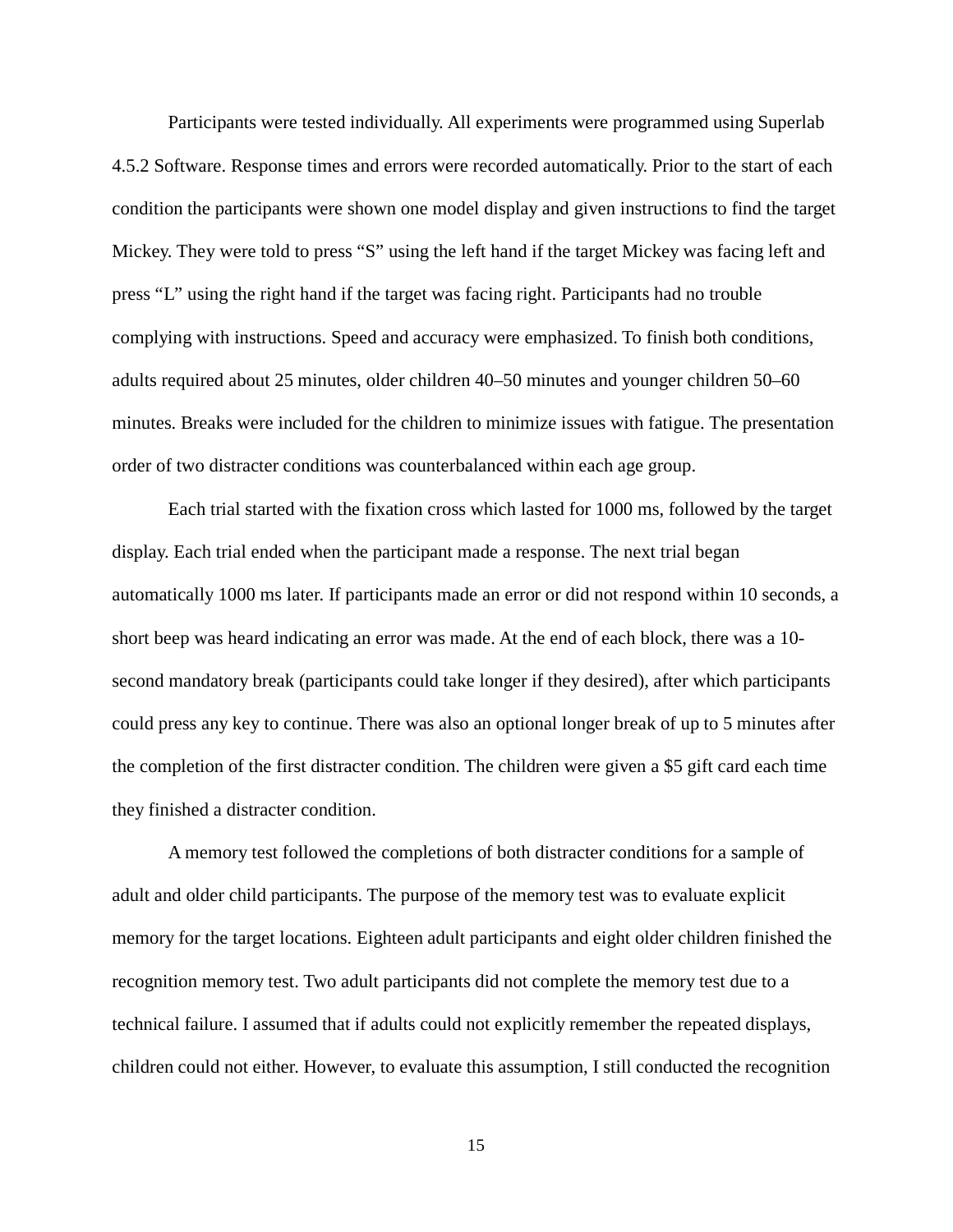memory test with eight randomly selected older children. Adults were shown repeated displays in which only the four predictive distracters were presented, with all the other locations occupied by numbers and letters (see Figure 1 (C) and Figure 2 (C) for examples of memory test displays). They were asked to indicate where they thought the target Mickey should be if he was in the picture by pressing the number or letter corresponding to that location. After responding to each display, they were also asked how confident they were regarding their judgment on a 1 to 6 scale (1 is just guessing and 6 is absolutely certain). They viewed eight displays in total, four for each distracter condition. Children were shown the same eight repeated displays and asked to indicate where the target Mickey should be, but did not provide confidence judgments.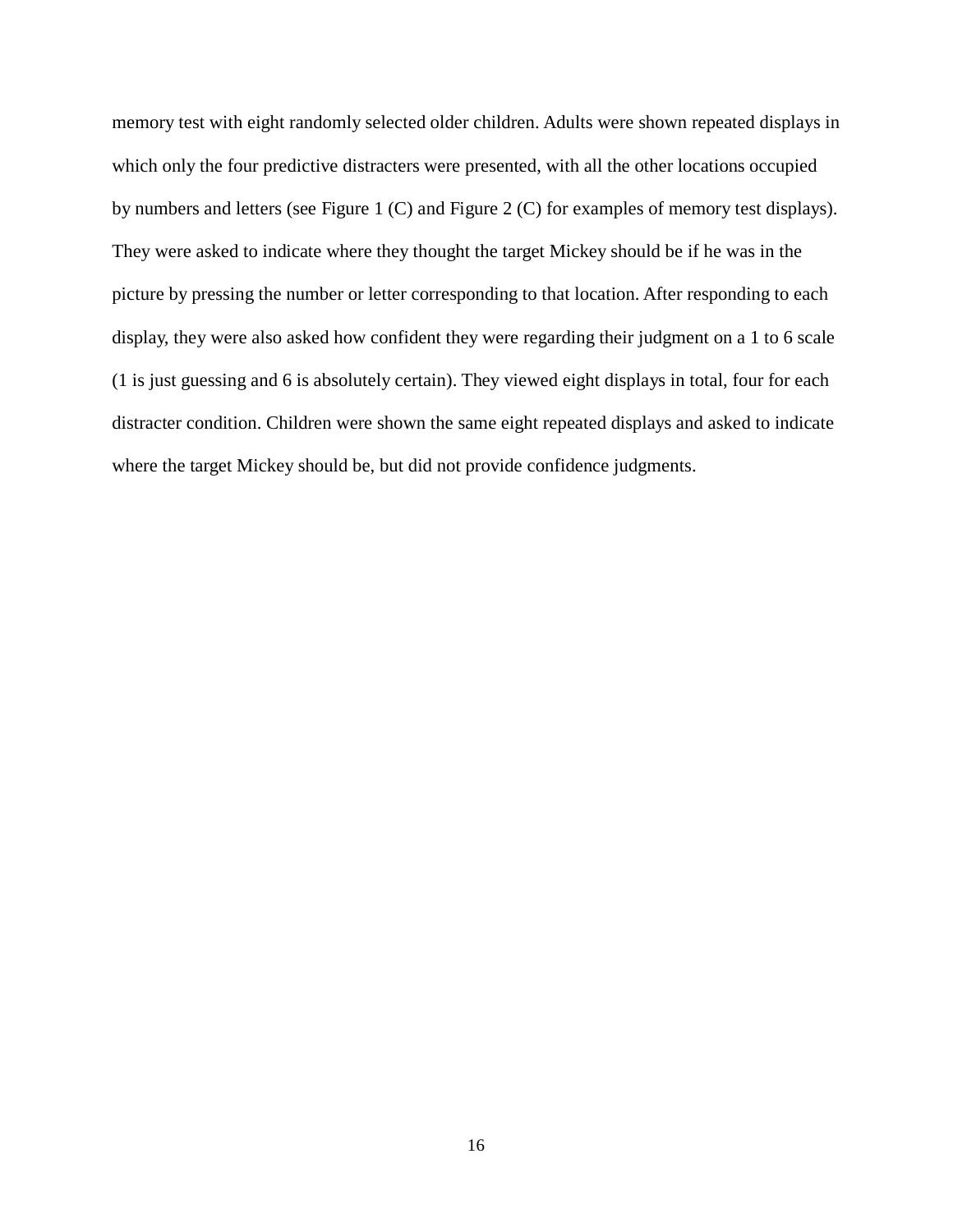### **RESULTS**

#### *Preliminary Analyses*

Errors were extremely rare, with no age group in either distracter condition exhibiting error rates of more than 4%. Therefore error rate was not subjected to further analysis. For the recognition memory test of explicit knowledge of target locations, participants selected which of 12 possible locations they thought the target would be when given the locations of the four predictable distracters. Hence, chance performance in this task was 1out of 12 over the eight recognition memory items (.67 overall). The adult participants made on average .72 correct responses (*SD*=1.18), which did not significantly differ from chance (*t* (17) =.12, ns). When I counted the responses in the same quadrant as correct responses, the adults made an average number of 2.28 correct responses (*SD*=1.41), which did not significantly differ from chance level of 2.25  $(t (17) = 08$ , ns). The average confidence score associated with their responses was 2.14 (*SD*=0.95) out of 6.0 indicating that they were not confident in their responses. The older children made on average 1.0 correct responses (*SD*=1.06) when judging exact target location, which did not significantly differ from chance  $(t(7) = .87, \text{ns})$ . In addition, responses in the same quadrant for the children yielded an average number of 2.63 correct responses (*SD*=1.18), which also did not significantly differ from chance (*t* (7) =.89, ns). The children did not provide confidence ratings. I therefore concluded that neither the adult or older child participants explicitly learned even the relative locations of the targets in the repeated displays. We assumed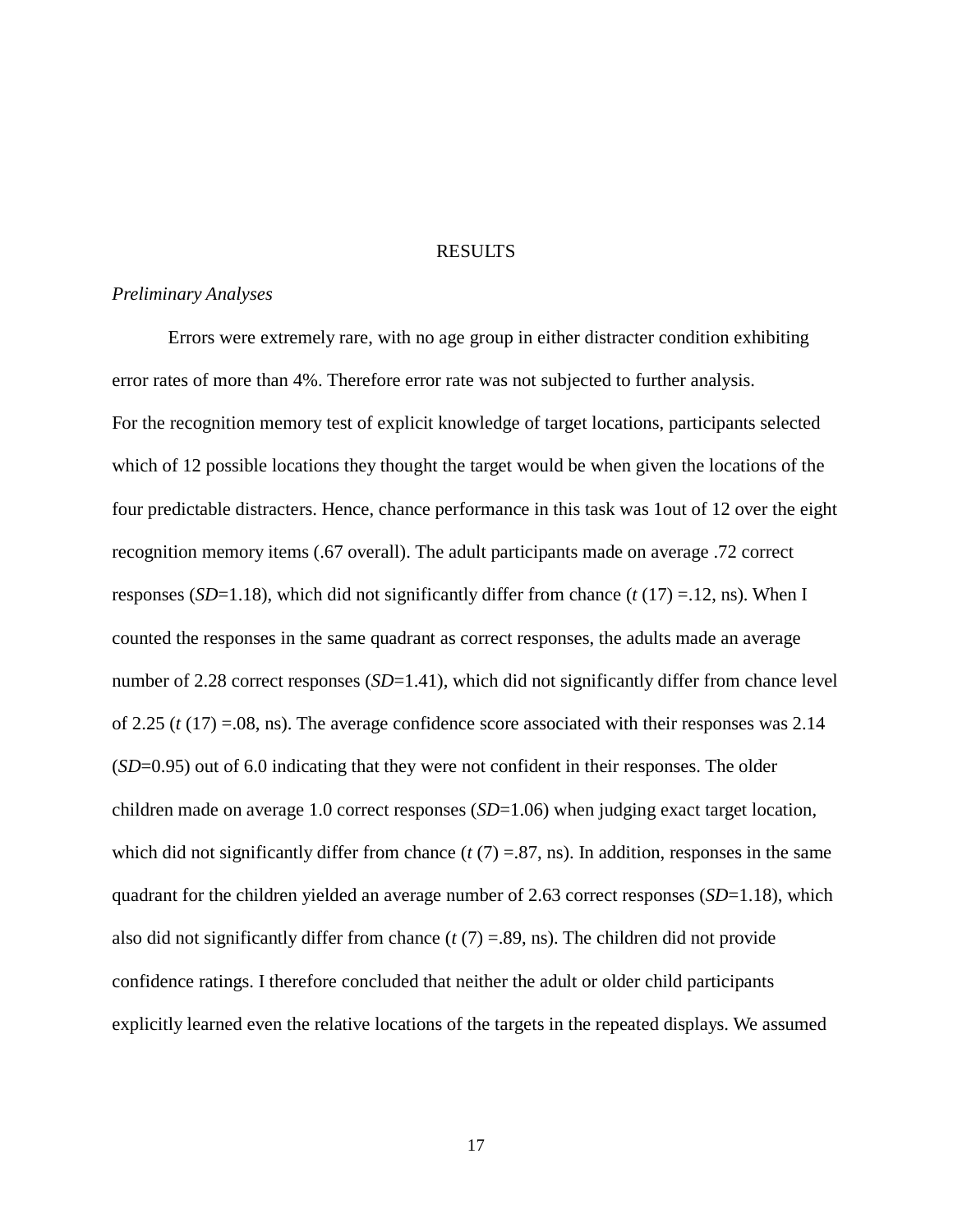that the younger child participants could not explicitly learn the target locations if the adults and older children did not.

### *Analysis of Response Times*

The primary dependent variable was response time to identifying which direction the target was facing. Mean response times (RTs) were calculated for the repeated displays (in all blocks) and the control displays (in blocks 5 and 10) for each participant in the HH and LH conditions. RTs of trials in which an error was made were not included in the calculations. Due to the fact that this thesis was not interested in new-location displays which were not related to contextual cueing and that there were only 4 such displays in each block, new-location displays were not subjected to analysis.

*General learning effects.* First, I examined RTs of the repeated displays over the 10 blocks as a general reflection of practice. These data are presented in Figure 3. A 3 (Age: younger children, older children, adults) x 2 (Distracter condition: HH vs. LH) x 10 (Block) ANOVA with repeated measures on distracter condition and block was conducted. There was a main effect of age, *F* (1, 57) = 1372.52, *p* < .001,  $\eta_p^2$  = .65, with adults (*M*=1378.76) responding significantly faster than older children (*M*=1920.84) who were significantly faster than younger children ( $M=2732.21$ ). There was a main effect of distracter condition,  $F(1, 57) = 29.62$ , *p*  $<$  .001,  $\eta_p^2$  = .34 with participants responding faster to the HH condition (*M*=1894.77) than the LH condition ( $M=2120.44$ ). There was also a main effect of block,  $F(9, 513) = 31.60$ ,  $p < .001$ ,  $\eta_p^2$  = .73, with participants responding faster with increased practice. No significant interactions were found.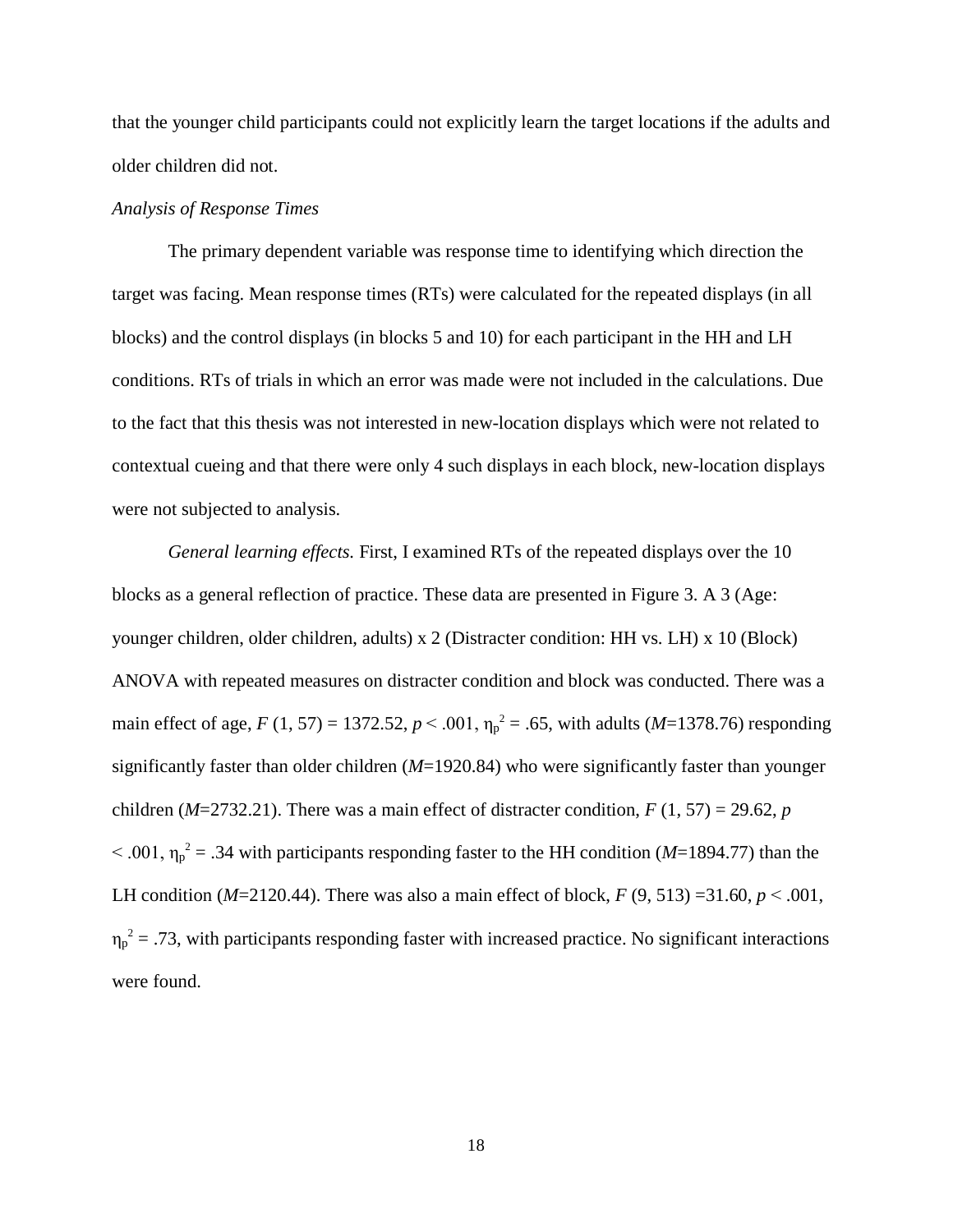

*Figure 3*. RTs of repeated displays as a function of block and age group.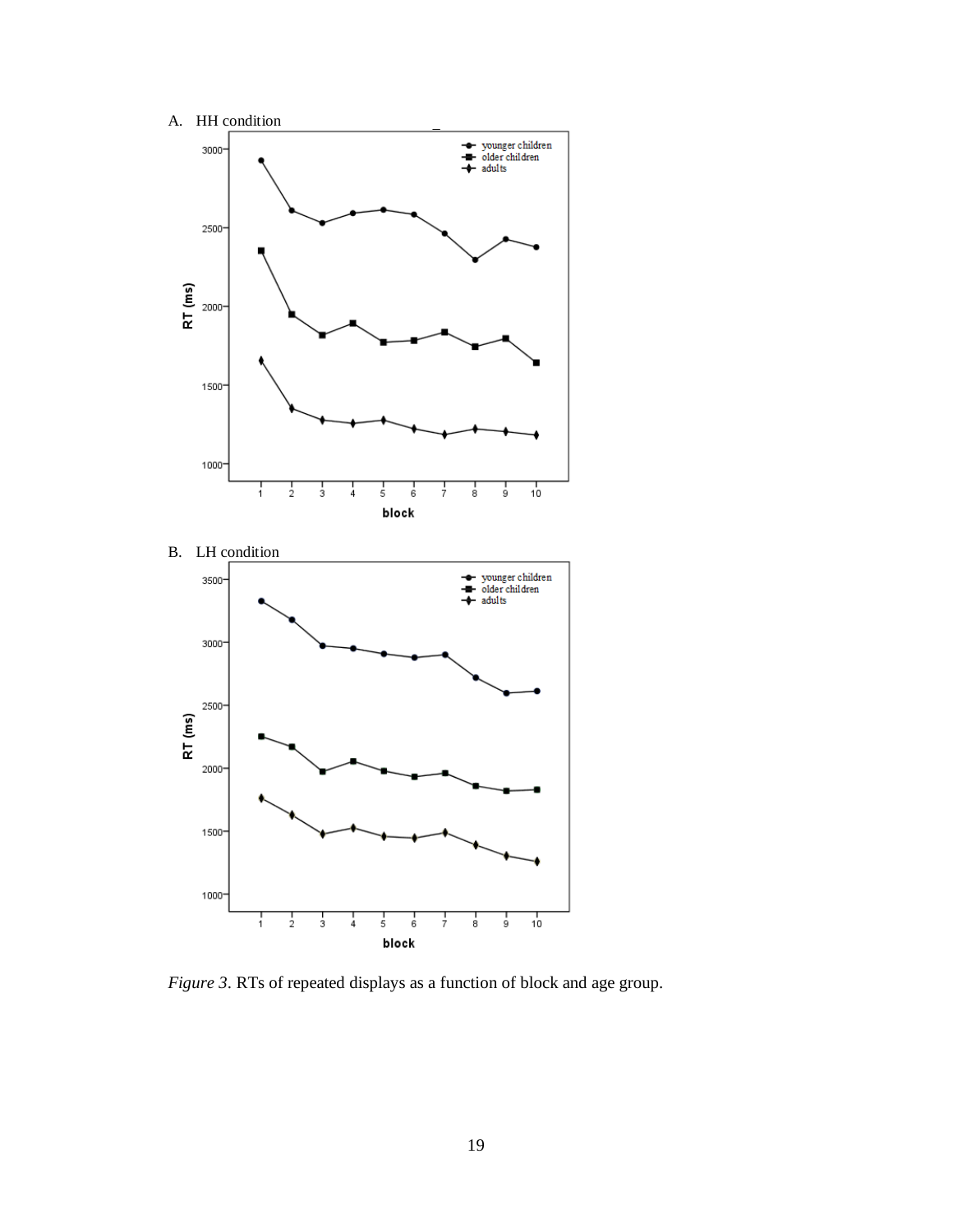*Contextual cueing effects.* I used two approaches to study the contextual cueing effects. First, I evaluated group differences between mean RTs for the repeated and control displays. Second, I calculated the proportion of facilitation (explained later) observed for each participant in each condition and subjected these values to analysis. These analyses are reported separately.

I first entered RTs for the repeated and control displays into a 3 (Age: younger children, older children, adults) x 2 (Predictability: repeated vs. control) x 2 (Distracter condition: HH vs. LH) x 2 (Exposure: block 5 vs. block 10) four-way ANOVA with repeated measures on the last three factors. The main effect of age was significant,  $F(1, 57) = 1197.84$ ,  $p < .001$ ,  $\eta_p^2 = .61$ , with adults (*M*=1340.03) responding faster than older children (*M*=1851.19) who then being faster than younger children (*M*=2632.93), indicating RT differences related with age. There was a main effect of predictability,  $F(1, 57) = 15.99$ ,  $p < .001$ ,  $\eta_p^2 = .22$ , with faster responses in the repeated displays (*M*=1909.14) than the control displays (*M*=1973.61), indicating a significant contextual cueing effect. The main effect of distracter condition was significant,  $F(1, 57) =$ 16.93,  $p < .001$ ,  $\eta_p^2 = .23$ , with participants responding faster to the HH condition (*M*=1855.59) than the LH condition (*M*=2027.15). This indicates that it was more difficult to search for the target in the HH than LH condition due to the different levels of distracter heterogeneity. There was also a main effect of exposure,  $F(1, 57) = 51.79$ ,  $p < .001$ ,  $\eta_p^2 = .48$ , with faster responses in block 10 (*M*=2013.79) than block 5 (*M*=1868.96), indicating faster RTs with more practice.

There was a significant interaction between exposure and age,  $F(2, 57) = 3.23$ ,  $p = .047$ ,  $\eta_p^2$  = .10. Planned comparisons suggested that younger children showed a larger difference between block 5 and block 10 (mean difference (*MD*) =217.00, *p*< .001) than the other two age groups (for older children, *MD*=113.72, *p* < .001; for adults, *MD*=103.79, *p* < .001). There was a significant interaction between exposure and predictability,  $F(1, 57) = 6.03$ ,  $p = .017$ ,  $\eta_p^2 = .096$ ,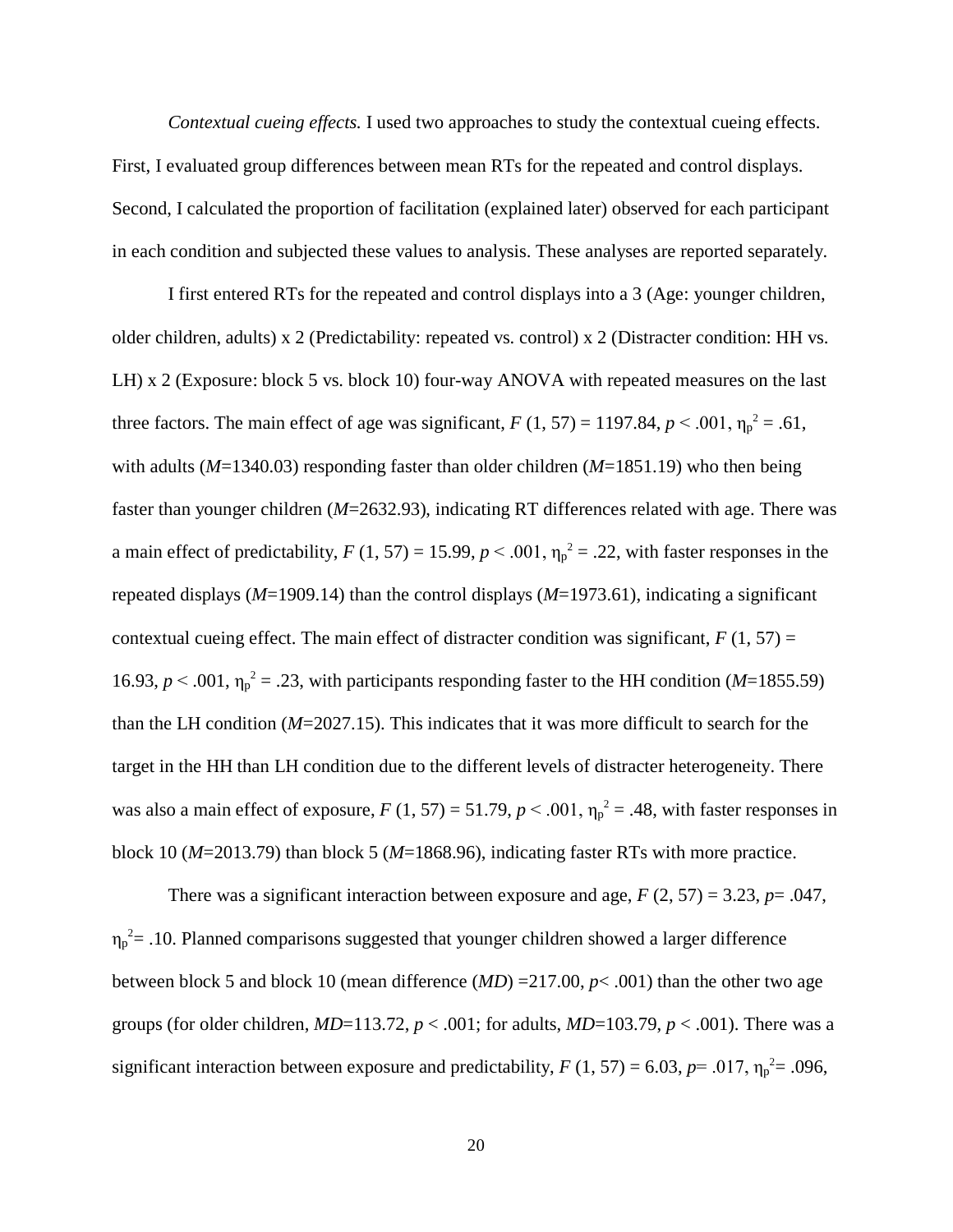with a significant difference between the repeated and new displays in block 10 (*MD*=103.74, *p* < .001), but not block 5 (*MD*=25.21, ns). Hence, contextual cueing effects were not observed until the second block across all the participants. The interaction between predictability and age was marginally significant,  $F(2, 57) = 2.79$ ,  $p=0.070$ ,  $\eta_p^2 = 0.09$ , with both older children and adults responding faster to the repeated than control displays (*MD*=91.28, *p*=.002 and *MD*=91.53, *p*=.002, separately) yet younger children not doing so (*MD*=10.61, ns). Only adults and older children showed contextual cueing effects whereas younger children did not. The interaction between distracter condition and exposure was also marginally significant,  $F(1, 57) = 3.70$ ,  $p=0.059$ ,  $\eta_p^2 = 0.06$ . Participants responded faster in the HH than LH condition in both block 5 (*MD*=211.90, *p* < .001) and block 10 (*MD*=131.22, *p* =.007). No other interactions were significant.

Because the focus of my research was on contextual cueing, I subsequently assessed whether each age group exhibited faster RTs to the repeated displays than the control displays in each condition (using one tailed tests). Table 1 presents the raw RTs in each condition. Table 2 presents the mean difference between RTs for the repeated and control displays in each condition.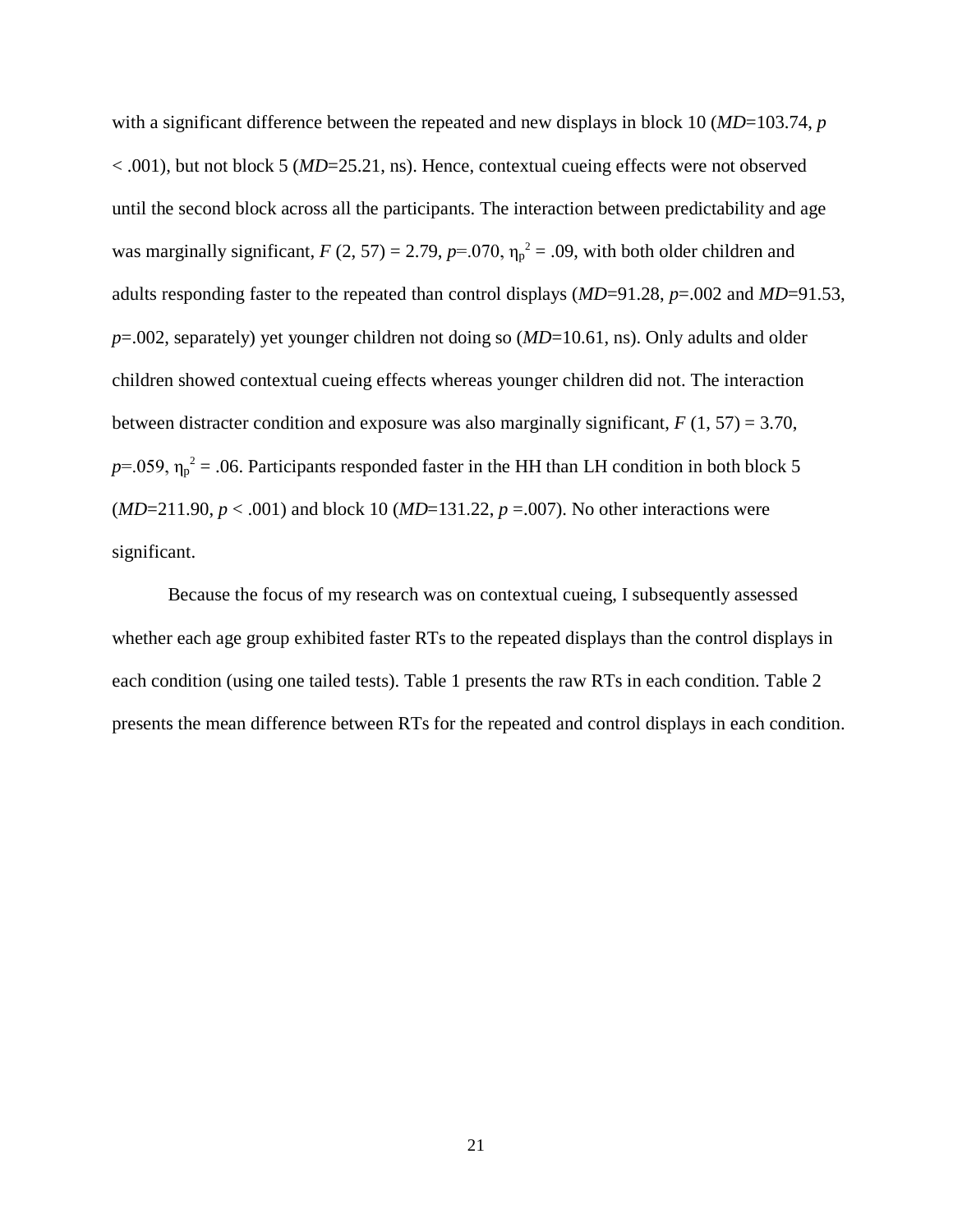### Table 1

|          | HH condition |          |                       |          | LH condition |          |                                  |          |
|----------|--------------|----------|-----------------------|----------|--------------|----------|----------------------------------|----------|
|          |              | Block 5  |                       | Block 10 | Block 5      |          |                                  | Block 10 |
| Age      | control      | repeated | control               | repeated | control      | repeated | control                          | repeated |
|          |              |          |                       |          |              |          |                                  |          |
| younger  | 2609.80      | 2613.42  | 2510.0                | 2376.50  | 2834.49      | 2907.99  | 2598.64                          | 2612.58  |
| children | (613.64)     |          | $(752.00)$ $(667.81)$ | (636.74) | (695.33)     |          | $(792.58)$ $(745.66)$ $(848.82)$ |          |
|          |              |          |                       |          |              |          |                                  |          |
| older    | 1856.09      | 1772.28  | 1790.18               | 1642.37  | 2025.77      | 1977.93  | 1915.16                          | 1829.48  |
| children | (419.57)     |          | $(430.68)$ $(421.85)$ | (390.30) | (356.84)     |          | $(421.97)$ $(292.65)$            | (359.81) |
|          |              |          |                       |          |              |          |                                  |          |
| adults   | 1318.24      | 1277.20  | 1318.70               | 1182.31  | 1513.97      | 1458.28  | 1392.26                          | 1259.25  |
|          | (184.33)     |          | $(215.99)$ $(242.17)$ | (210.15) | (289.03)     |          | $(282.91)$ $(229.23)$            | (189.58) |
|          |              |          |                       |          |              |          |                                  |          |

#### *Mean RTs in different conditions (SD in parentheses)*

#### Table 2

*Mean difference (RT of control displays - RT of repeated displays) in different conditions*

|                  |         | <i>MD</i> in HH condition |          | <i>MD</i> in LH condition |
|------------------|---------|---------------------------|----------|---------------------------|
| Age              | Block 5 | Block 10                  | Block 5  | Block 10                  |
| younger children | $-3.62$ | $133.50**$                | $-73.50$ | $-13.94$                  |
| older children   | 83.81** | $147.81**$                | 47.84    | 85.68*                    |
| adults           | 41.04*  | $136.39**$                | $55.69*$ | $133.00**$                |

*Note*: \*\*p< .05 (indicating significantly longer RTs to the control than repeated displays). \* denotes marginally significant p value.

For younger children, a significant contextual cueing effect was only observed in block 10 of the HH condition (*MD*=133.50), *t* (19) =1.86, *p*=.04, Cohen's *d*=0.42. For older children, significant contextual cueing effects were observed in block 5 of the HH condition, *MD*=83.81, *t*  (19) =2.29, *p*=.017, Cohen's *d*=0.51, and block 10 of the HH condition, *MD*=147.81, *t* (19) =3.10, *p*=.003, Cohen's *d*=0.70. They also exhibited a marginally significant effect in block 10 of the LH condition, *MD*=85.68, *t* (19) =1.33, *p*=.099, Cohen's *d*=0.31. For adults, a significant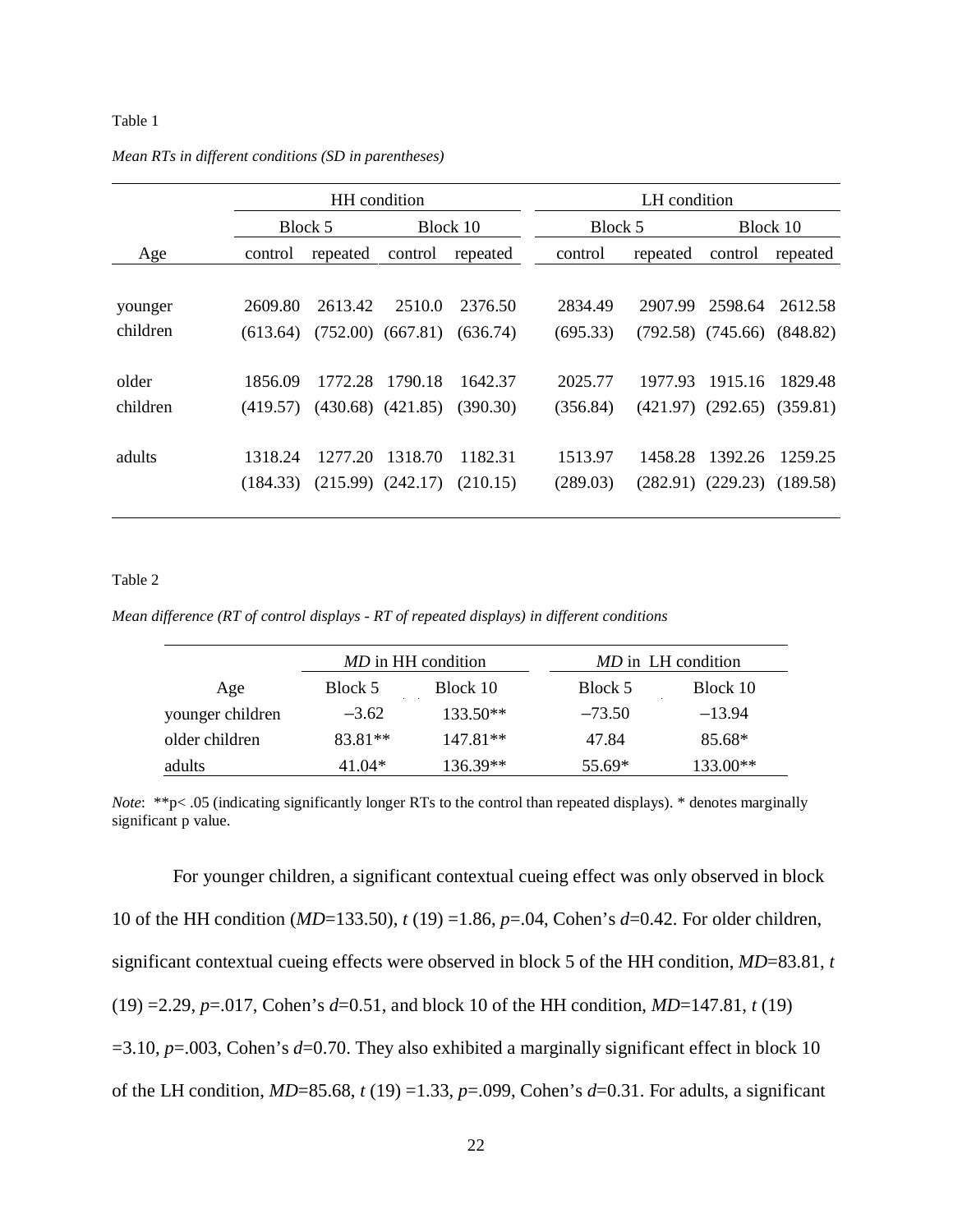contextual cueing effect was observed in block 10 of the HH condition,  $MD=136.39$ ,  $t(19)$  = 4.54, *p* < .001, Cohen's *d*=1.04, and a marginally significant contextual cueing effect was observed in block 5 of the HH condition, *MD*=41.04, *t* (19) =1.60, *p*=.063, Cohen's *d*=0.37. They also showed a significant contextual cueing effect in block 10 of the LH condition,  $MD=133.00$ ,  $t(19) = 4.58$ ,  $p < .001$ , Cohen's  $d=1.07$ , and a marginally significant contextual cueing effect in block 5 of the LH condition,  $MD=55.69$ ,  $t(19) = 1.72$ ,  $p=.051$ , Cohen's  $d=0.39$ .

To summarize, the results first suggested overall RTs decreased as the ages of participants increased. The manipulation of distracter condition was also successful in that RTs in the LH condition were longer than those in the HH condition. Added practice, as evidenced by the main effect of exposure, decreased responses times between blocks 5 and 10. However, of greater interest were the interactions of exposure with the other three factors (Exposure x Age, Exposure x Predictability, and Exposure x Distracter condition). Specifically, younger children benefited more due to more practice in that their RTs decreased the most from block 5 to block 10 although the other two age groups also got faster over time. More exposure also presented an advantage for the more difficult condition indicating that RTs decreased more from block 5 to block 10 in the LH condition than the HH condition. Moreover, in contrast to previous studies (e.g., Jiang & Chun, 2001) which implied that less than 20 exposures would be enough to elicit contextual cueing, these studies indicated that many more exposures to the displays may be necessary for contextual cueing to be observed under some conditions, especially when only a portion of the context predicts the target location.

Of major importance, the analyses indicated significant contextual cueing effects. A closer inspection of the data indicated that the rate of acquisition and the magnitude of contextual cueing were different for the different age groups. The adults showed roughly equivalent and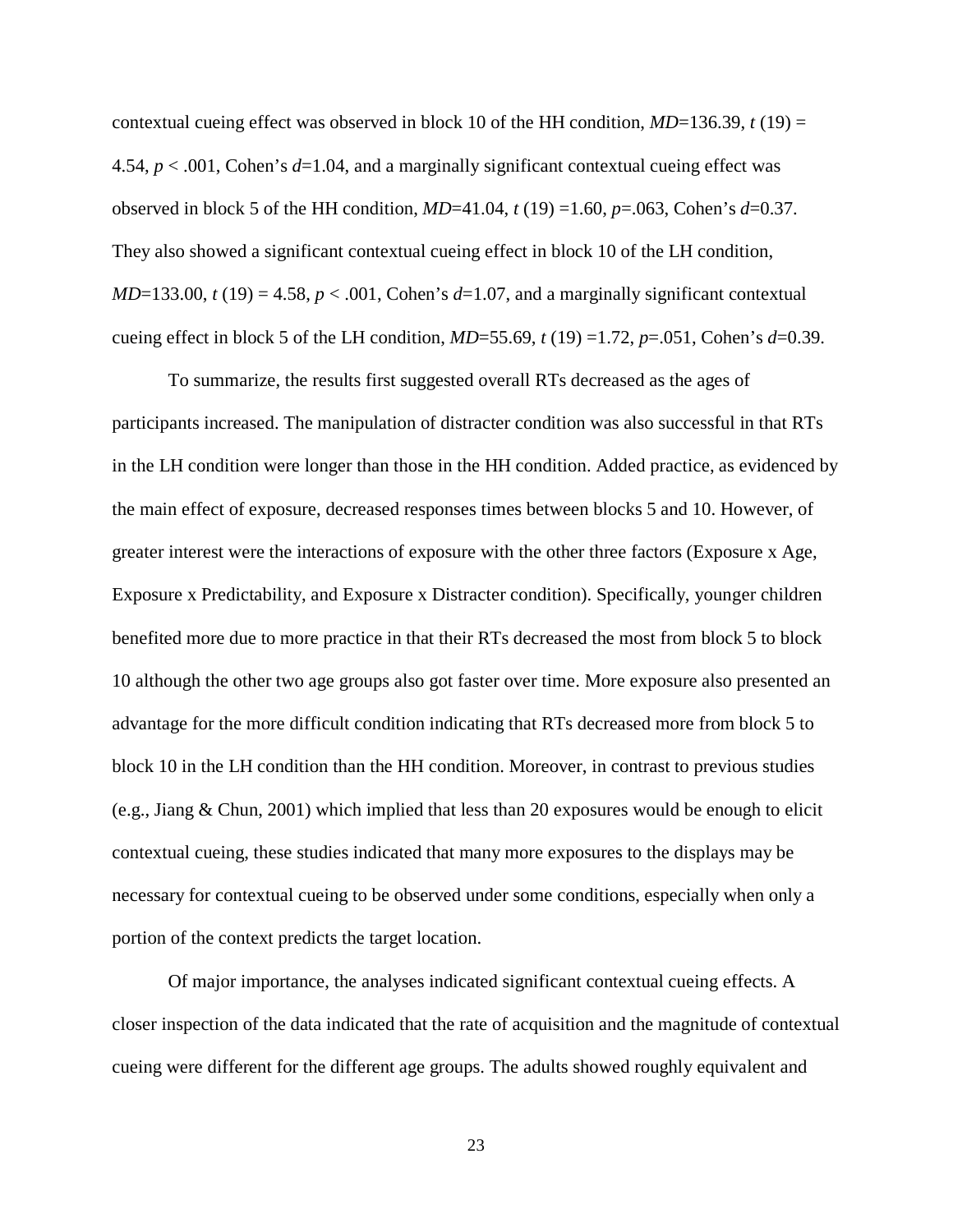significant contextual cueing in the HH and LH conditions. This revealed that they implicitly learned the spatial associations between the target locations and the spatial layouts of the distracters. Additionally, it indicated their competence to attend to and remember the predictable information presented in the repeated displays even when salient differences between stimuli were not available (as in the LH condition). In contrast, the younger children did not exhibit contextual cueing in the LH condition at all and they only exhibited contextual cueing in the HH condition at block 10 (after 44 exposures per display). Not surprisingly, the performance of the older children fell in between that of the adults and younger children. They exhibited a contextual cueing effect at a faster rate (by block 5) in the HH condition than did the younger children. However, they exhibited a contextual cueing effect at a slower rate (not until block 10) in the LH condition than did the adults. These data reflect a clear developmental trend of contextual cueing effects in two distracter conditions.

To compare the magnitude of contextual cueing effects across different age groups, I also calculated the proportion of facilitation (POF) as an index of contextual cueing effects based on the following formula (Jiang Song, & Rigas, 2005):

# *POF= (RT of control displays – RT of repeated displays) / RT of control displays*

The advantage of using this formula is that it takes into account the RT baselines related with age (for examples of other approaches, see Pritchard & Neumann, 2009). It is especially crucial in my studies because the three age groups had significantly different RT baselines. For instance, although children might show a larger RT difference between the repeated and control displays than did adults, their overall RTs were also longer than adults' RTs. In that case, a larger RT difference between the repeated and control displays may not necessarily mean a larger contextual cueing learning outcome for children. POF would provide more accurate information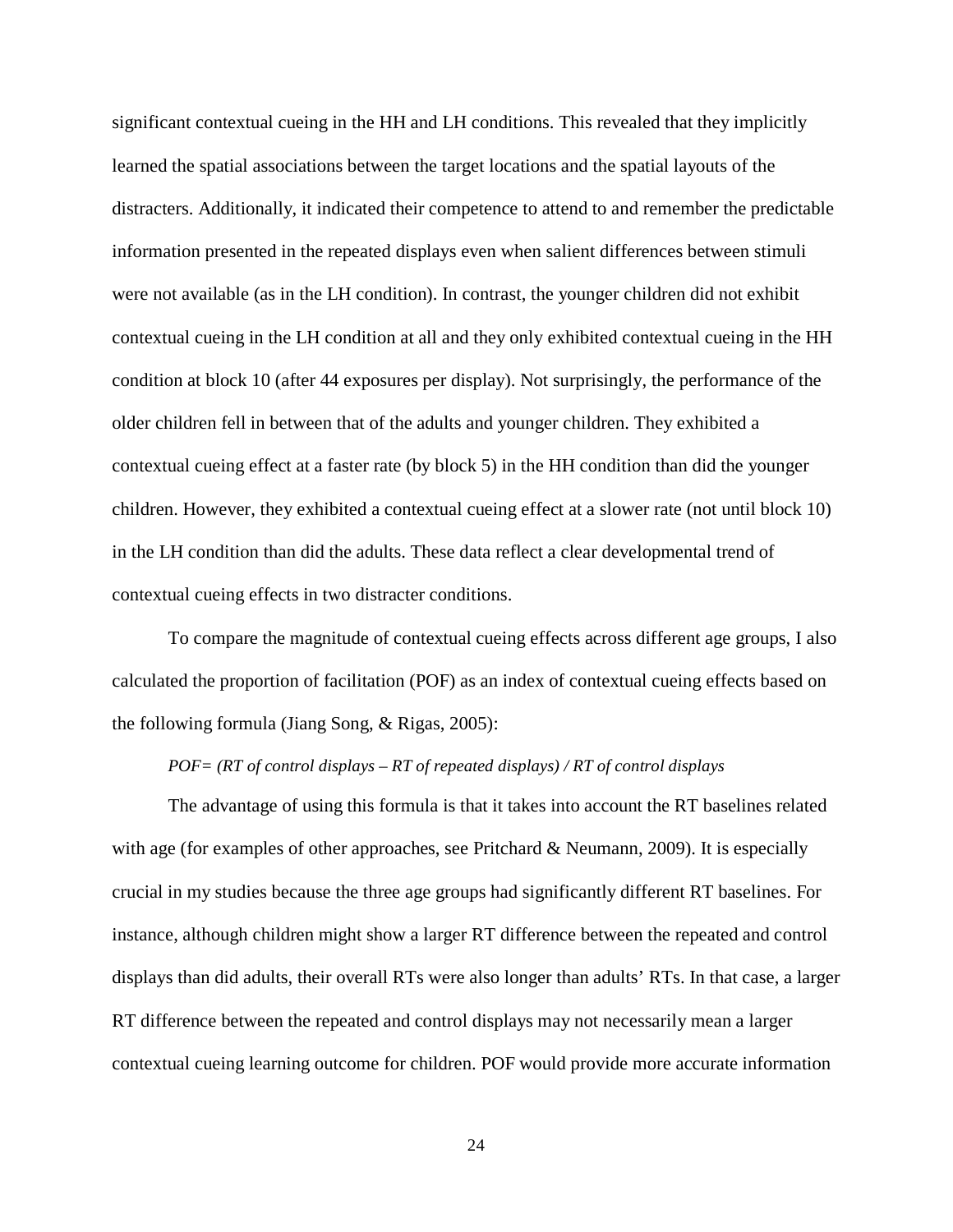about the extent to which learning was facilitated after accounting for motor response and processing speed differences related with age.

I conducted a 3 (Age: younger children, older children, adults) x 2 (Distracter condition: HH vs. LH) x 2 (Exposure: block 5 vs. block 10) ANOVA on the POF scores treating distracter condition and exposure as within-subjects variables. There was a main effect of age,  $F(2, 57) =$ 6.29,  $p=0.003$ ,  $\eta_p^2 = 0.18$ , with adults having the largest POF (*M*=.063) followed by older children (*M*=.047) and younger children (*M*=.005). There was also a marginally significant main effect of distracter condition,  $F(1, 57) = 3.33$ ,  $p=0.073$ ,  $\eta_p^2 = 0.06$ , with a larger POF in the HH condition  $(M=050)$  than the LH condition ( $M=026$ ). There was a significant main effect of exposure, *F* (1, 57) =7.14,  $p=010$ ,  $\eta_p^2 = .11$ , with a larger POF in block 10 (*M*=.058) than block 5 (*M*=.018). No interactions were significant. See Table 3 for Means and Standard Deviations of POF.

#### Table 3

*Mean POF in different conditions (SD in the parentheses)*

| Age              | Block 5 of HH | Block 10 of HH | Block 5 of LH | Block 10 of LH |
|------------------|---------------|----------------|---------------|----------------|
| younger children | .004(.114)    | .047(.125)     | $-.027(.127)$ | $-.005(.116)$  |
| older children   | .044(.090)    | .077(.097)     | .024(.105)    | .042(.145)     |
| adults           | .031(.088)    | .098(.100)     | .034(.091)    | .090(.081)     |

*Note:* Three decimals are used here.

Several conclusions can be drawn from the three significant main effects observed in the analysis of POF. First, the facilitation effects were larger for adults than for younger children, with older children again performing at a level between these two groups. This is reasonable given that adults exhibited significant or marginally significant contextual cueing effects in all four conditions (see Table 2) while younger children only showed a significant contextual cueing effect in one condition and older children showed significant or marginally significant contextual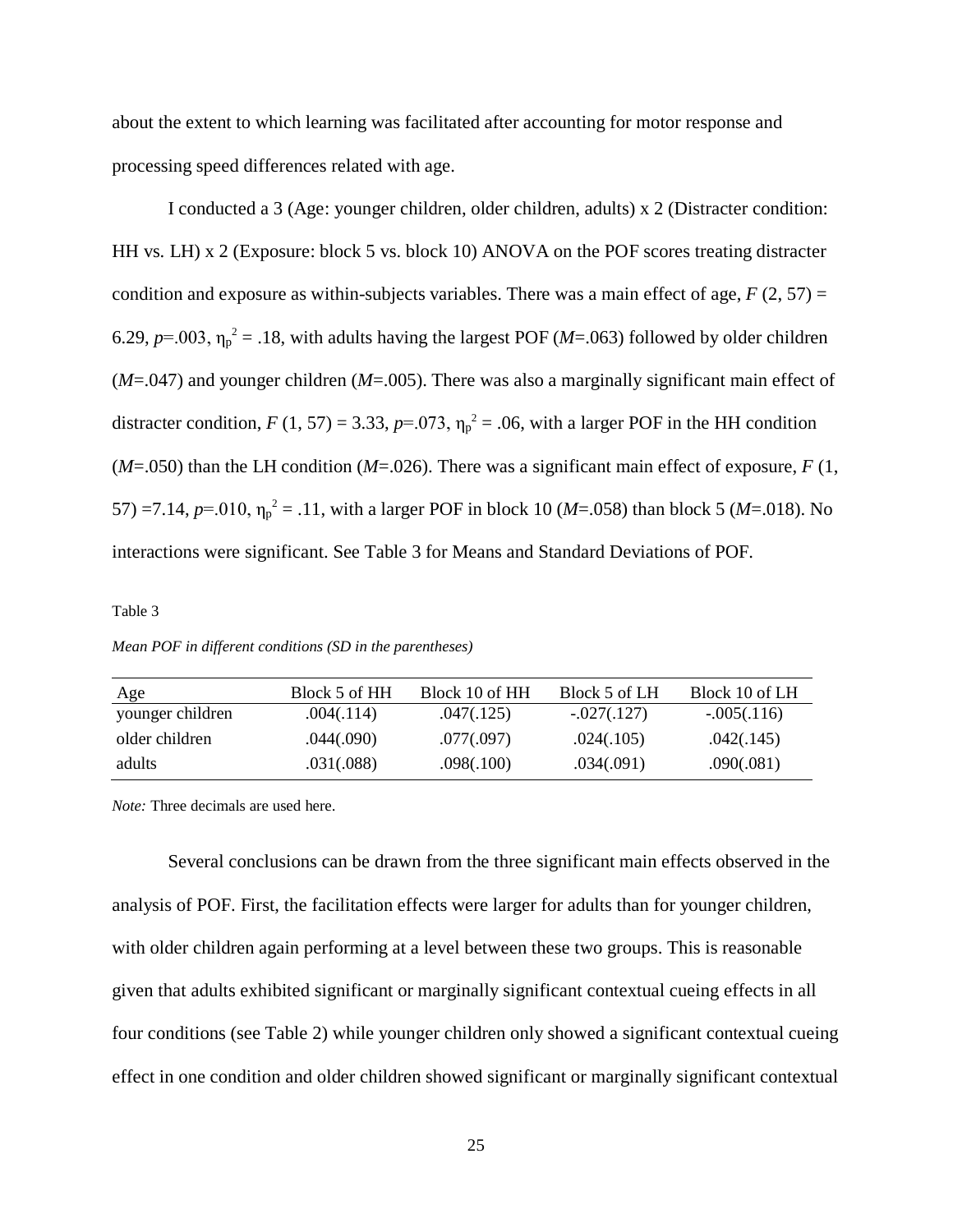cueing effects in three conditions. Second, contextual cueing was greater in the HH condition than the LH condition. This is likely due to younger children exhibiting significant contextual cueing effects in the HH condition but not in the LH condition, and older children exhibiting significant contextual cueing effects in both exposure conditions of the HH condition but not in the shorter exposure condition of the LH condition. I also found that contextual cueing effects continued to accrue from block 5 (22 exposures of each display) to block 10 (44 exposures of each display) for the stimuli used in this experiment. This result contrasts with other studies of contextual cueing that often find contextual cueing after just 5–10 exposures (Chun & Jiang, 1998).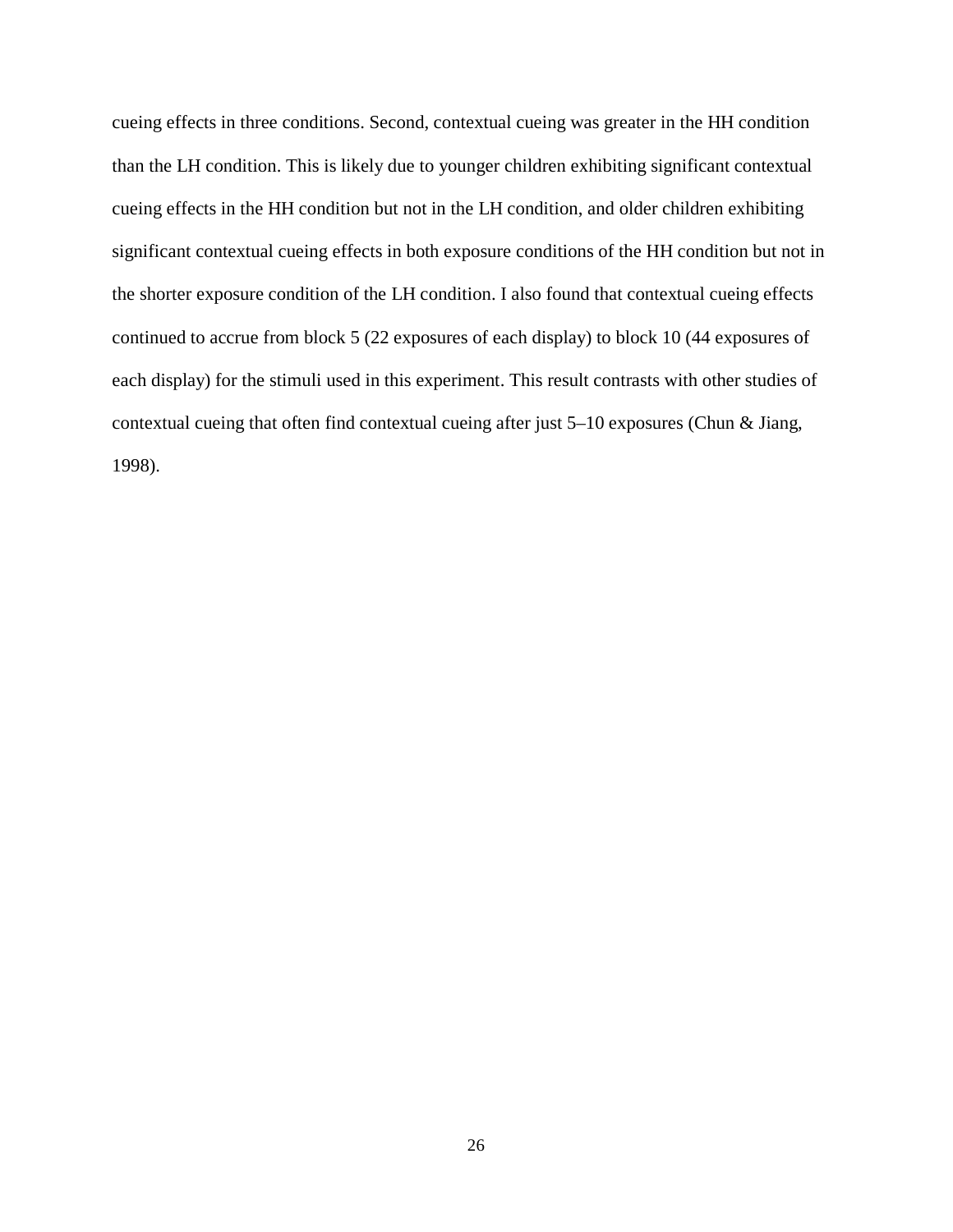### **DISCUSSION**

I designed an age-appropriate version of the contextual cueing paradigm (Jiang & Chun, 2001) in order to investigate children's selective attention in contextual cueing. Two distracter conditions were used: HH condition in which the distracters were of two similar subsets, and LH condition in which the distracters were of two dissimilar subsets. Adults exhibited contextual cueing effects in both conditions. Older children exhibited contextual cueing effects in both conditions yet at a relatively slower learning rate in the LH condition than adults. Younger children only showed a contextual cueing effect in block 10 of the HH condition. In the discussion that follows, I first address the observation of contextual cueing effects in the LH condition for the adult participants. I then discuss the observation of developmental differences in contextual cueing, with a focus on children's strengths and weaknesses in contextual cueing effects associated with the LH and HH conditions.

#### *Contextual Cueing Effects in the LH Condition*

One of the important questions addressed by my thesis was whether or not it was possible to obtain contextual cueing effects when distracters that do and do not predict the location of the target are highly similar. My results indicate that in addition to conditions in which the predictive distracters are distinctive from the unpredictive distracters as shown in Jiang and Chun (2001), observers are also capable to acquire contextual cueing when the predictive distracters physically resemble the unpredictive distracters. It also appears that the acquisition of this effect was implicit because in the recognition test participants were still not aware that some displays had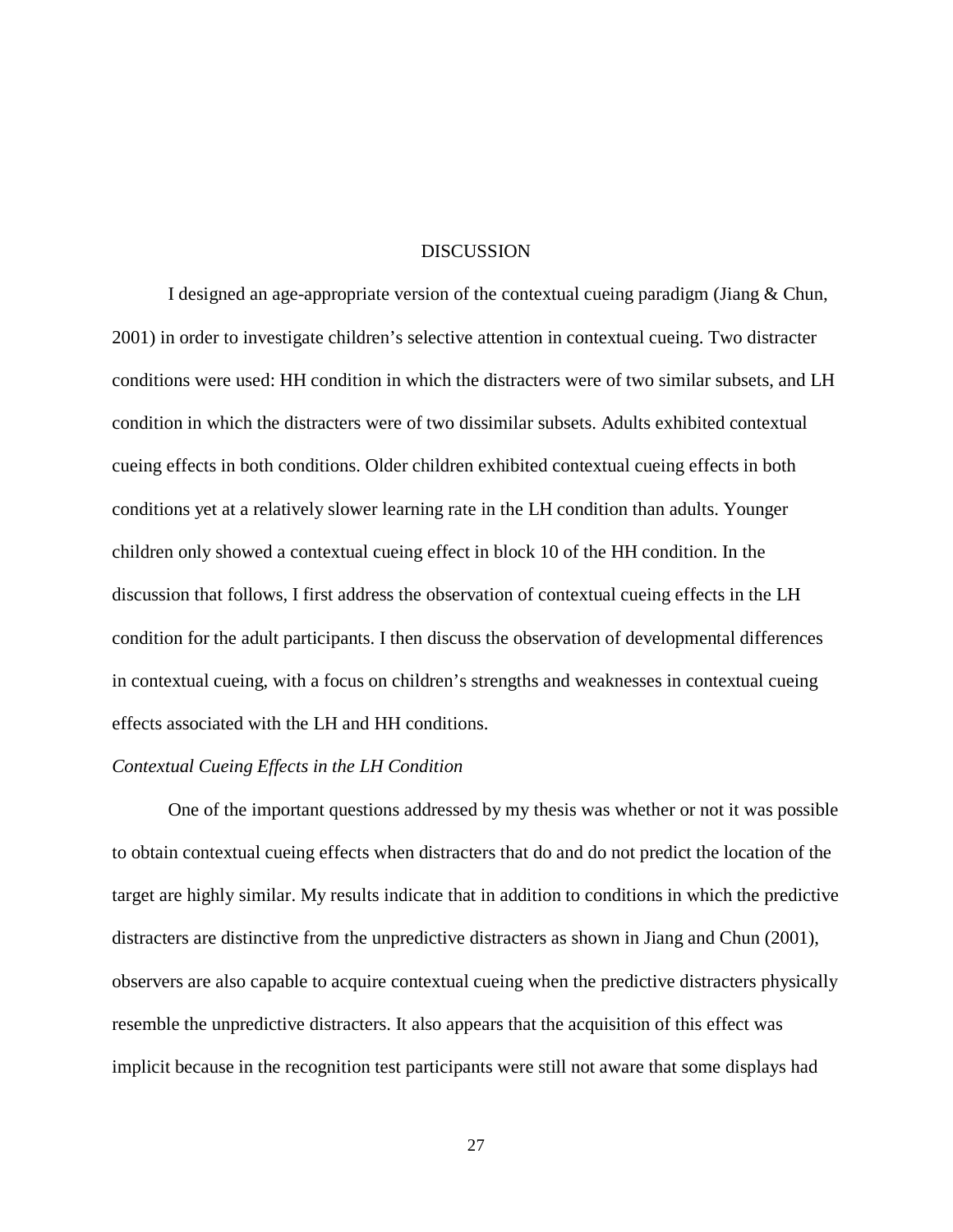been repeated even after repeatedly seeing the same display 44 times. There are several possible variables that help to explain how the contextual cueing effect in the LH condition was accomplished. The most likely ones may be grouping distracters into two subsets, constructing context maps, and guiding search through feature-based and expectancy-based selective attention. These are discussed briefly in the next section. A triangle model that examines contextual cueing while systematically varying the degree of similarities among the target and the distracters is also included.

*Grouping.* One important factor that may enhance contextual cueing effects in the LH condition involves separating the distracters into two subsets (Jiang  $\&$  Chun, 2001; Goujon, et al., 2007). Recently, Rausei and colleagues (2007, Experiment 2) presented participants repeated displays containing a target T and two subsets of similar L-shaped distracters. In their study, however, both subsets predicted the location of the target in the acquisition phase. During a subsequent test phase, participants showed fastest RTs to the test displays in which both subsets predicted the target, followed by RTs to the test displays in which only one subset predicted the target (which specific subset predicted the target did not matter). RTs to the control displays in which none of the distracters predicted the target location were the slowest. Although focusing on different questions than the current study, the results of Rausei et al. (2007) did forecast the possibility that one subset of distracters might be enough to elicit contextual cueing even if this subset looked quite similar to the other one.

Perceptual grouping is essential in information processing because it allows for efficient allocation of attention. If participants could limit their attention to one subset of distracters that most resemble the target based on perceptual grouping (Duncan, 1995; Kaptein, Theeuwes, & Heijden, 1995), it would reduce the number of distracters that need to be attended to into half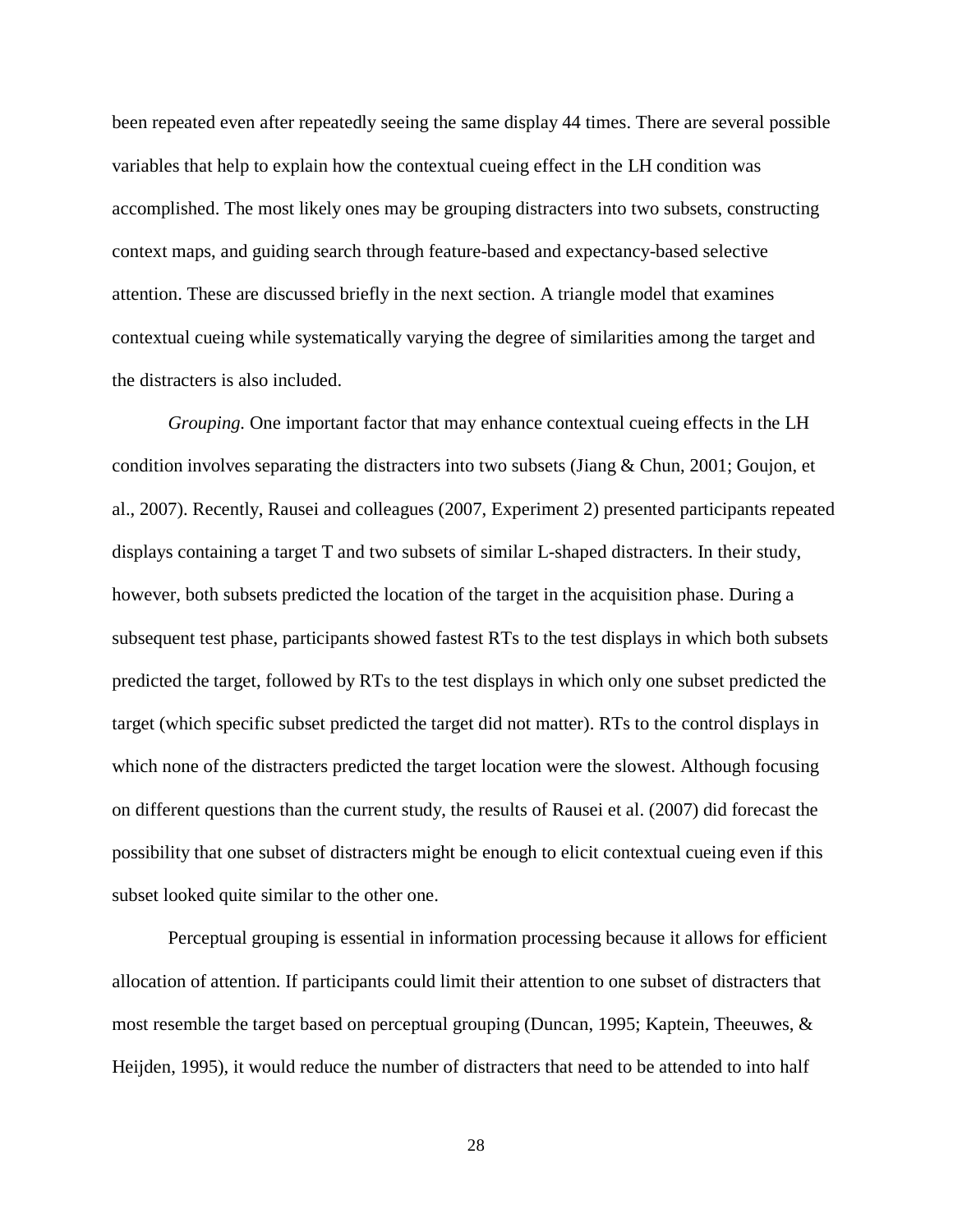and thus increase the efficiency of visual search (Kaptein et al., 1995; Nagy, Neriani, & Young, 2005; Friedman-Hill & Wolfe, 1995; Duncan & Humphrey, 1989). Even grouping by spatial proximity and temporal relations would help bring forth contextual cueing effects (Olson & Chun, 2002; Hodsoll & Humphreys, 2005).

One important difference between my research and previous research is that in most contextual cueing studies that employed two subsets of distracters (Jiang & Chun, 2001; Conci & Mühlenen, 2011; Couperus, 2011; Dixon et al., 2010; Goujon et al., 2007; Rausei et al., 2007), there were always clear-cut difference between two subsets of distracters varying size, color, shape or direction. In addition, the target always physically looked more like one subset than the other. It is thus obvious which subset was more relevant than the other. The HH condition is also such an example. Participants knew that looking at Jerry was not going to help find the target Mickey by any means. Different from previous studies, however, the LH condition in the current study used two subsets of cartoon characters that looked like each other and also the target. The pre-attentive selection process was hence disabled. However, even in the absence of prior knowledge and pre-attentive selection, participants still implicitly "picked up" that some distracters (one subset) in some displays (repeated displays) had been repeated and providing information about the location of the target. This resulted in faster RTs to the repeated displays than the control displays.

*Guided search and context maps.* Chun and Jiang (1998) originally used guided search (Wolfe, 1990) to explain contextual cueing effects in conditions where all the distracters in the displays predicted the target. They implemented the concept of context maps, which hold memory representations of visual context. The context maps prioritize the global image of the repeated displays which then optimize attentional deployment to the target location. Strictly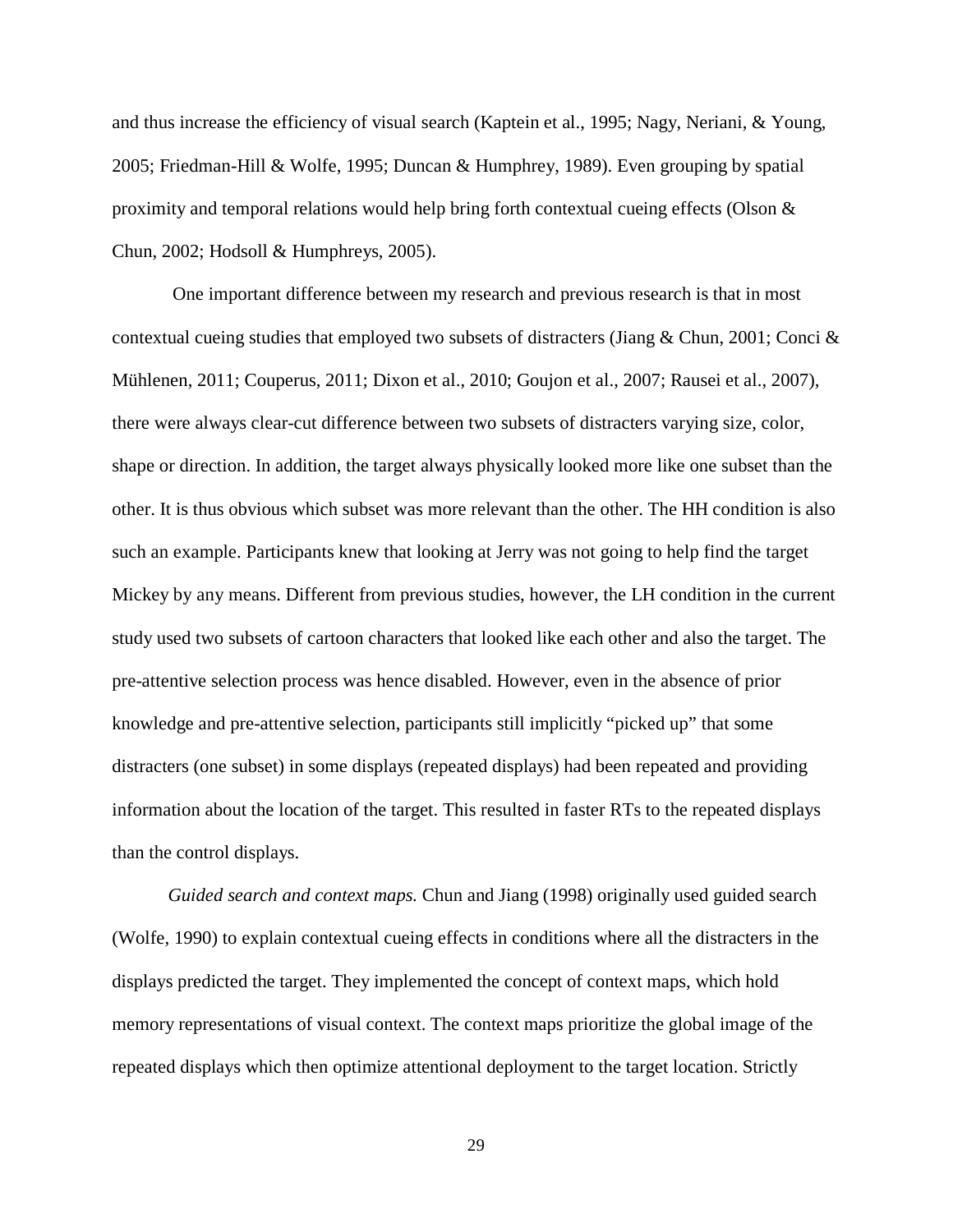speaking, in the best case scenario, attention is directly guided to the target in the repeated displays without wasting any time on the distracters.

Evidence from eye movements (Brockmole & Henderson, 2006; see also van Asselen, Sampaio, & Pina, 2011) provide only partial support for this proposition (for behavioral research evidence for and against guided search as an explanation of contextual cueing, see Kunar, Flusberg, Horowitz, & Wolfe, 2007; Kunar, Flusberg, & Wolfe, 2008). Peterson and Kramer (2001) suggest that the first fixation fell straight to the target in the repeated displays only a small percentage of the time. This is far from perfect attentional guidance. Nonetheless, there were typically fewer fixations needed to locate the target in the repeated displays compared with the control displays.

Rather than following a strict interpretation of guided search (Wolfe, 2007; Chun & Jiang, 1998), my view does not imply perfect attentional guidance to the target location. It seems likely that recognizing the layouts of the repeated distracters takes place in real time. Hence, attentional guidance in contextual cueing is not always perfect (Peterson & Kramer, 2001; Theeuwes, 2010). However, once the layouts of the predictive distracters are identified attention is more easily redirected to the target location. This results in reducing attentional load and increasing search efficiency, which are of a great ecological importance.

In my view, context maps are also considered representations of the layouts of the distracters and the target. Although there may be different types of context maps (e.g., context maps associated with all the target locations), I am specifically referring to maps that may be associated with a specific target location where the layouts of the distracters have yet to be learned. Expanding on Chun and Jiang (1998), I suggest that context maps are continuously updated along with each exposure of the displays. The layouts of each display with the same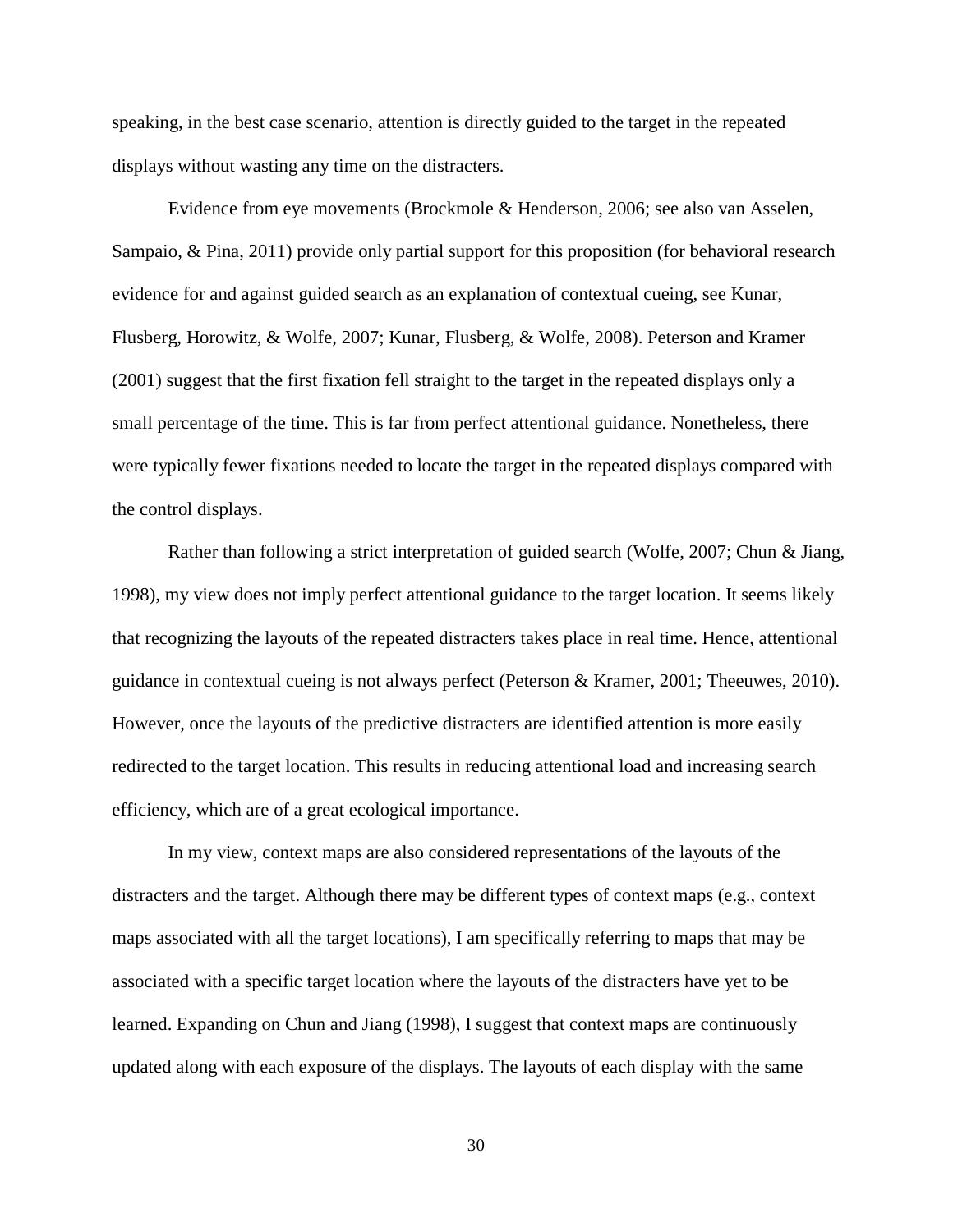target overlay on top of each other in the context maps. Therefore the contextual information of each spot is gradually accumulated by the context maps. The more often a particular location in the 4 x 4 matrix has been consistently occupied by a particular distracter, the higher weights that location will be assigned (without any control display is especially valuable, see Jungé, Scholl, & Chun, 2007). The less often one particular location has been occupied by any distracter, the less weights that location will be assigned and the more likely it will be ignored in later encounters. Additionally, the context maps should be flexible and adjustable in that not all the distracters have to be repeated for a specific target location. They could easily register the information that only half of all the distracters (or even fewer, see Olson & Chun, 2002) have been repeated.

*Feature-based and expectancy-based selective attention.* In the framework of the current study, it is through the three processes of perceptual representation, feature-based selective attention and expectancy-based selective attention that context maps are constructed and eventually guide attention to the target location. Perceptual representation is determined by the features in the environment and typically occurs in a passive automatic way. Through perceptual representation the basic location information associated with each distracter and the target is represented in the context maps. Feature-based selective attention, where attention is determined by physical differences between the stimuli, guides attention to the target and to the distracters that share salient features with the target. Expectancy-based selective attention, where attention is determined by learned associations, guides attention to the distracters that spatially co-occur with the target. As discussed below, I believe these three processes operate differently in the LH condition and the HH condition. More specifically, perceptual representation and expectancybased selective attention are likely to operate in both the LH and HH conditions. However, only the HH condition benefits from feature-based selective attention.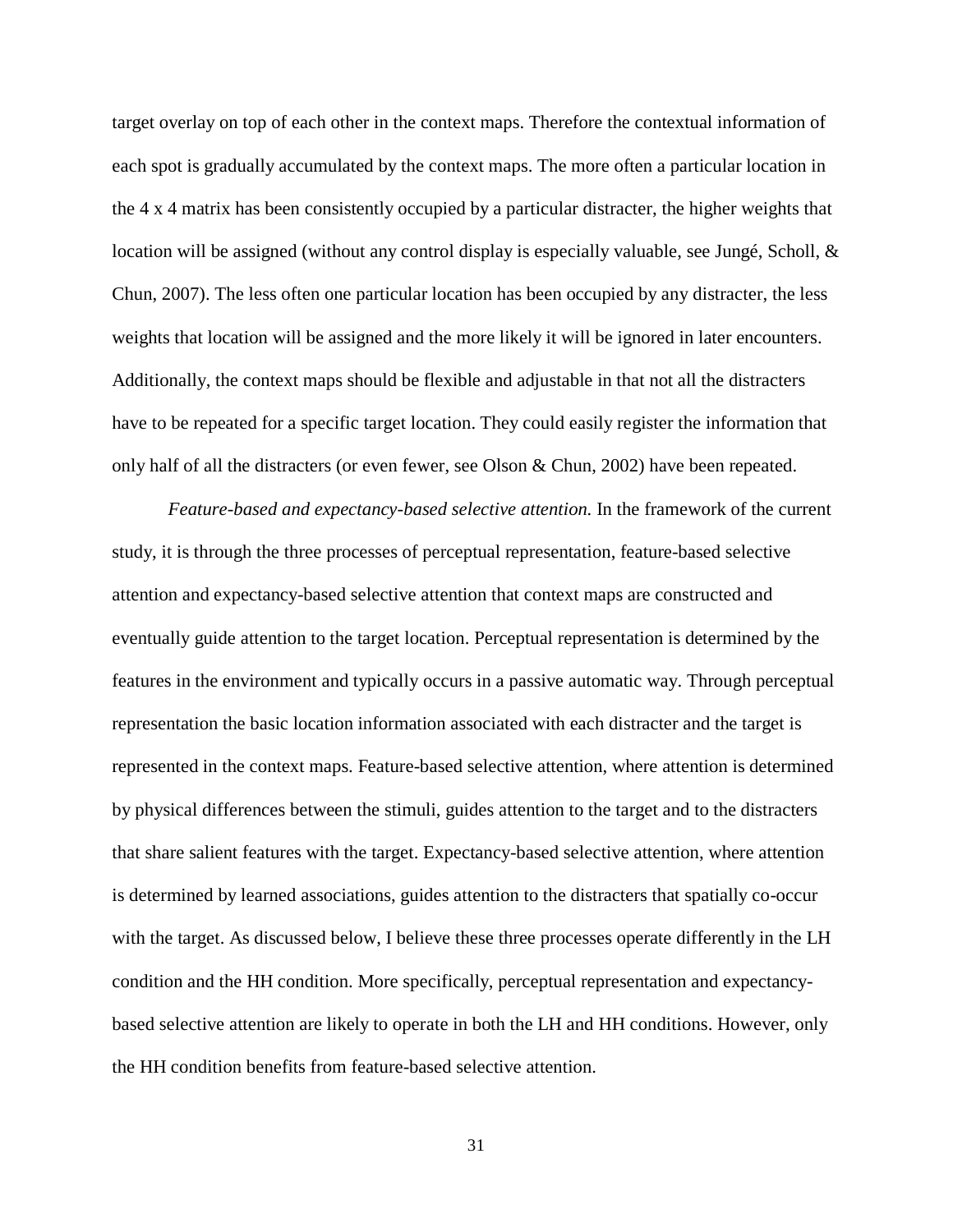In the HH condition perceptual representation, as an automatic process, registers the basic perceptual information of identity and location of each object in the display. It is analogous to the initial context map. If observers know that they need to look for a specific version of Mickey, feature-based selective attention can be initiated. Feature-based selective attention, as an active process, is used to analyze the scene and narrow the necessary search domain based on identity information in a very easy way: that is, searching among the objects that most look like the target. This is successfully achieved in the HH condition. Feature-based selective attention is directed to the distracters that are similar to the target (Mickey subset) rather than the ones that are not (Jerry subset). Meanwhile, expectancy-based selective attention unfolds gradually. As participants experience the displays over time, this mechanism tries to narrow the necessary searching items based on location information: that is, searching among the objects that are most likely to spatially co-occur with the target. The more often some locations have been searched before the final locating of the target, the higher activation these locations will be given in the context maps. This is also achieved in the HH condition because the Mickey subset is consistently paired with the target location. Moreover, feature-based selective attention mechanisms make this process easier because they already make the Mickey subset more likely to be searched (due to the identity salience). Therefore, both feature-based and expectancy-based selective attention systems work together in the HH condition to elicit contextual cueing effects.

In the LH condition, perceptual representation also registers the basic perceptual information of identity and location of the distracters and the target. However, in the LH condition feature-based selective attention is not able to function due to the fact that there are no objects that are more physically similar to the target relative to others. Theoretically all the distracters receive equal attention and context maps do not differentiate the different distracters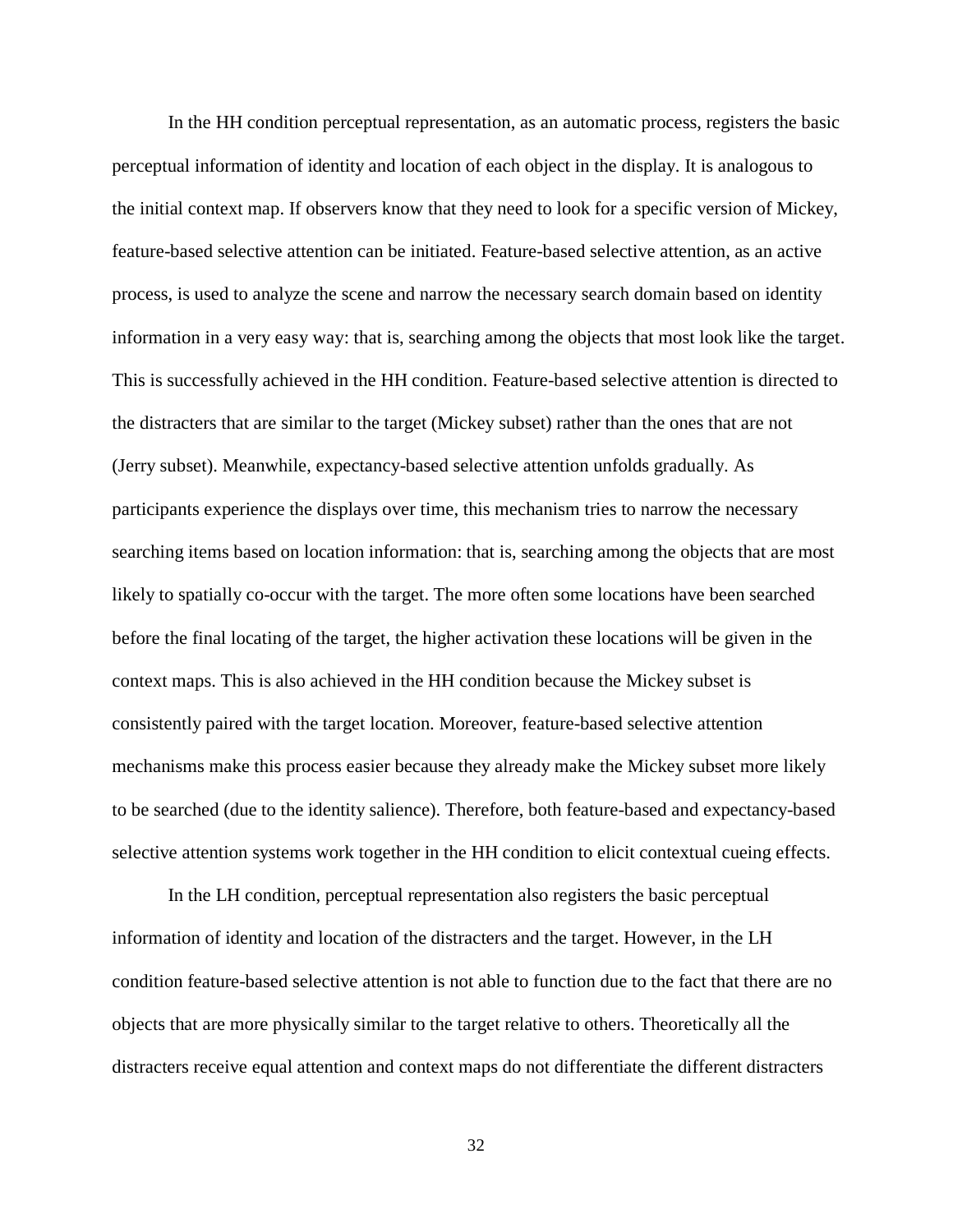without additional processing. At the same time the mechanisms of expectancy-based selective attention are still available. With repeated exposure to the repeated displays, the expectancybased selective attention registers the locations of the predictive distracters which spatially cooccur with the target, into the context maps. These predictive distracters (subset) have naturally distinctive features from the unpredictive distracters (subset). Therefore attention can be effectively allocated to the predictive subset. Adults did not show difference between the HH and LH conditions indicating that even without the help of feature-based selective attention, expectancy-based selective attention itself is sufficient and robust enough to elicit contextual cueing. Because children do exhibit a difference between the HH and LH conditions, it is reasonable to conclude that they rely more heavily on feature-based selective attention mechanisms to generate context maps than do the adults.

*Triangle model.* Figure 4 presents a triangle model aimed at systematically demonstrating how similarities impact the contextual cueing effects. The target and two distracter subsets are plotted at the three vertices of a triangle. The numbers 1, 2, and 3 denote the degree of similarity between each two combinations of stimuli. Although the degree of similarities between two objects is typically on a continuous scale, only extreme states are used here to simplify the discussion. Positive represents "similar" and negative represents "dissimilar". In my example, only one subset predicts the target (predictive subset) while the other subset does not (unpredictive subset). Four different conditions that correspond to different contextual cueing effects are discussed as follows.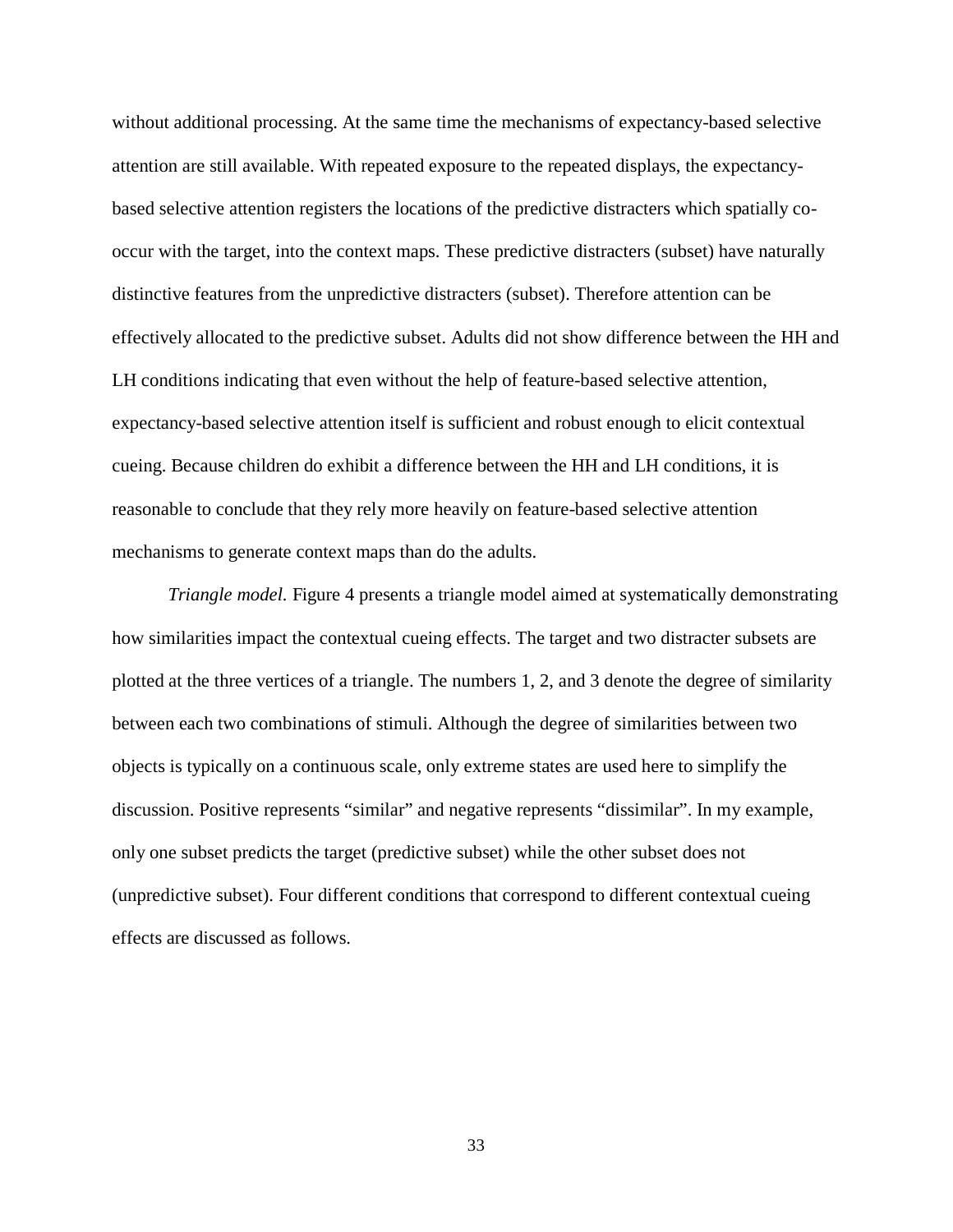

*Figure 4*. Triangle Model

- I. When both 1 and 2 are negative, whether 3 is positive or negative, the target may just "pop out" (because the target is extremely different from the distracters). It is likely that this is entirely the result of perceptual representations. Contextual cueing effects do not develop and hence these conditions are not the main interest here.
- II. When 1 is positive and 2 is negative, 3 is negative. This would be the HH condition in the current study. Initially, attention is focused on the predictive subset.
- III. When both 1 and 2 are positive, 3 is also positive. This would be the LH condition. Initially, attention is evenly divided between two subsets.
- IV. When 1 is negative and 2 is positive, 3 is negative. In this condition the predictive subset is distinct from the target. One example is to use blue distracters rather than red distracters to predict the red target location (see Experiment 2 in Jiang & Chun, 2001). Initially attention is focused on the unpredictive subset.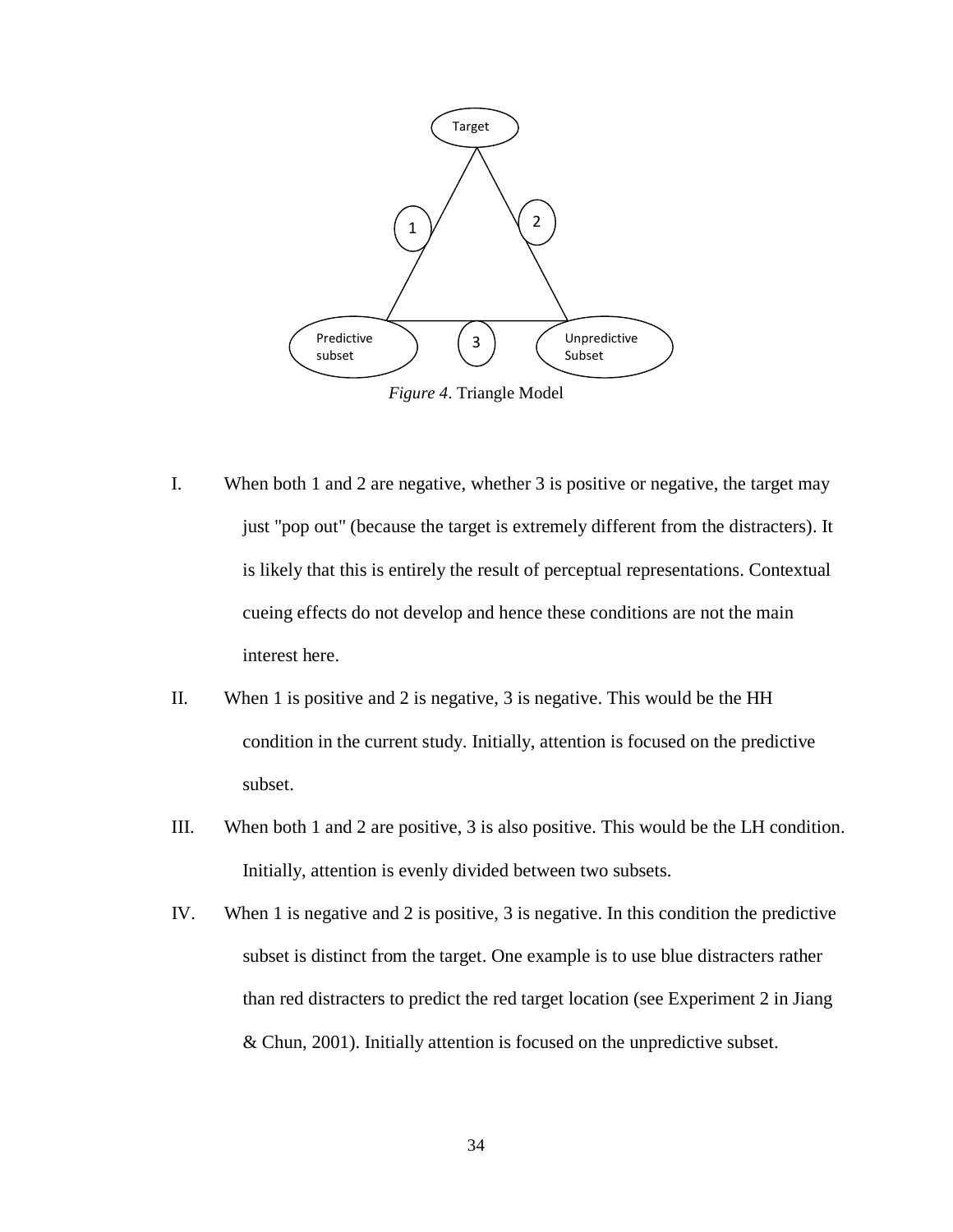Although the predictive subset is present in all the conditions, the degree of difficulty with which contextual cueing develops is different, with condition II being the easiest, condition III intermediate, and condition IV the hardest. The examples for condition II abound in the extant studies (Chun & Jiang, 2001; Couperus, 2011). The current study might be the first example demonstrating contextual cueing for condition III. The development of a contextual cueing effect in condition IV is so difficult (see also Conci and Mühlenen, 2009) that it only occurs when attention could be "spilled over" to the predictive subset (Jiang & Chun, 2001, Experiment 3). *Contextual Cueing and Development*

Adults exhibited contextual cueing effects in both the LH and HH conditions. In contrast, the younger children (5–6 years old) only exhibited contextual cueing effects in the second test block of the HH condition. They deployed attention to the predictive subset only if the unpredictive subset was substantially different from the target; otherwise no learning occurred. The performance of the older children was intermediate of that of the younger children and the adults. They showed contextual cueing effects in both the test blocks of the HH condition, and therefore learned at a faster rate than the younger children. Meanwhile, in the LH condition the older children only exhibited a marginal contextual cueing effect in the second test block, rather than in the first test block. Hence the older children were not as efficient as the adults. The developmental trends represented by three age groups in two distracter conditions indicated both strengths and weaknesses of contextual cueing effects in children.

*Strengths in the HH condition.* A key strength in children is that they were able of showing a contextual cueing effect in the second test block of the HH condition. The current study is the first to reveal an intact contextual cueing effect in children as young as 6 years old when only half of all the distracters predict the target. It indicates children can employ selective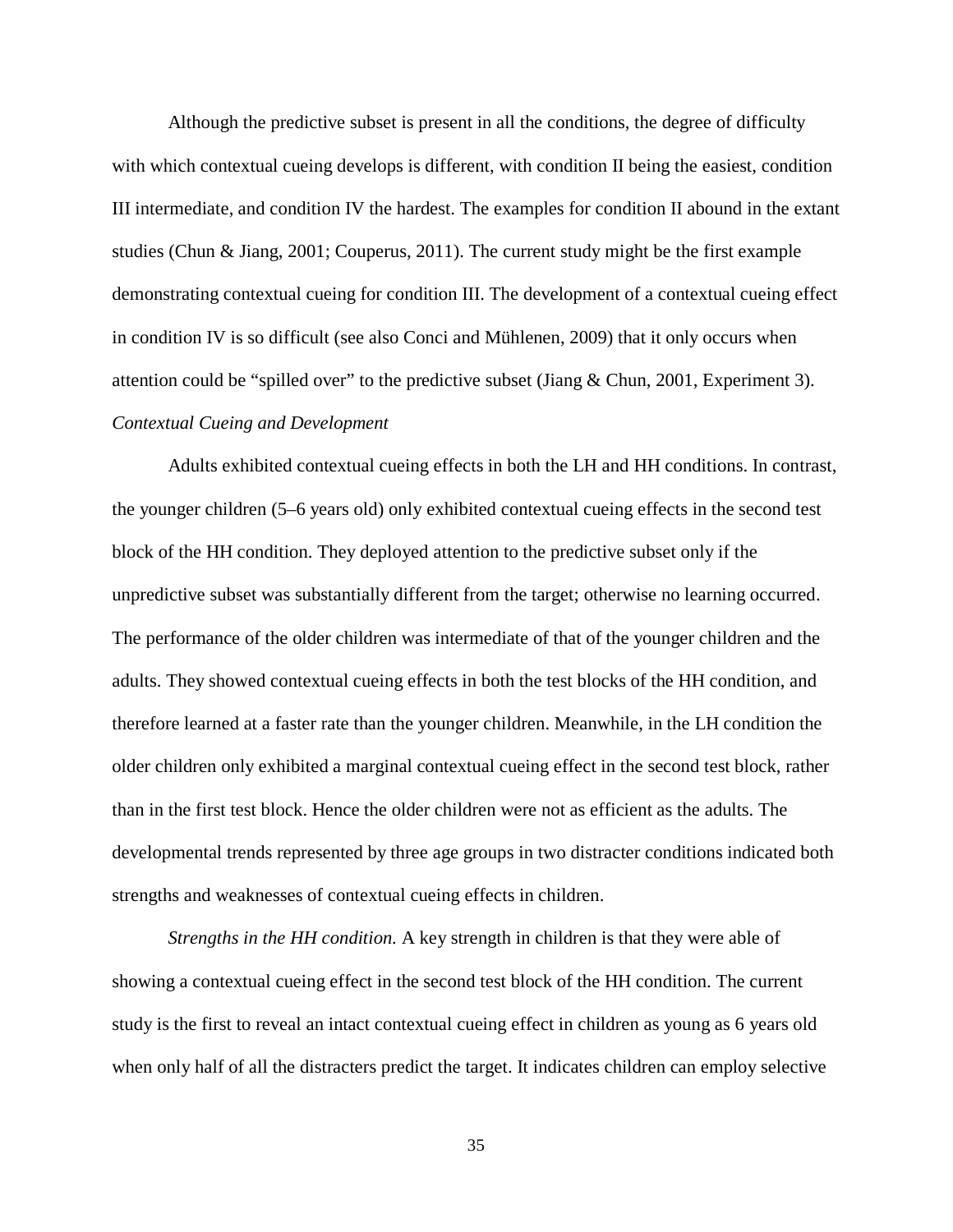attention in the process of contextual cueing. Couperus (2011) recently suggested that only 10 year olds and above could show contextual cueing effects when selective attention was involved and that it only occurred when the predictive subset contained much more items (75% of all the distracters) than did the unpredictive subset (25%). My data indicated that younger children are more capable than once indicated. One reason for the discrepancy in results may lie in the different experiment stimuli in two studies. Couperus (2011) and Vaidya et al. (2007) both used stimuli from the classic paradigm composed of "T" and "L"s. Using more age-appropriate materials, such as the ones in the current study and Dixon et al. (2010), may be more engaging for children and thus permit a level of performance greater than that observed in previous studies.

As long as they are given enough exposure to the displays, younger and older children are able to deploy selective attention in a contextual cueing task in a manner that is similar to adults in the HH condition by the second test block. These results revealed that by first directing attention to the relevant and salient subset, the knowledge that this being attended subset also predicts the target location is gradually acquired by children and adults alike.

While children and adults were qualitatively similar in exhibiting contextual cueing effects in the HH condition, two quantitative differences may be noted. First, the POF in the second block of the HH condition of young children (4.7%) is almost half the size of the POF of adults (9.8%). It might be the case that younger children still had room to increase their performance were they given more repeated trials. Second, the learning rates for the three groups were different. Younger children did not show learning in the first test block while older children and adults did. This might be because younger children needed more time to become familiar with the general task procedure while older children and adults mastered the basic task requirements more quickly. Before becoming proficient, participants needed to learn what the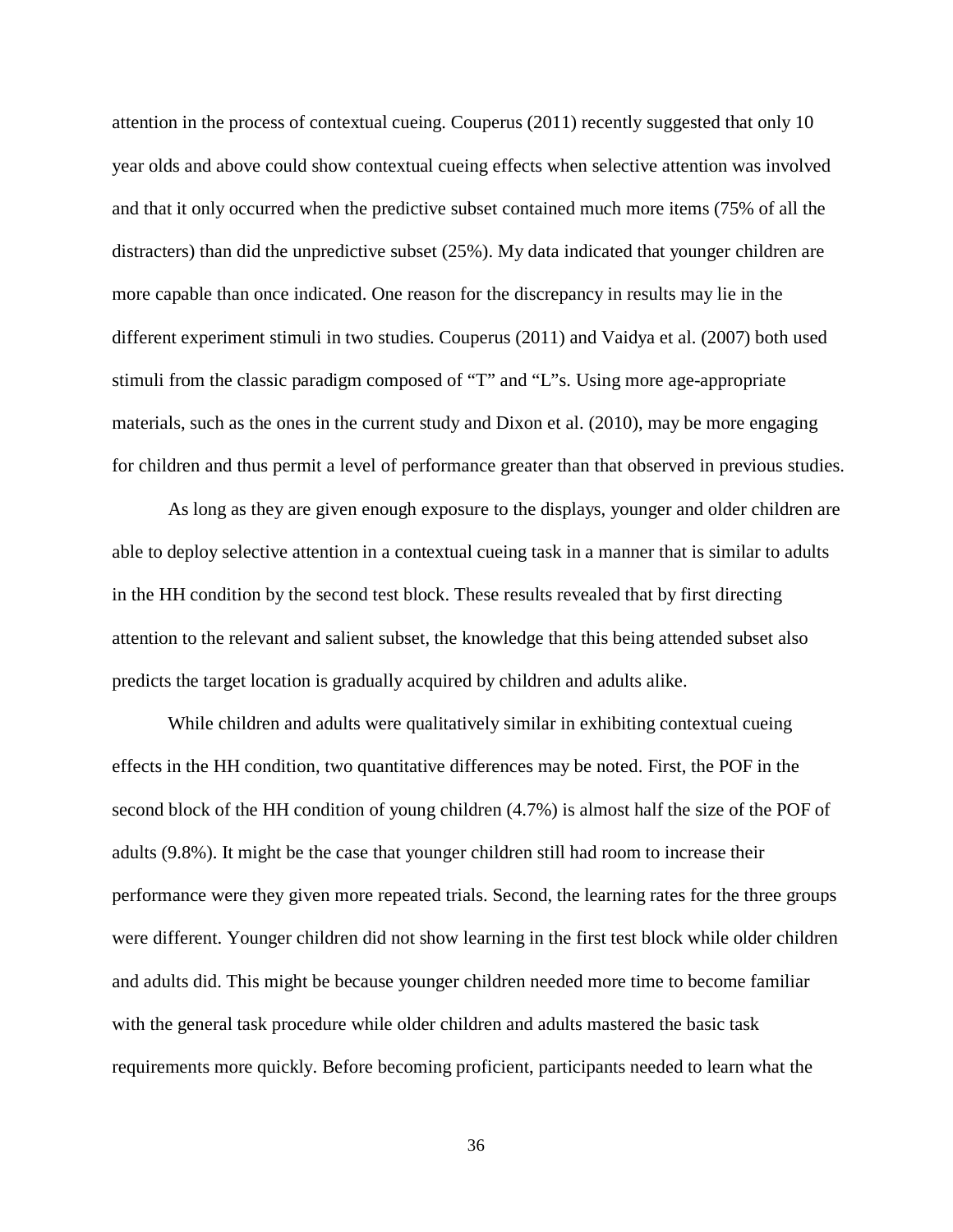target Mickey looked like and how the target looked different from the other distracters. They also needed to learn and remember the two responses: press "S" when the Mickey was facing to the left and press "L" when the Mickey was facing to the right. These features of the task might be more effortful for younger children. In fact, two younger children's data could not be included in the final analysis due to their failure to find where the target was or/and not being able to differentiate which response corresponded to which direction the target Mickey was facing.

The slower learning speed in younger children might also indicate that implicit learning becomes more proficient with development. Even though implicit learning has long been viewed as phylogeny dependent and is not influenced by age or IQ (Reber, 1992; Don, Schellenberg, Reber, Digirolamo, & Wang, 2003; Vinter & Perruchet, 2000), an adequate test of this assumption has not been made. Thomas and her colleagues (2004) recently found developmental differences in a standard serial reaction time (SRT) task, which has been commonly known as one of the most frequently studied implicit learning paradigms. Of primary interest, their results were similar to the ones of the current study in that implicit learning also occurred a slower rate in children aged 7 to 11 years old than in adults. Therefore the ability to show contextual cueing as a form of implicit learning may become more competent with age, paralleling the growing of explicit learning (Thomas et al., 2004).

*Weaknesses in the LH condition.* The LH condition forms a quite different developmental picture than the HH condition does. There are clear developmental transitions in this condition with adults exhibiting learning in both test blocks, older children showing only marginal learning in the second test block, and younger children not showing learning at all. This contrasts to the HH condition in which children and adults demonstrated significant contextual cueing effects. Apparently the stimulus similarity as a manipulation between the HH and LH conditions had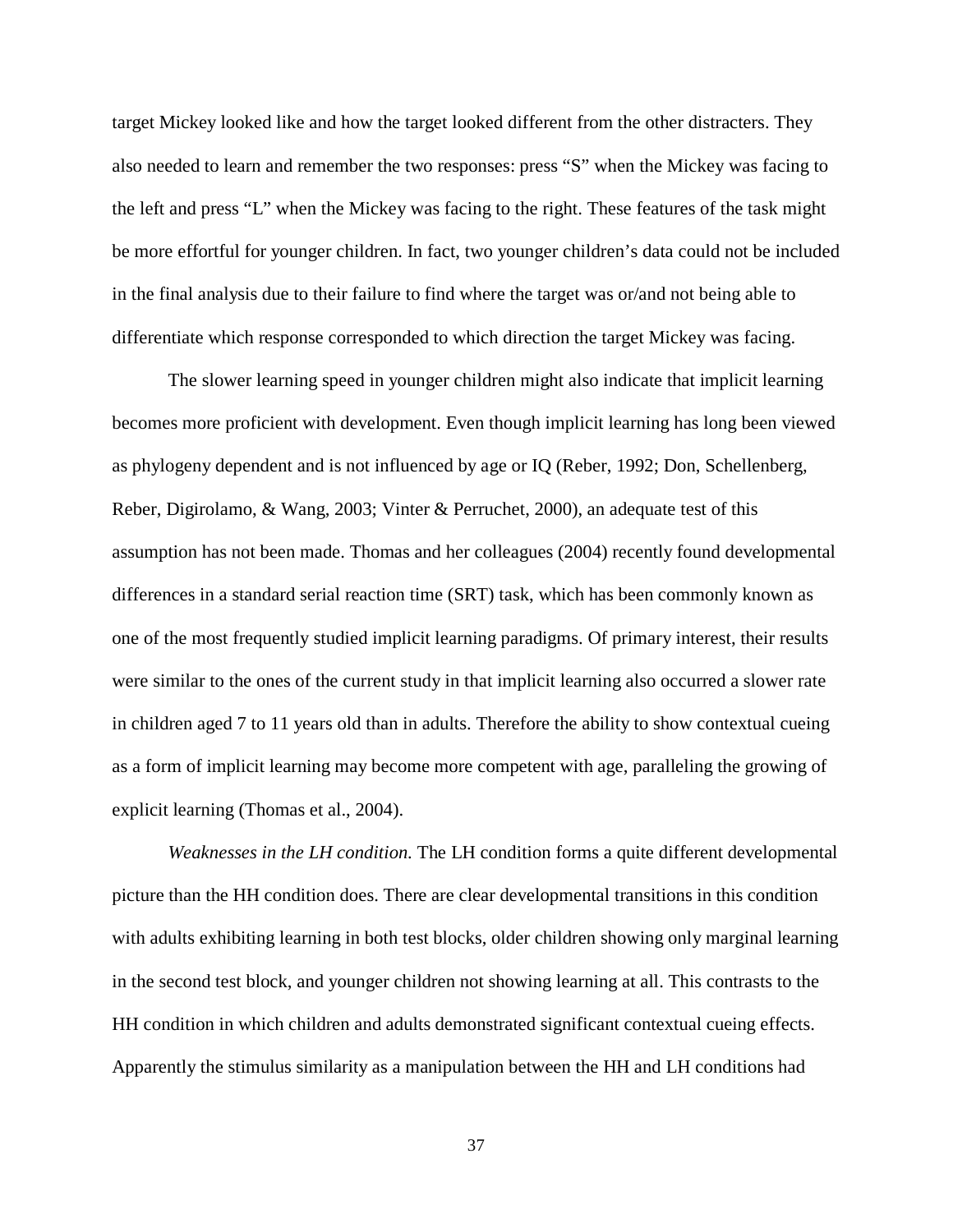some bearing on this result. Four possible explanations for the difference observed between these conditions are discussed below.

First, children might not be able to accomplish successful perceptual grouping, which is a prerequisite for contextual cueing when selective attention is deployed. Admittedly, all participants were told that the two distracter subsets of Mickey were different from each other prior to the start of the experiments. Children, like adults, were aware that the two subsets had distinctive features. However, because perceptual identification ability keeps increasing until adulthood (Waszak, Schneider, Li, & Hommel, 2009; Hadad & Kimchi, 2006), it might take younger children longer to make finer discriminations between the two subsets. Older children and adults could distinguish between the two subsets in a rather short time. If children treat the two subsets as one unitary set, then learning to attend to the relevant distracters would be very difficult. In fact, other experiments conducted in our lab suggested that when all the distracters were identical and only half of them predicted the target location even adults could not show contextual cueing effects.

Second, children's impairments might be due to their less mature selective attention competence. It is well known that selective visual attention in terms of focusing on the central task and ignoring the incidental stimulus features improves with age (Plude, 1994; Kunar & Watson, 2011; Huang-Pollock, Maddox, & Karalunas, 2011). Recently lehman and colleagues (2010) recently conducted a national study on the development of visual attention with more than two thousand children aged 5 to 17 years old. They used three tests of attention which measured how well children were able to attend to relevant stimuli and inhibit competing stimuli. The results suggested a developmental trajectory of visual attention up to 15 years old. However, different from Korkman et al. (2001), they found a rather steady growth rate of attention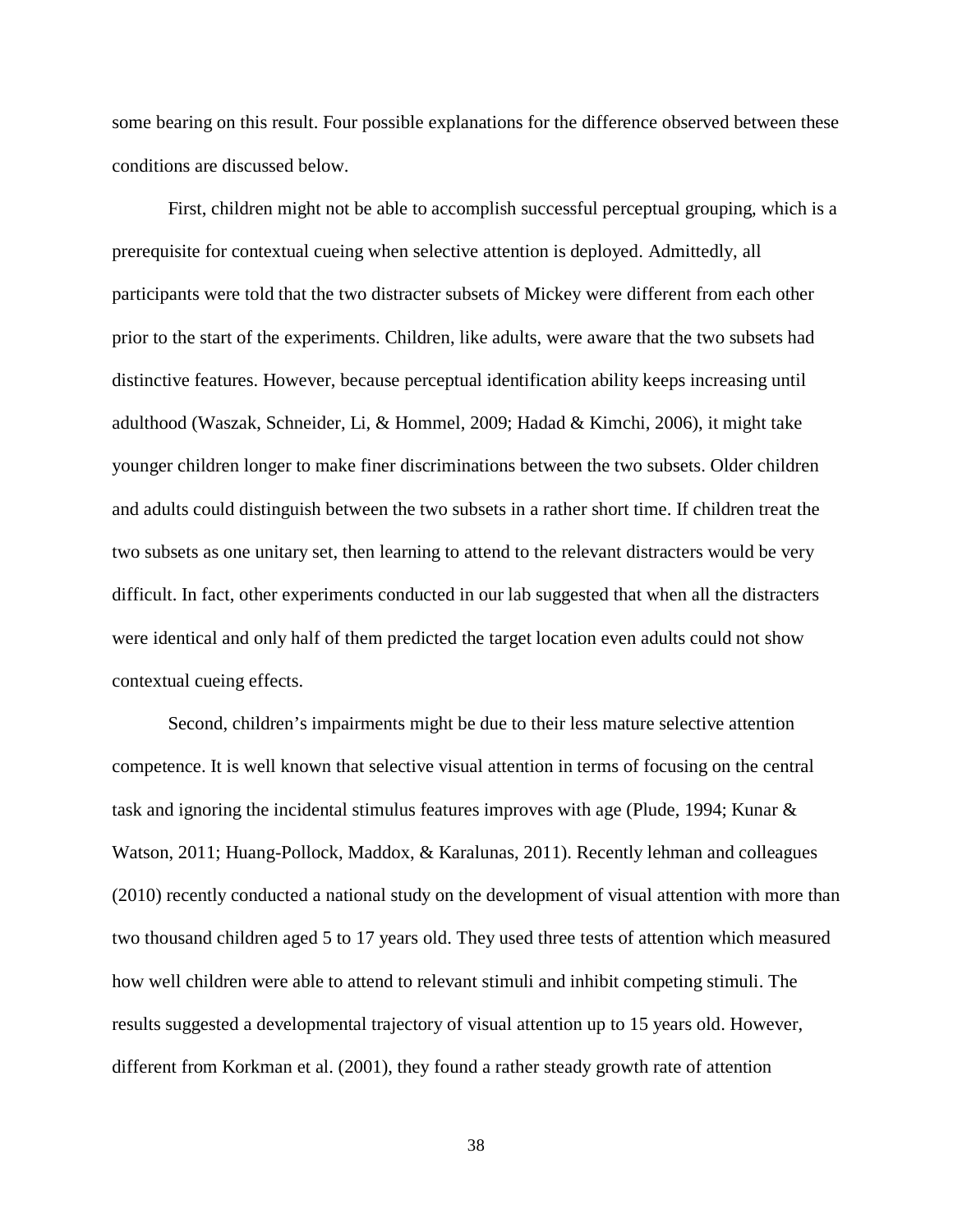development between adjacent age groups within the age range 5 through 15 years. Therefore these previous studies (Korkman et al., 2001; Lehman et al., 2010) provide us mixed evidence concerning whether children's selective attentional mechanisms are as mature as adults' by the time they are 10 years old. The current study does not clarify this issue. Measures of contextual cueing may not be sufficiently sensitive to identify true differences between the older children and adults. However, it is clear that younger children (6–7 years old) have a less mature selective attention system than older children (9–10 years old) and adults. The pattern of performance across ages in the development of selective attention is thus very similar to the pattern of performance of my participants in the LH condition.

The attention-selection process is also more difficult in the LH condition relative to the HH condition. It is rather easy in the HH condition because the salient subset, which easily draws attention, happens to be the predictive subset. Both children and adults can perform the necessary discrimination. On the other hand, the discrimination is more difficult in the LH condition because the predictive subset has to attract attention without the help of the salient features. It might be an arduous task for young children to selectively attend to one particular subset when it is very similar to the other subset. Seven- to eight-year-old children are especially susceptible to the impact of the high similarities between the target and the distracters compared with older children and adults (Lobaugh, Cole, & Rovet, 1998; see also Scialfa & Joffe, 1997). The addition of a second distracter subset of Mickey rather than a unique subset of Jerry makes the overall target-distracter similarities much higher in the LH condition than the HH condition. Hence, younger children exhibit relatively greater deficits in inhibiting the irrelevant information (Hommel, Li, & Li, 2004; Baranov-Krylov, Kuznetsova, & Ratnikova, 2009; Johnson & Proctor, 2004), and are more easily distracted than older children and young adults.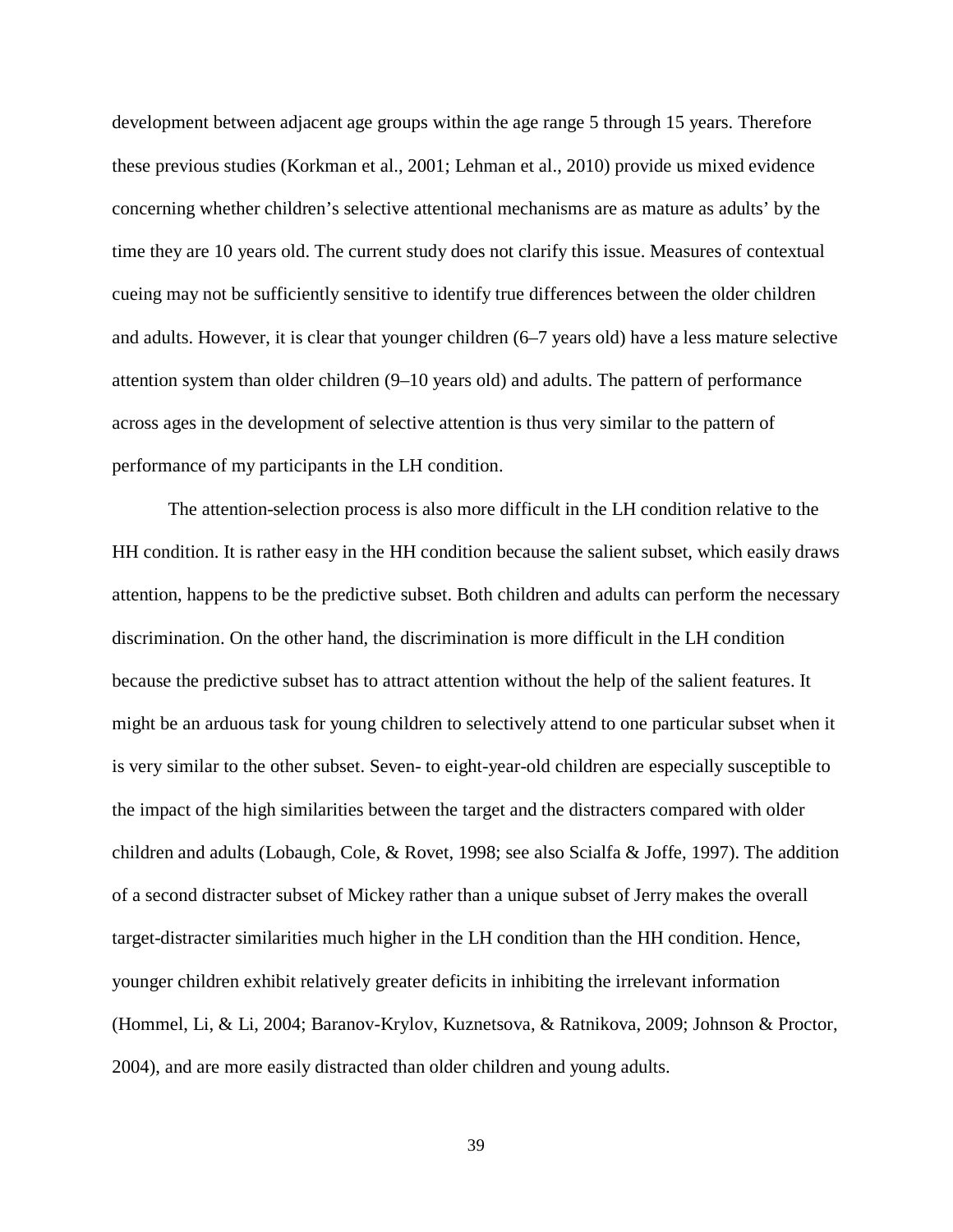Third, children's impairments in contextual cueing may be attributed to age differences in managing perceptual load. In the HH condition, it is only necessary to search the four Mickey distracters and the target Mickey. In the LH condition, however, it is necessary to search all the eight Mickey distracters and the target Mickey. Hence, there is a greater perceptual processing load in the LH than in the HH condition. The increased perceptual load might then consume a majority of the already limited attentional resources available to children (Astle & Scerif, 2011) and leave little space for the encoding and processing of spatial associations between the predictive distracters and the target. Therefore, they are more likely to be overwhelmed by the high perceptual demand (Hong-Pollack, Carr, & Nigg, 2002; see also Couperus, 2011 and Lavie, 1995). In contrast, the greater perceptual processing capacity of adults would make them less susceptible to processing overload problems. Therefore they would still be expected to exhibit contextual cueing effects in the LH condition.

Fourth, children may show impairments of contextual cueing in the LH condition because of their limited working memory capacity. Manginelli and her colleagues (2011) indicated that a concurrent visuospatial working memory load task could interrupt the development of a contextual cueing effect. This might be because that visuospatial working memory is necessary for comparisons between the current display and the "context map" established in long-term memory (see also Kessels, Meulenbroek, Fernández, & Rikkert, 2010; Kim, Kim, & Chun, 2010 ). Working memory matures through late childhood and into late adolescence (from 8 to 19 years old, see Luna, Garver, Urban, Lazar, & Sweeney, 2004). Therefore it is likely that adults would be more able than children to exhibit contextual cueing effects when displays include a large amount of spatial information.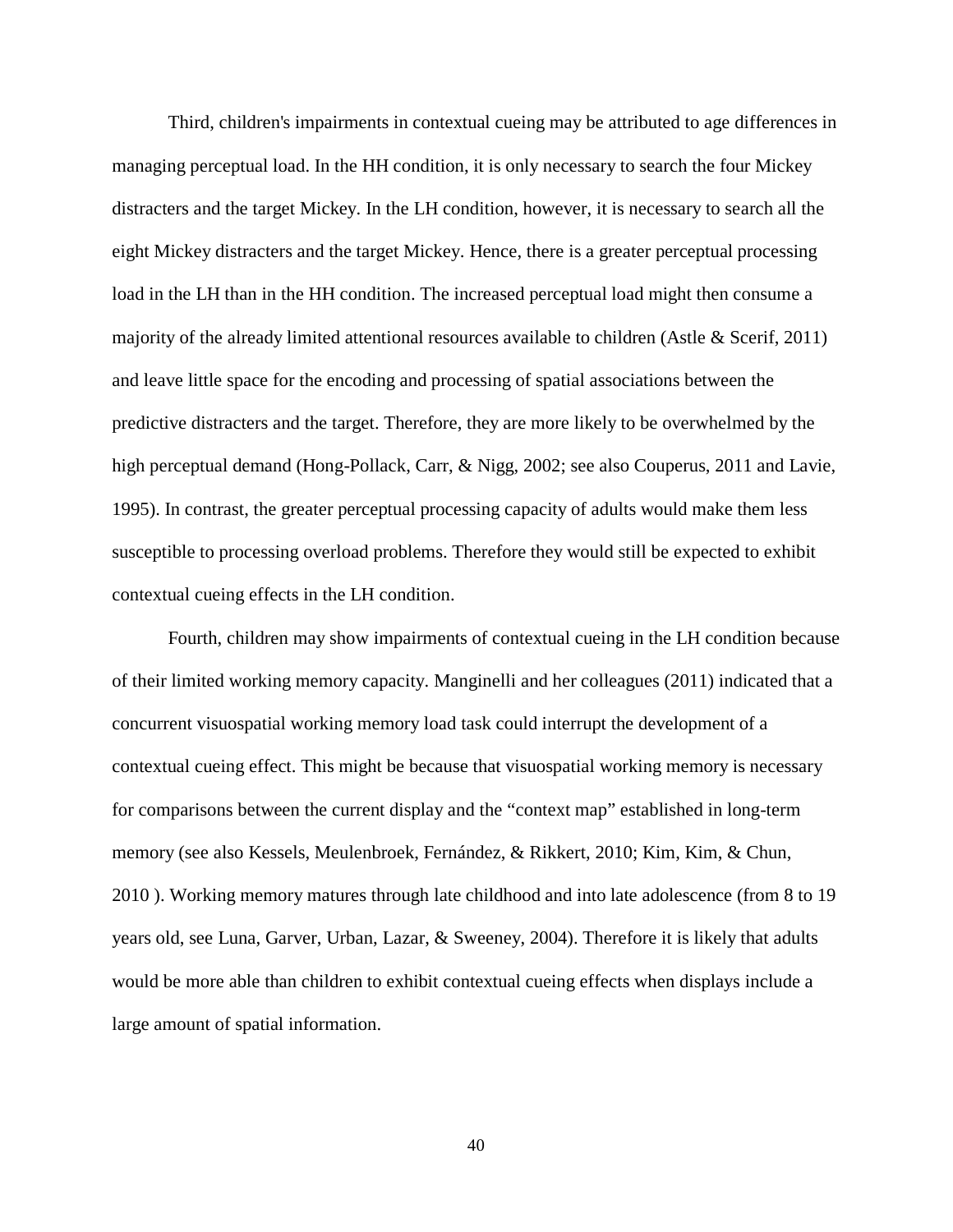While I have presented these as independent influences on the development of contextual cueing effects, we should keep in mind that different cognitive components are likely to interact with each other. For instance, both the high perceptual load and working memory load in the LH condition might further disturb the fragile attention selection processes for child participants (Couperus, 2011; Gomarus, Althaus, Wijers, & Minderaa, 2006; Huang-Pollock, Carr, & Nigg, 2002). Further explorations systematically manipulating different underlying cognitive elements such as working memory and discriminability might help better shed light on which specific factor(s) contribute to the diminished contextual cueing effects in children relative to adults.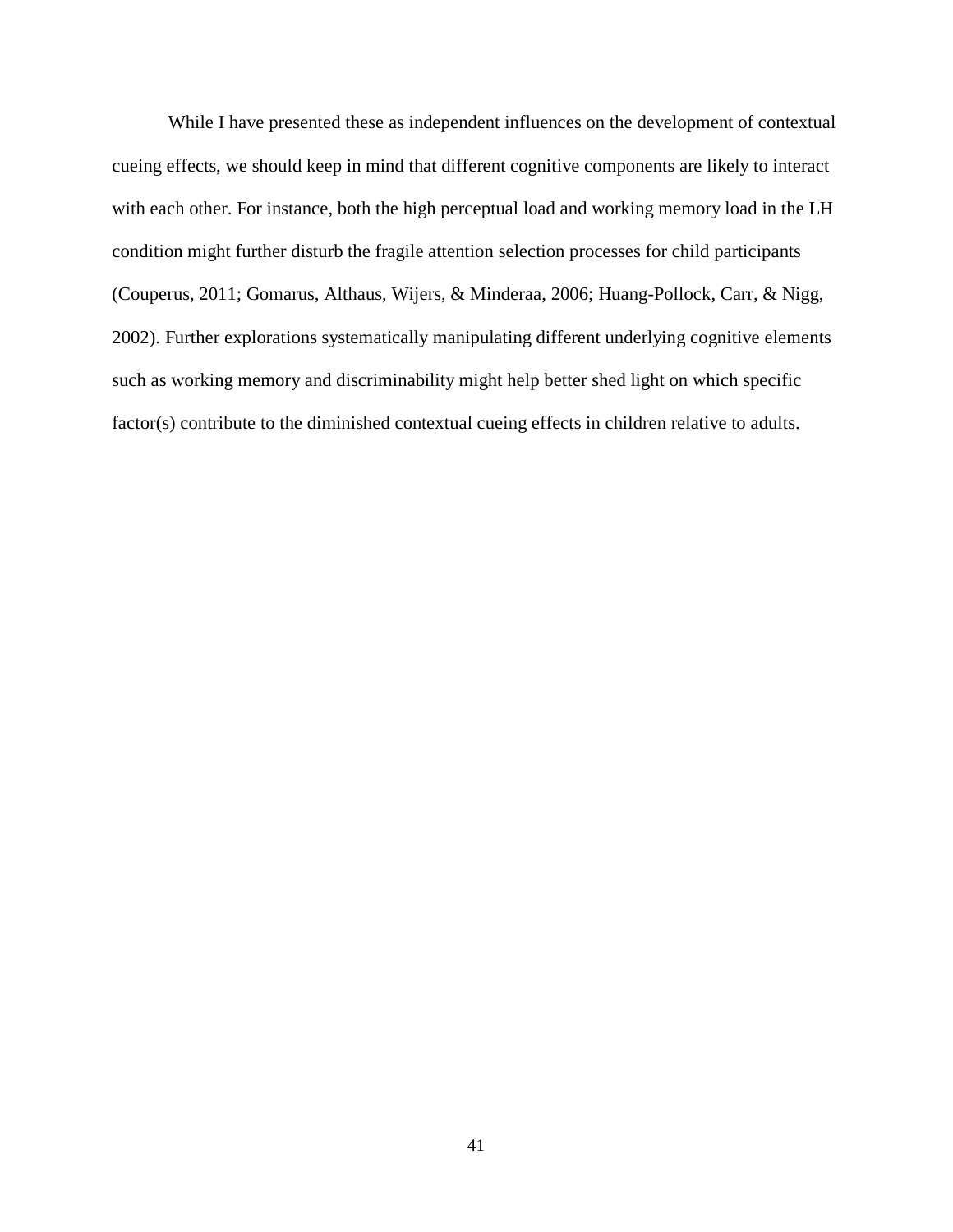### **CONCLUSION**

I investigated how selective attention functions in contextual cueing in adults and children. It was found that when a predictive subset of distracters was physically distinct from an unpredictive subset of distracters, adults, older children, and younger children were all able to show intact contextual cueing effects. When the predictive subset of distracters was similar to the unpredictive subset of distracters, adults exhibited contextual cueing at a faster rate than older children and that younger children were not able to show contextual cueing effects at all. These results suggested that younger children relied more on salient features to acquire contextual cueing, whereas older children and adults were also able to guide their attention based on the learned spatial co-occurrence between the predictive distracters and the target. Future studies may look more closely at how systematically changing similarities between different subsets of distracters and between the distracters and the target could impact contextual cueing. It would also be interesting to investigate how selective attention influences contextual cueing over a wider age range of children in addition to  $6-7$  and  $9-10$  year olds. Future studies may also explore other variables (e.g., perceptual load, working memory) that could potentially explain the developmental difference I observed in contextual cueing effects.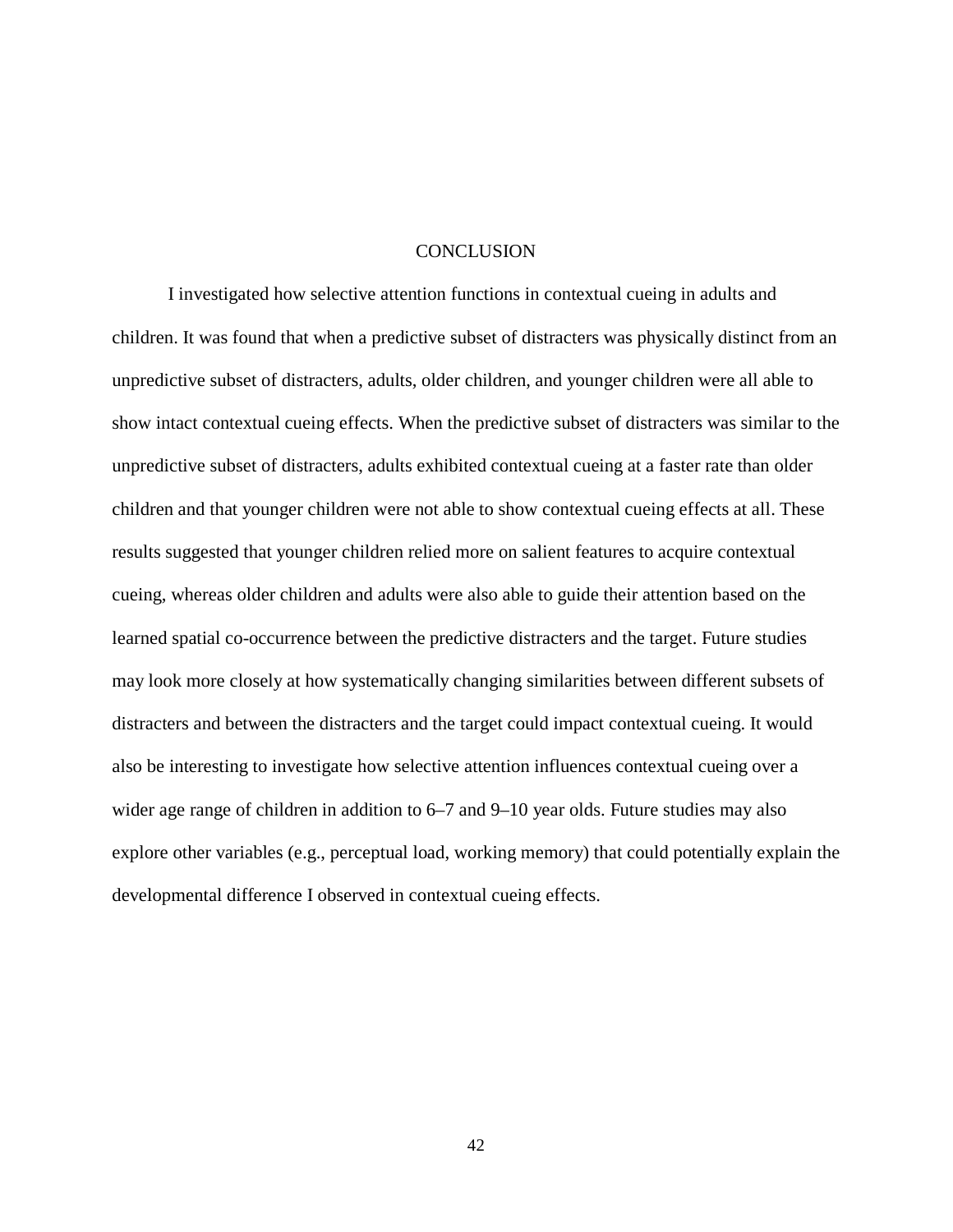### REFERENCES

- Astle, D. E., & Scerif, G. (2011). Interactions between attention and visual short-term memory (VSTM): What can be learnt from individual and developmental differences? *Neuropsychologia, 49(6),* 1435-1445.
- Baranov-Krylov, I. N., Kuznetsova, T. G., & Ratnikova, V. K. (2009). Attention parameters in visual search tasks in different age groups. *Neuroscience and Behavioral Physiology, 39(5)*, 481-487.
- Barnes, K. A., Howard, J. H., Jr., Howard, D. V., Gilotty, L., Kenworthy, L., Gaillard, W. D., &Vaidya, C.J. (2008). Intact implicit learning of spatial context and temporal sequences in childhood autism spectrum disorder. *Neuropsychology, 22(5),* 563-570.
- Barnes, K. A., Howard, J. H., Jr., Howard, D. V., Kenealy, L., & Vaidya, C.J. (2010). Two forms of implicit learning in childhood ADHD. *Developmental Neuropsychology, 35 (5),* 494-505.
- Brockmole, J. R., & Henderson, J. M. (2006). Recognition and attention guidance during contextual cueing in real-world scenes: Evidence from eye movements. *The Quarterly Journal of Experimental Psychology, 59* (7), 1177-1187.
- Chun, M. M., & Jiang, Y. (1998). Contextual cueing: Implicit learning and memory of visual context guides spatial attention. *Cognitive Psychology, 36*, 28-71.
- Conci, M., & Mühlenen, A. V. (2009). Region segmentation and contextual cueing in visual search. *Attention, Perception, & Psychophysics, 71 (7),* 1514-1524.
- Conci, M., & Mühlenen. (2011). Limitations of perceptual segmentation on contextual cueing in visual search. *Visual Cognition, 19 (2),* 203-233.
- Couperus, J. (2004). *The role of the development of selective attention in implicit learning*. (Unpublished doctoral dissertation). The University of Minnesota, Minnesota.
- Couperus, J. W. (2011). Perceptual load influences selective attention across development. *Developmental Psychology, 47(5)*, 1431-1439.
- Couperus, J. W., Hunt, R. H., Nelson, C. A., & Thomas, K. M. (2011). Visual search and contextual cueing: Differential effects in 10-year-old children and adults. *Attention, Perception, & Psychophysics, 73(2),* 334-348.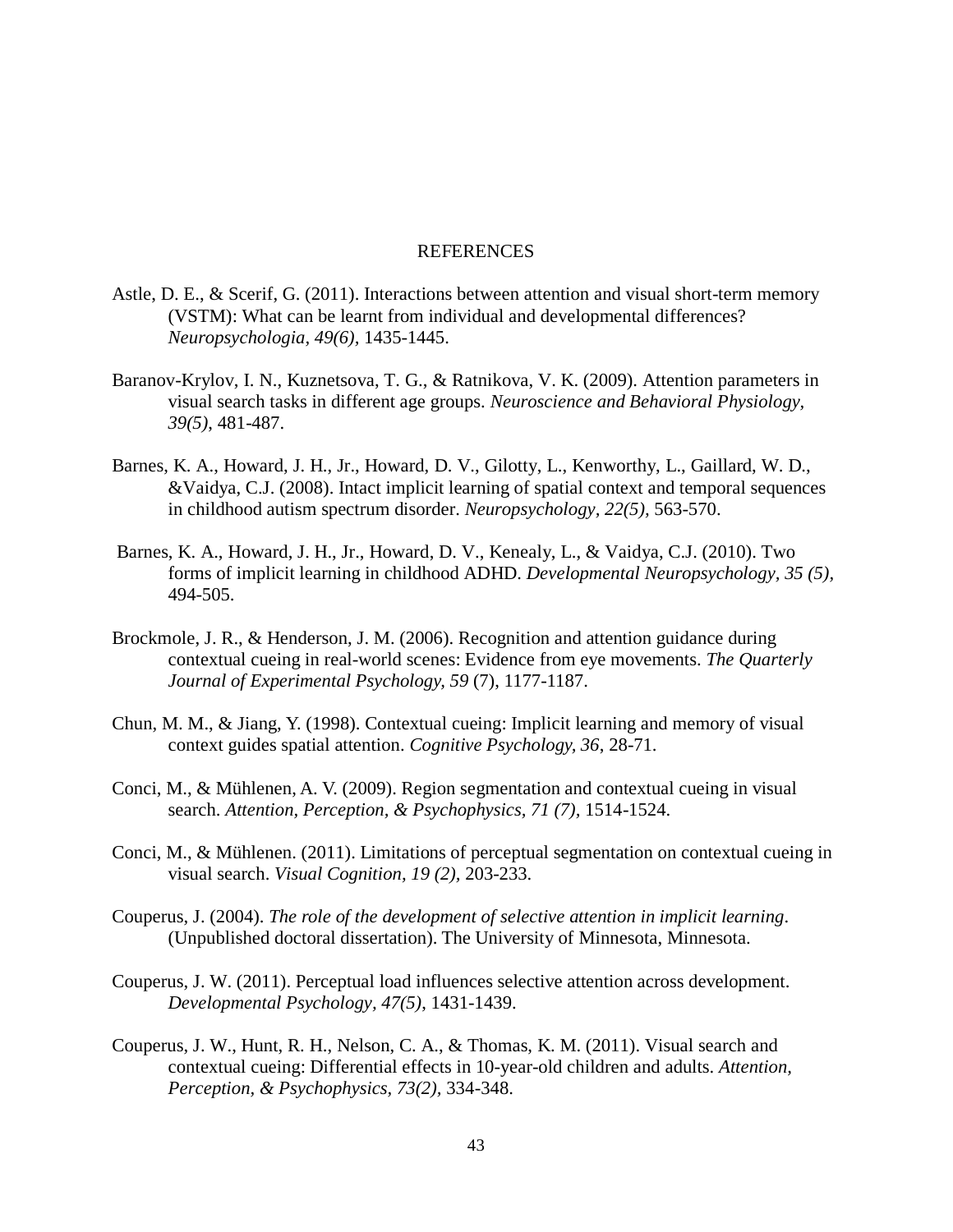- Dana J. P., Jim T. E., & Darlene, B. (1994). The development of selective attention: A life-span overview. *Acta Psychologica, 86 (2-3),* 227-272.
- Dixon, M. L., Zelazo, P. D., & Rosa, E. D. (2010). Evidence for intact memory-guided attention in school-aged children. *Developmental Science, 13*(1), 161-169.
- Don, A. J., Schellenberg, E. G., Reber, A. S., DiGirolamo, K. M., & Wang, P. P. (2003). Implicit learning in children and adults with Williams syndrome. *Developmental Neuropsychology, 23(1-2)*, 201-225.
- Duncan, J., & Humphreys, G. W. (1989). Visual search and stimulus similarity. *Psychological Review, 96 (3),* 433-458.
- Egeth, H. E., Virzi, R. A., & Garbart, H. (1984). Searching for conjunctively defined Targets. *Journal of Experimental Psychology: Human Perception and Performances, 10*(1), 32- 39.
- Endo, N., & Takeda, Y. (2004). Selective learning of spatial configuration and object identity in visual search. *Perception & Psychophysics, 66*(2), 293-302.
- Friedman-Hill, S., & Wolfe, J. M. (1995). Second-order parallel processing: visual search for the odd item in a subset. *Journal of Experimental Psychology: Human Perception and Performance, 21(3),* 531-551.
- Fuggetta, G., Campana, G., & Casco, C. (2007). The principle of good continuation in space and time can guide visual search in absence of priming or contextual cueing. *Visual Cognition, 15*(7), 834-853.
- Geyer, T., Shi, Z., & Müller, H. (2010). Contextual cueing in multiconjunction visual search is dependent on color- and configuration-based intertrial contingencies. *Journal of Experimental Psychology: Human perception and Performance. 36 (3),* 515-532.
- Gomarus, H. K., Althaus, M., Wijers, A. A., & Minderaa, R. B. (2006). The effects of memory load and stimulus relevance on the EEG during a visual selective memory search task: An ERP and ERD/ERS study. *Clinical Neurophysiology, 117(4)*, 871-884.
- Goujon, A., Didierjean, A., & Mareche, E. (2007). Contextual cueing based on specific and categorical properties of the environment. *Visual Cognition, 15* (3), 257-275.
- Hadad, B-S., & Kimchi, R. (2006). Developmental trends in utilizing perceptual closure for grouping of shape: Effects of spatial proximity and collinearity. *Perception & Psychophysics, 68(8)*, 1264-1273.
- Hodsoll, J. P., & Humphreys, G. W. (2005). Preview search and contextual cueing. *Journal of Experimental Psychology: Human perception and performance. 31(6)*, 1346-1358.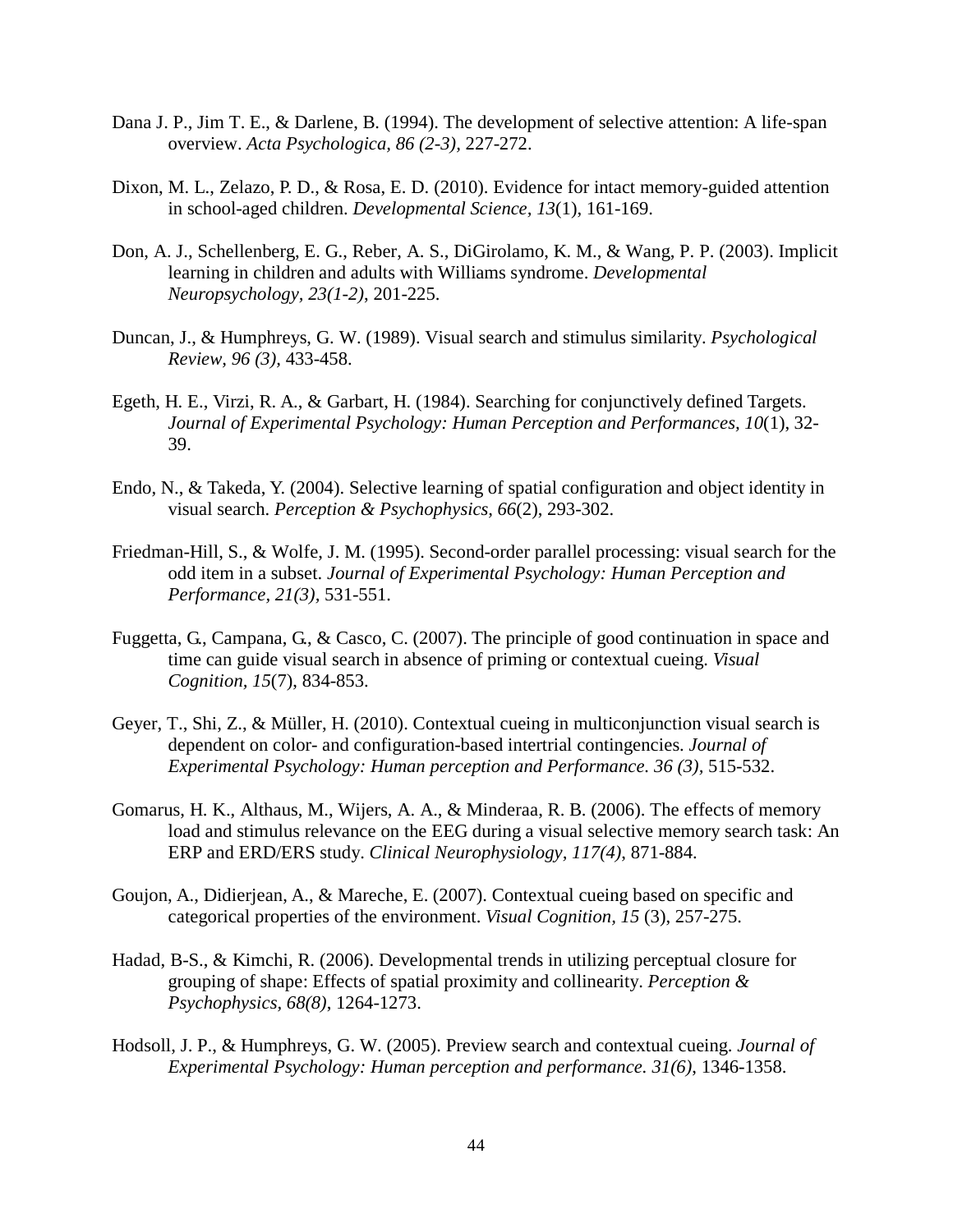- Hommel, B., Li, K. Z. H., & Li, S-C. (2004). Visual search across the life span. *Developmental Psychology, 40(4)*, 545-558.
- Huang, L. (2006). Contextual cuing based on spatial arrangement of color. *Perception & Psychophysics, 68*(2), 792-799.
- Huang-Pollock, C. L., Carr, T. H., & Nigg, J. T. (2002). Development of selective attention: Perceptual load influences early versus late attentional selection in children and adults. *Developmental Psychology, 38(3)*, 363-375.
- Huang-Pollock, C. L., Maddox, W. T., & Karalunas, S. L. (2011). Development of implicit and explicit category learning*. Journal of Experimental Child Psychology, 109,* 321-335.
- Jiang, Y., & Chun, M. M. (2001). Selective attention modulates implicit learning. *The Quarterly Journal of Experimental Psychology, 54*, 1105-1124.
- Jiang, Y., & Leung, A. W. (2005). Implicit learning of ignored visual context. *Psychonomic Bulletin & Review, 12*(1), 100-106.
- Jiang, Y., & Wagner, L. (2004). What is learned in spatial contextual cuing-configuration or individual locations? *Perception & Psychophysics, 66*(3), 454-463.
- Jiang, Y., Song, J-H., & Rigas, A. (2005). High -capacity spatial contextual memory. *Psychonomic Bulletin & Review. 12(3),* 524-529.
- Jiménez, L., & Méndez, C. (1999). Which attention is needed for implicit sequence learning? *Journal of Experimental Psychology: Learning, Memory, and Cognition, 25(1),* 236-259.
- Johnson, A., & Proctor, R. (2004). *Attention: Theory and practice*. Thousand Oaks, CA: Sage Publication.
- Jungé, J. A., Scholl, B. J., & Chun, M. M. (2007). How is spatial context learning integrated over signal versus noise? A primacy effect in contextual cueing. *Visual Cognition, 15(1),* 1-11.
- Kaptein, N. A., Theeuwes, J., & Heijden, A. C. (1995). Search for a conjunctively defined target can be selectively limited to a color-defined subset of elements. *Journal of Experimental Psychology: Human Perception and Performances, 21(5),* 1053-1069.
- Kessels, R. P. C., Meulenbroek, O., Fernández, G., & Rikkert, M. O. (2010). Spatial working memory in aging and mild cognitive impairment: Effects of task load and contextual cueing. *Aging, Neuropsychology, and Cognition, 17(5)*, 556-574.
- Kim, J., Kim, M-S., & Chun, M. M. (2010). Predictive spatial working memory content guides visual search. *Visual Cognition, 18(4),* 574-590.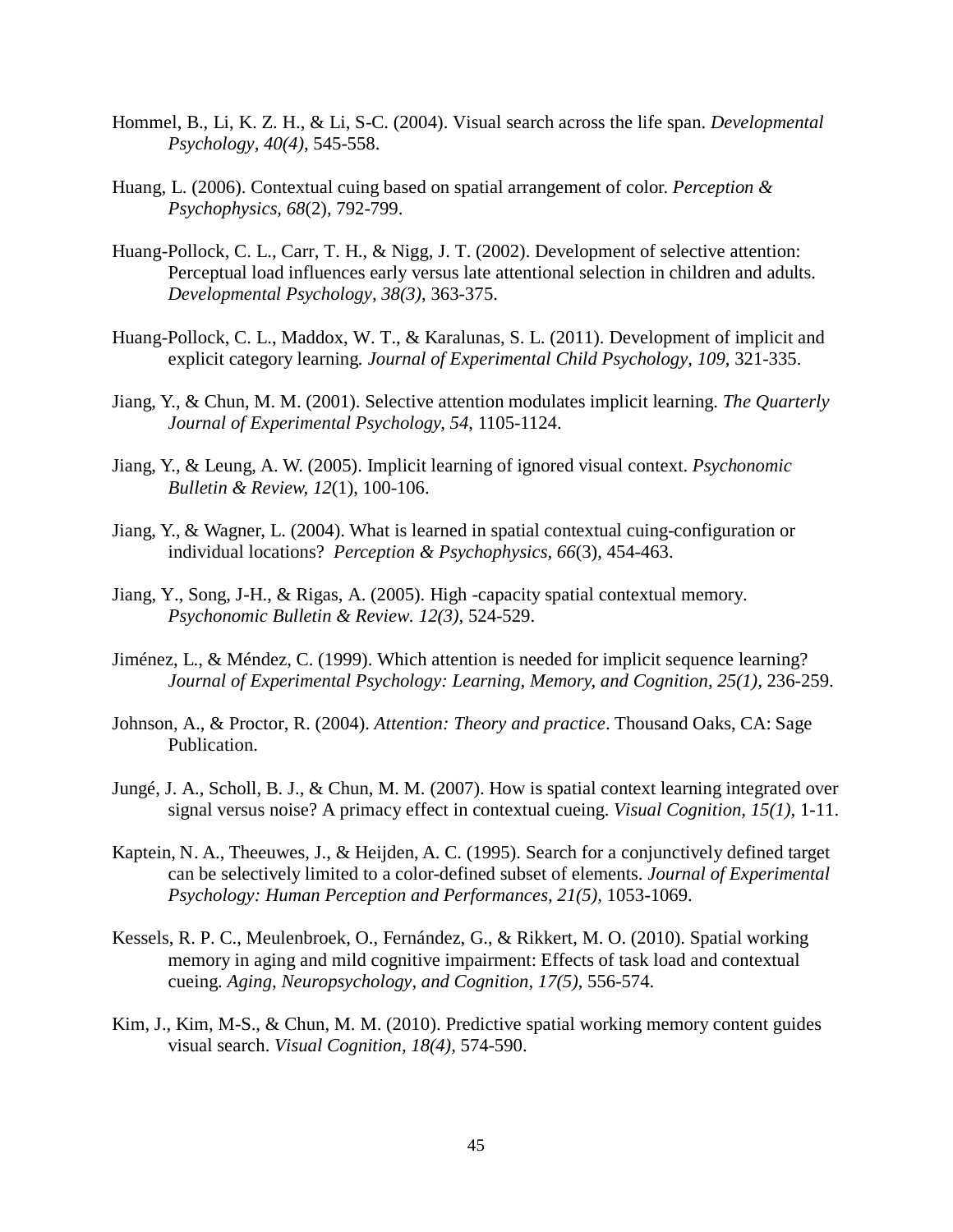- Korkman, M., Kemp, S.L., & Kirk, U. (2001). Effects of Age on Neurocognitive Measures of Children Ages 5 to 12: A Cross-Sectional Study on 800 Children From the United States. Developmental Neuropsychology, *20(1), 331–354*.
- Kunar, M. A., & Watson, D. G. (2011). Visual search in a multi-element asynchronous dynamic (MAD) world. *Journal of Experimental Psychology: Human Perception and Performance, 37(4)*, 1017-1031.
- Kunar, M. A., Flusberg, S. J., Horowitz, T. S., & Wolfe, J. M. (2007). Does contextual cuing guide the deployment of attention? *Journal of Experimental Psychology, 33(4),* 816-828.
- Kunar, M. A., Flusberg, S. J., & Wolfe, J. M. (2008). Time to guide: Evidence for delayed attentional guidance in contextual cueing. *Visual Cognition, 16(6),* 804-825.
- Lavie, N. (2005). Distracted and confused?: Selective attention under load. *Trends in Cognitive Sciences, 9(2)*, 75-82.
- Lavie, Nilli. (1995). Perceptual load as a necessary condition for selective attention. *Journal of Experimental Psychology: Human Perception and Performance, 21(3),* 451-468.
- Lehman, E. B., Naglieri, J. A., & Aquilino, S. A. (2010). A national study on the development of visual attention using the Cognitive Assessment System. *Journal of Attention Disorders, 14(1)*, 15-24.
- Lobaugh, N. J., Cole, S., & Rovet, J. F. (1998). Visual search for features and conjunctions in development. *Canadian Journal of Experimental Psychology, 52(4)*, 201-212.
- Luna, B., Garver, K. E., Urban, T. A., Lazar, N. A., & Sweeney, J. A. (2004). Maturation of cognitive processes from late childhood to adulthood. *Child Development, 75(5)*, 1357 - 1372.
- Manginelli, A. A., Geringswald, F., & Pollmann, S. (2012). Visual search facilitation in repeated displays depends on visuospatial working memory. *Experimental Psychology, 59(1)*, 47- 54.
- Merrill, E. C., Conners, F., Roskos-Ewoldsen, B., Weathington, D., Hilgeman, M., Klinger, M. R., & Klinger, L. (2010). Lifespan development and implicit learning in a contextual cuing task. *Unpublished manuscript.* The University of Alabama, Alabama.
- Nagy, A. L., Neriani, K. E., & Young, T. L. (2005). Effects of target and distractor heterogeneity on search for a color target. *Vision Research, 45*, 1885-1899.
- Ogawa, H., Takeda, Y., & Kumada, T. (2007). Probing attentional modulation of contextual cueing. *Visual cognition, 15 (3),* 276-289.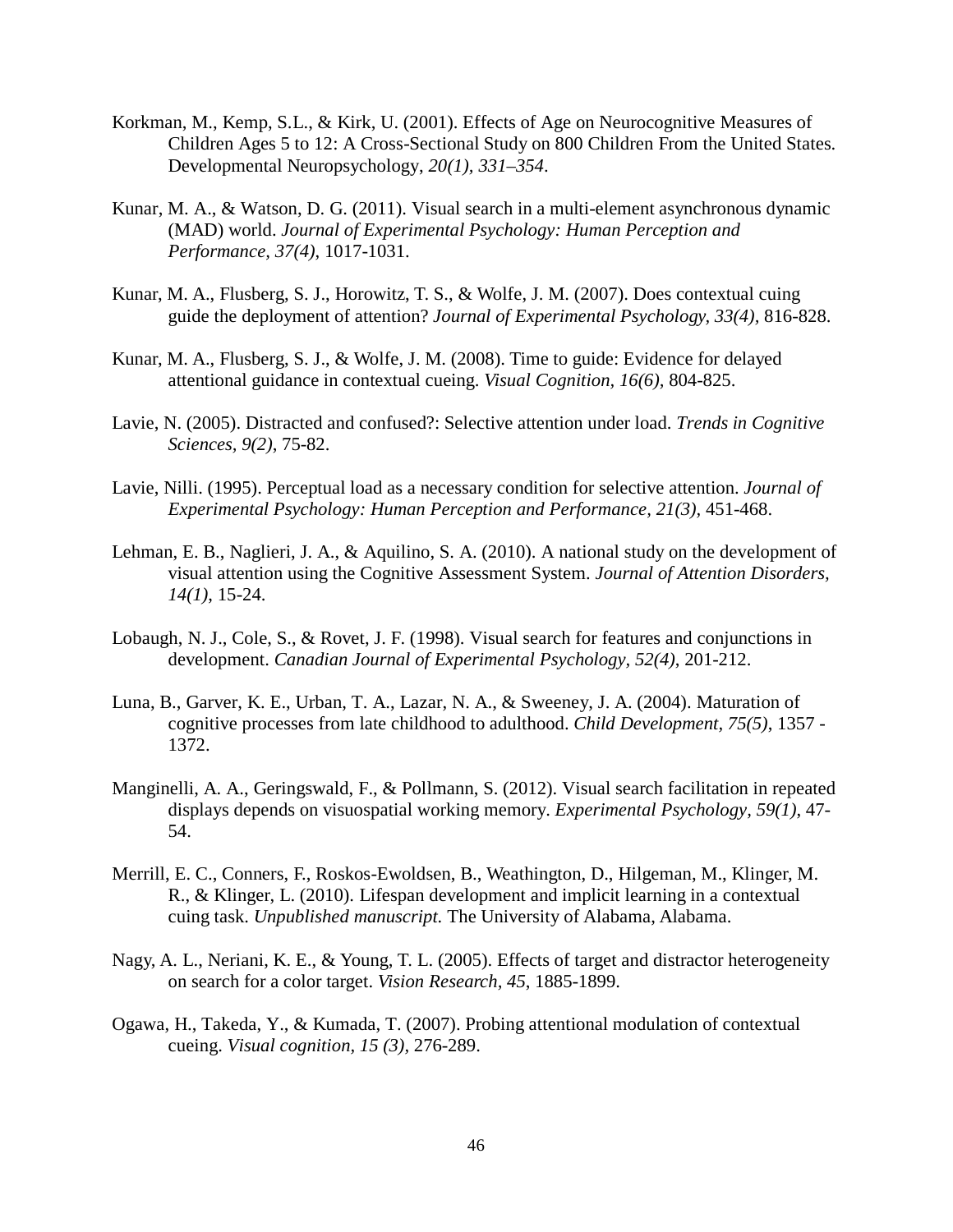- Olds, E. S., Cowan, W. B., & Jolicceur, P. (1999). Spatial organization of distracters in visual search. *Canadian Journal of Experimental Psychology, 53(2),* 150-159.
- Olson, I. R., & Chun, M. M. (2002). Perceptual constraints on implicit learning of spatial context. *Visual Cognition, 9(3),* 273-302.
- Peterson, M. S., & Kramer, A. F. (2001). Attentional guidance of the eyes by contextual information and abrupt onsets. *Perception & Psychophysics, 63 (7),* 1239-1249.
- Pritchard, V. E., & Neumann, E. (2009). Avoiding the potential pitfalls of using negative priming tasks in developmental studies: assessing inhibitory control in children, adolescents, and adults. *Developmental Psychology, 45 (1),* 272-283.
- Rausei, V., Makovski, T., & Jiang, Y. V. (2007). Attention dependency in implicit learning of repeated search context. *The Quarterly Journal of Experimental Psychology, 60 (10)*, 1321-1328.
- Reber, A. S. (1989). Implicit learning and tacit knowledge. *Journal of Experimental Psychology: General, 118(3),* 219-235.
- Reber, A. S. (1992). The cognitive unconscious: An evolutionary perspective. *Consciousness and Cognition, 1*, 93-113
- Remillard, G. (2009). Pure perceptual-based sequence learning: a role for visuospatial attention. *Journal of Experimental Psychology: Learning, Memory, and Cognition, 35 (2),* 528-541.
- Schankin, A., & Schubö, A. (2010). Contextual cueing effects despite spatially cued target locations. *Psychophysiology, 47*, 717-727.
- Scialfa, C. T., & Joffe, K. M. (1997). Age differences in feature and conjunction search: Implications for theories of visual search and generalized slowing. *Aging, Neuropsychology, and Cognition, 4(3),* 227-246.
- Theeuwes, J. (2010). Top-down and bottom-up control of visual selection. *Acta Psychologica, 135,* 77-99.
- Thomas, K. M., Hunt, R. H., Vizueta, N., Sommer, T., Durston, S., Yang, Y., & Worden, M. S. (2004). Evidence of Developmental Differences in Implicit Sequence Learning: An fMRI Study of Children and Adults. *Journal of Cognitive Neuroscience, 16(8)*, 1339-1351.
- Tipper, S. P., Bourque, T. A., Anderson, S. H., & Brehaut, J. C. (1989). Mechanisms of attention: A developmental study. *Journal of Experimental Child Psychology, 48(3),* 353-378.
- Treisman, A., & Sato, S. (1990). Conjunction Search Revisited. *Journal of Experimental Psychology: Human Perception and Performance, 16(3),* 459-478.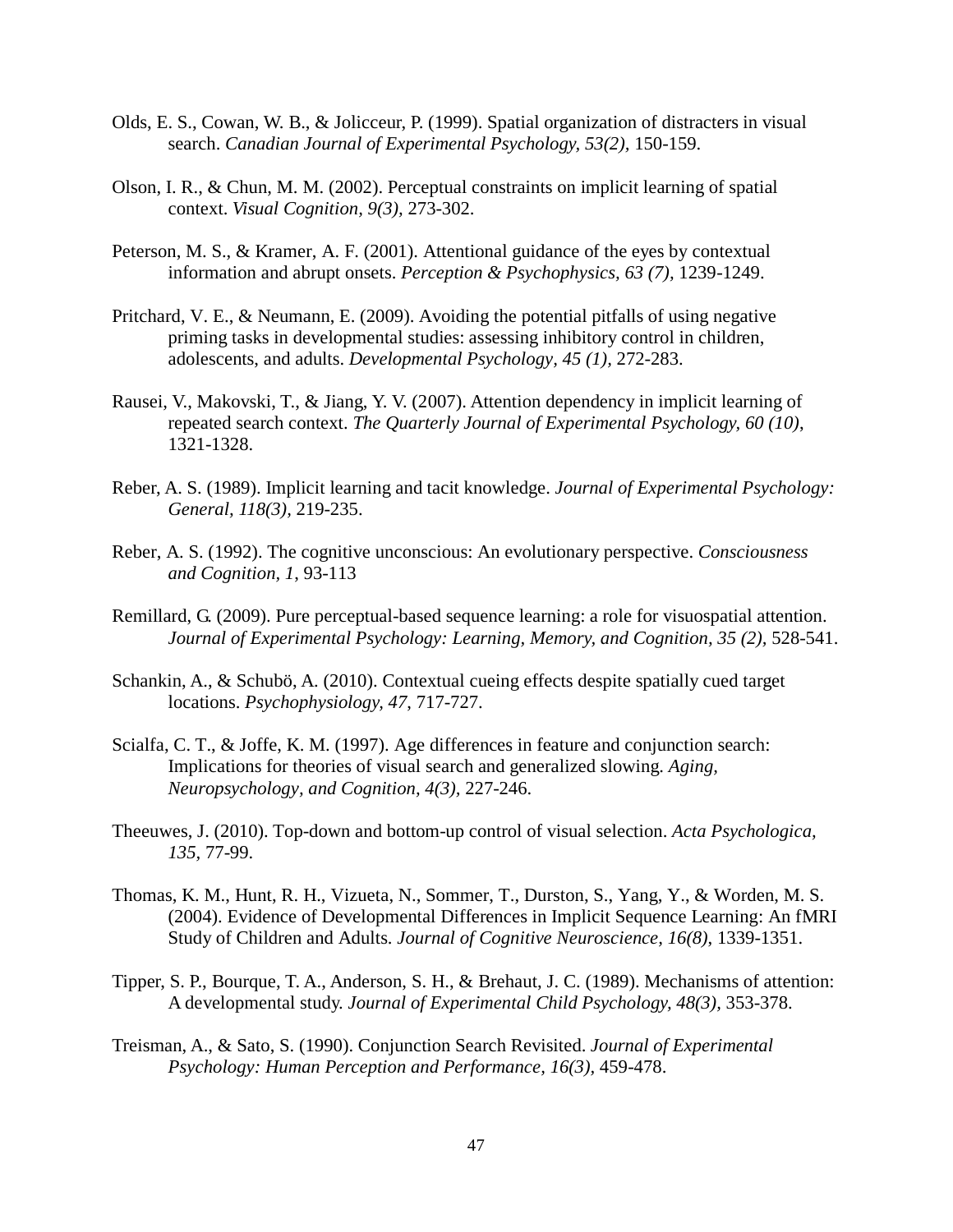- Trick, L. M., & Enns, J. T. (1998). Life-span changes in attention: The visual search task. *Cognitive Development, 13(3)*, 369-386.
- Tseng, Y. C., & Li, C. S. R. (2004). Oculomotor correlates of contextual guided learning in visual search. *Perception and psychophysics, 66*, 1363-1378.
- Vaidya, C. J., Huger, M., Howard, D. V., & Howard, J. H., Jr. (2007). Developmental difference in implicit learning of spatial context. *Neuropsychology, 27 (4),* 497-506.
- Van Asselen, M., Sampaio, J., & Pina, A. (2011). Object based implicit contextual learning: a study of eye movements*. Attention, Perception and Psychophysics, 73,* 297-302.
- Vinter, A., & Perruchet, P. (2000). Implicit learning in children is not related to age: Evidence from drawing behavior. *Child Development, 71(5),* 1223-1240.
- Waszak, F., Schneider, W. X., Li, S-H., & Hommel, B. (2009). Perceptual identification across the life span: a dissociation of early gains and late losses. *Psychological Research, 73*,114-122.
- Wolfe, J. M. (2007). Guided search 4.0: Current progress with a model of visual search. In Gray, W. D. (Ed), *Integrated models of cognitive systems* (99-119). New York, NY: Oxford University Press.
- Wolfe, J. M., Butcher, S. J., Lee, C., & Hyle, M. (2003). Changing your mind: on the contribution of top-down and bottom-up guidance in visual search for feature singletons. *Journal of Experimental Psychology: Human Perception and Performance. 29 (2)*, 483- 502.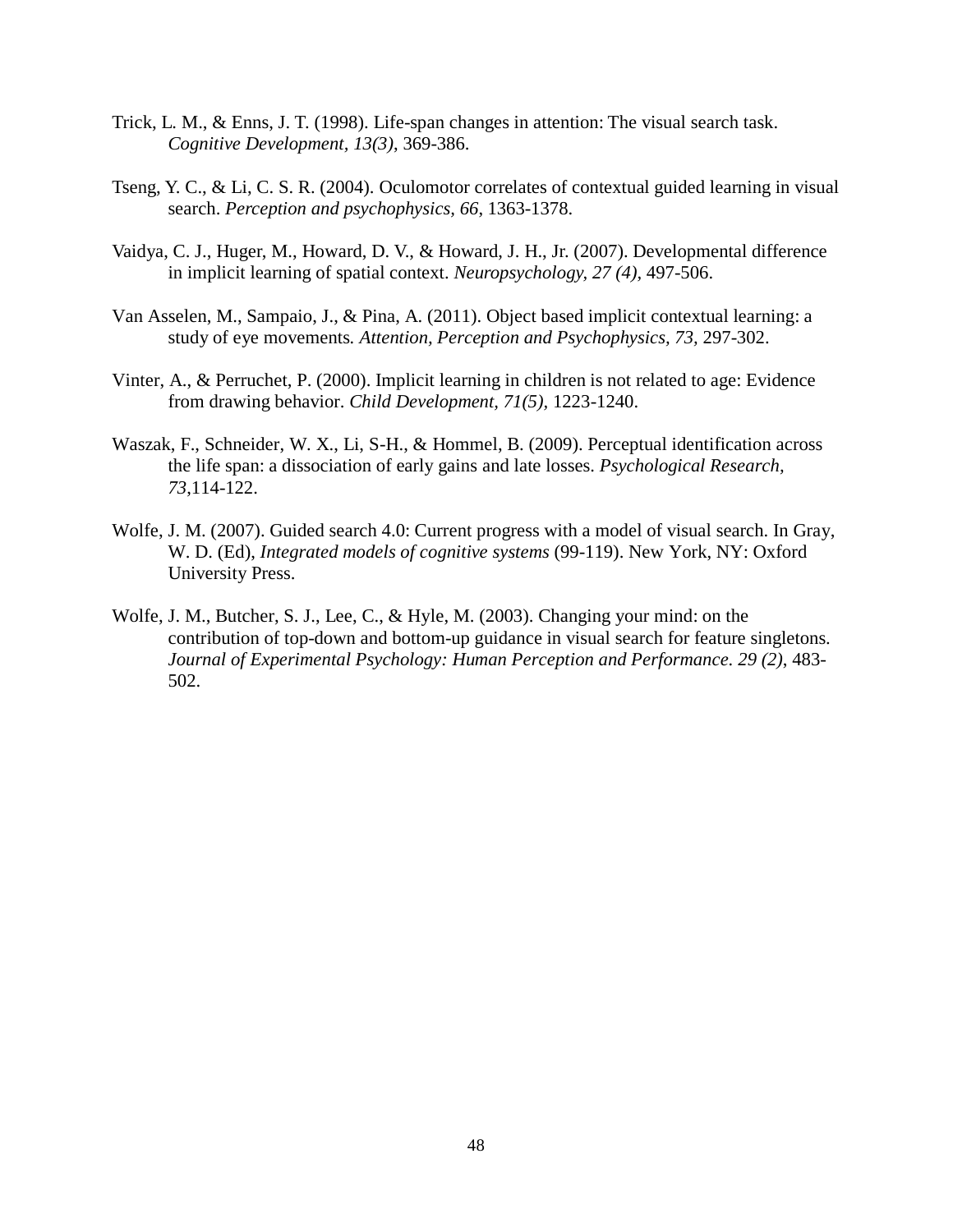# APPENDIX

*Appendix: IRB certificate*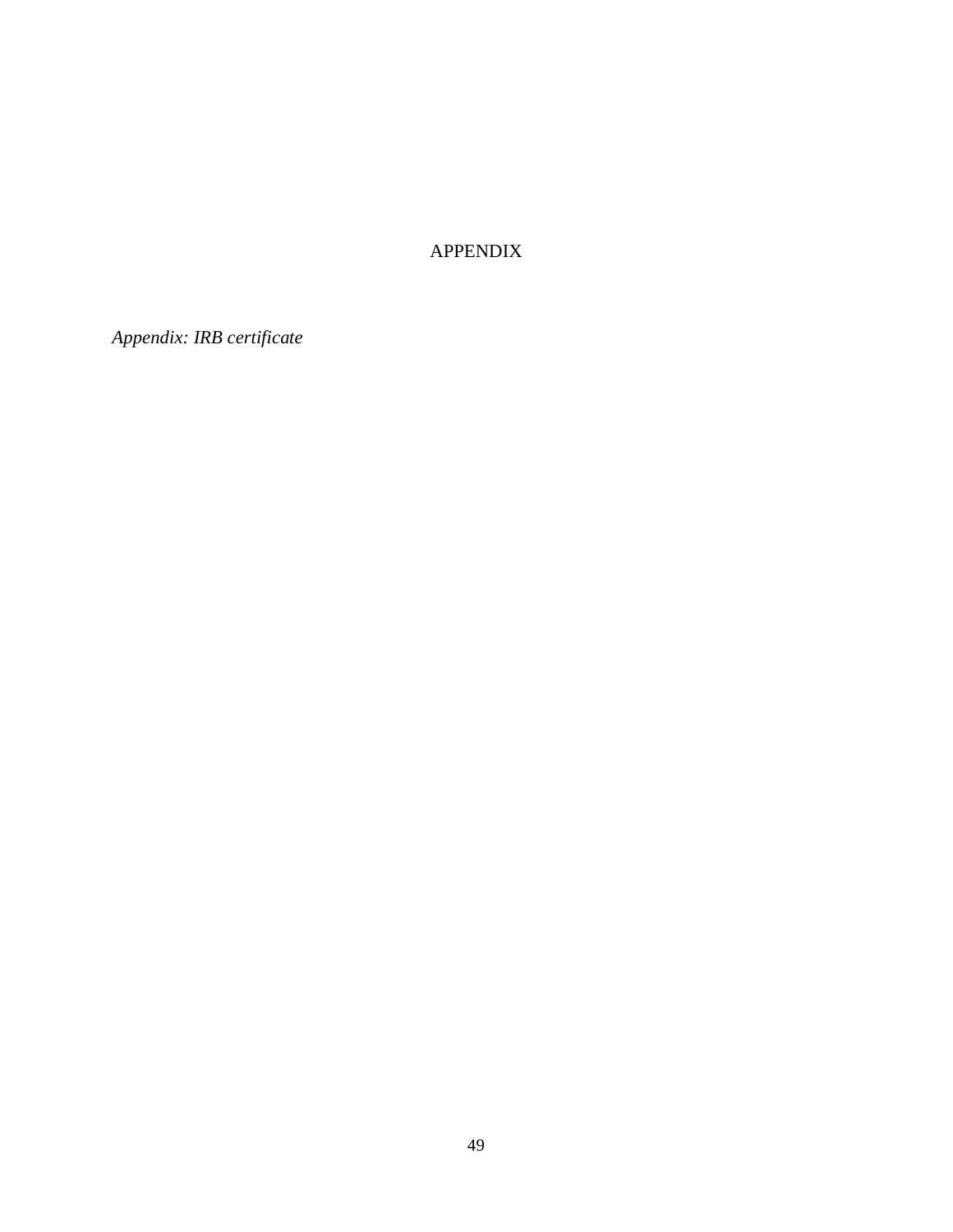June 15, 2011

Office for Research

Office of the Director of Research Compliance



Dr. Edward C. Merrill Department of Psychology College of Arts and Sciences The University of Alabama

IRB #11-OR-202 "Selective Attention in Contextual Cueing" Re:

Dear Dr. Merrill:

The University of Alabama Institutional Review Board has granted approval for your proposed research.

Your application has been given expedited approval according to 45 CFR part 46. Approval has been given under expedited review category 7 as outlined below:

(7) Research on individual or group characteristics or behavior (including, but not limited to, research on perception, cognition, motivation, identity, language, communication, cultural beliefs or practices, and social behavior) or research employing survey, interview, oral history, focus group, program evaluation, human factors evaluation, or quality assurance methodologies.

Your application will expire on June 14, 2012. If the study continues beyond that date, you must complete the IRB Renewal Application. If you modify the application, please complete the Modification of an Approved Protocol form. Changes in this study cannot be initiated without IRB approval, except when necessary to eliminate apparent immediate hazards to participants. When the study closes, please complete the Request for Study Closure form.

Should you need to submit any further correspondence regarding this application, please include the assigned IRB application number.

Good luck with your research.

Sincerely,

 $\overline{\mathbf{r}}$ 



Carpantato T. Myles, MSM, CIM Director & Research Compliance Officer Office for Research Compliance The University of Alabama

152 Rose Administration Building Box 870104 Tuscaloosa, Alabama 35487-0104  $(205)$  348-5152 FAX (205) 348-8882